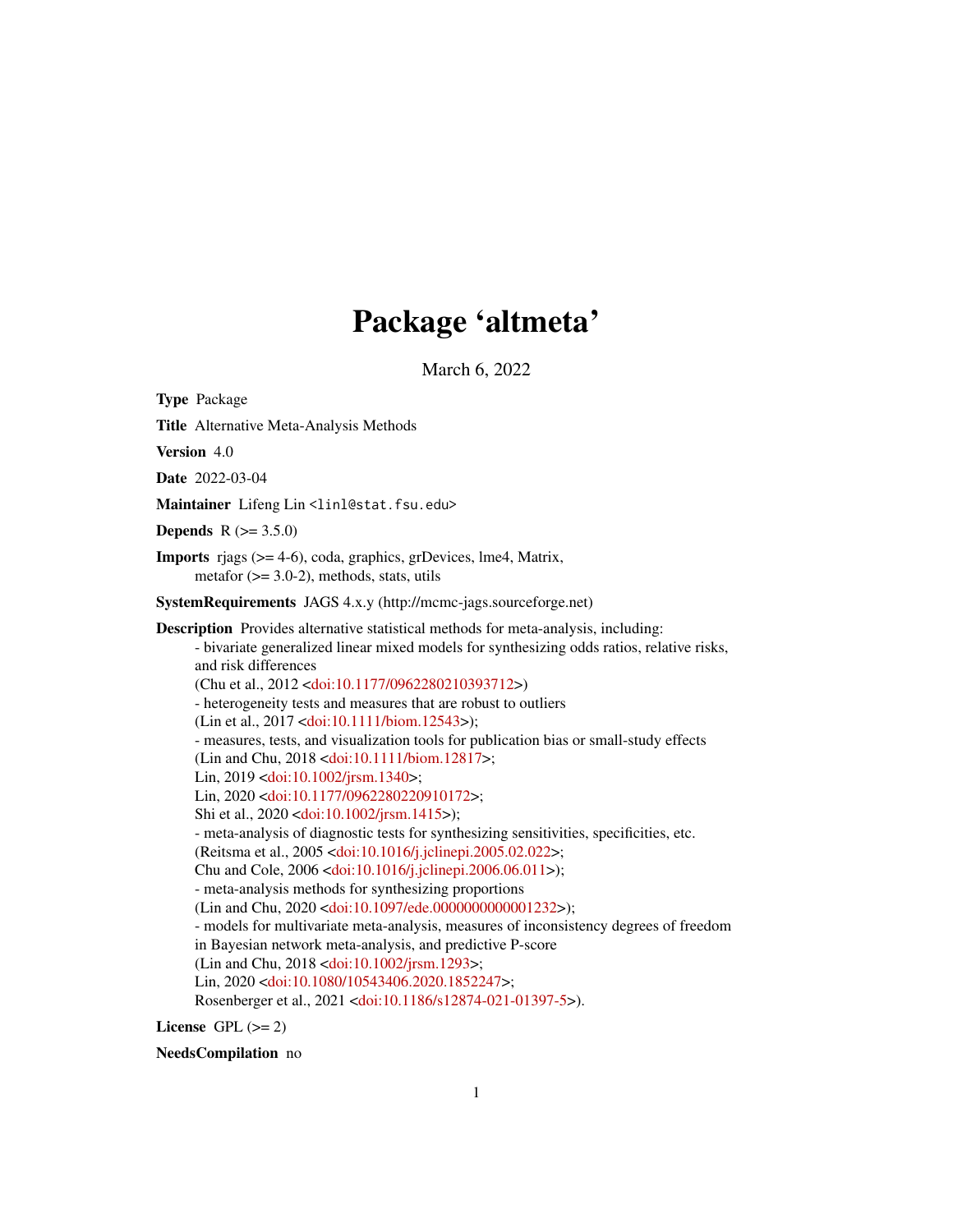Author Lifeng Lin [aut, cre] (<https://orcid.org/0000-0002-3562-9816>), Linyu Shi [ctb], Kristine J. Rosenberger [ctb], Haitao Chu [aut] (<https://orcid.org/0000-0003-0932-598X>)

Repository CRAN

Date/Publication 2022-03-06 07:50:10 UTC

# R topics documented:

| 3              |
|----------------|
| $\overline{4}$ |
| $\overline{4}$ |
| 5              |
| 6              |
| 6              |
| $\overline{7}$ |
| 8              |
| 8              |
| $\mathbf Q$    |
| 10             |
| 10             |
| 11             |
| 12             |
| 12             |
| 13             |
| 14             |
| 14             |
| 15             |
| 16             |
| 16             |
| 17             |
| 18             |
| 18             |
| 19             |
| 20             |
| 21             |
| 24             |
| 27             |
| 30             |
| 33             |
| 36             |
| 38             |
| 39             |
| 41             |
| -43            |
| 45             |
| 47             |

 $\sqrt{2}$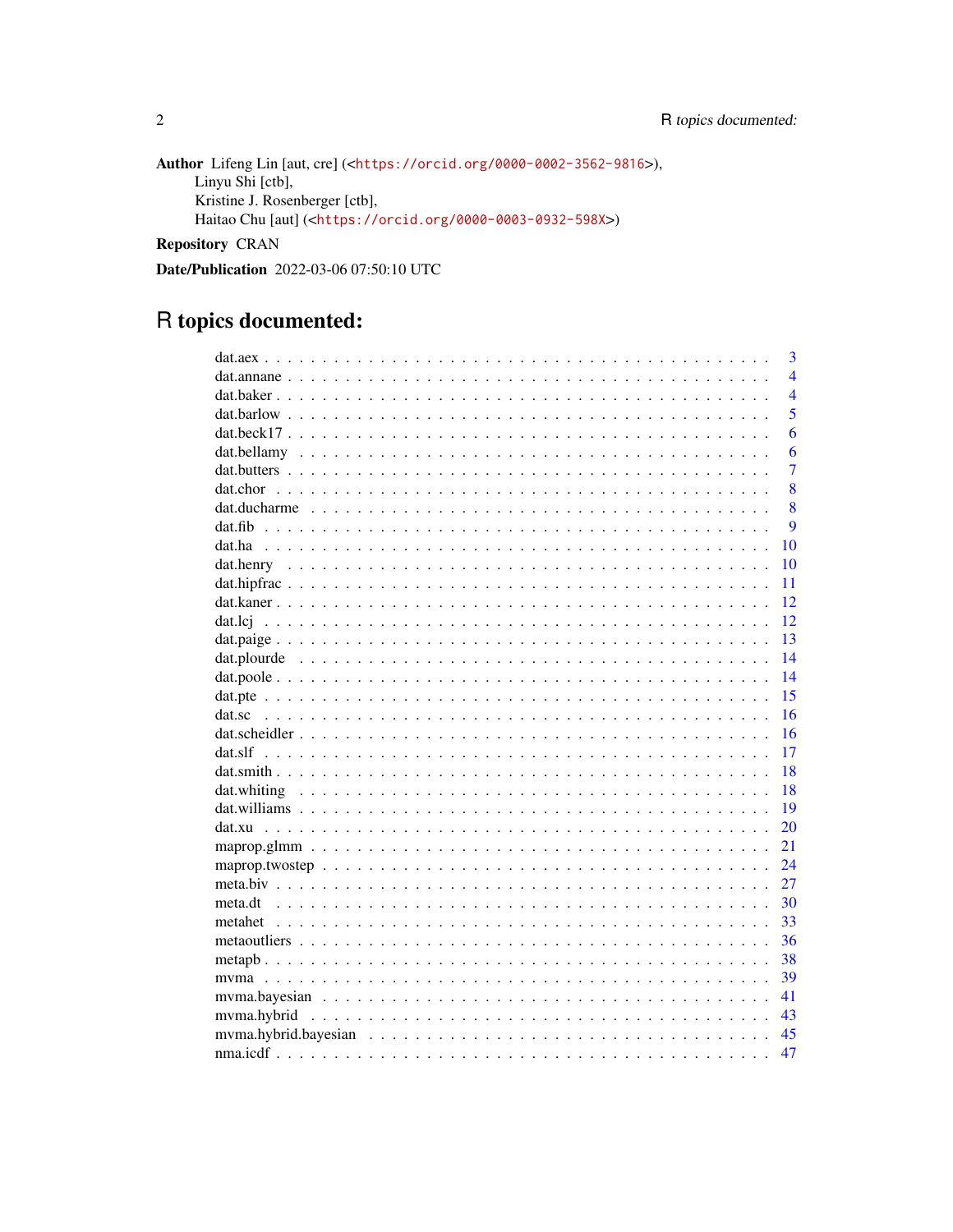#### <span id="page-2-0"></span>dat.aex 3

| Index | 68 |
|-------|----|
|       |    |
|       |    |
|       |    |
|       |    |
|       |    |
|       |    |
|       |    |
|       |    |

dat.aex A Meta-Analysis for Evaluating the Effect of Aerobic Exercise on Vis*ceral Adipose Tissue Content/Volume*

# Description

This meta-analysis serves as an example to illustrate function usage in the package altmeta.

# Usage

data("dat.aex")

#### Format

A data frame containing 29 studies with the observed effect sizes and their within-study variances.

y the observed effect size for each collected study in the meta-analysis.

s2 the within-study variance for each study.

# Source

Ismail I, Keating SE, Baker MK, Johnson NA (2012). "A systematic review and meta-analysis of the effect of aerobic vs. resistance exercise training on visceral fat." *Obesity Reviews*, 13(1), 68–91. <doi: [10.1111/j.1467789X.2011.00931.x>](https://doi.org/10.1111/j.1467-789X.2011.00931.x)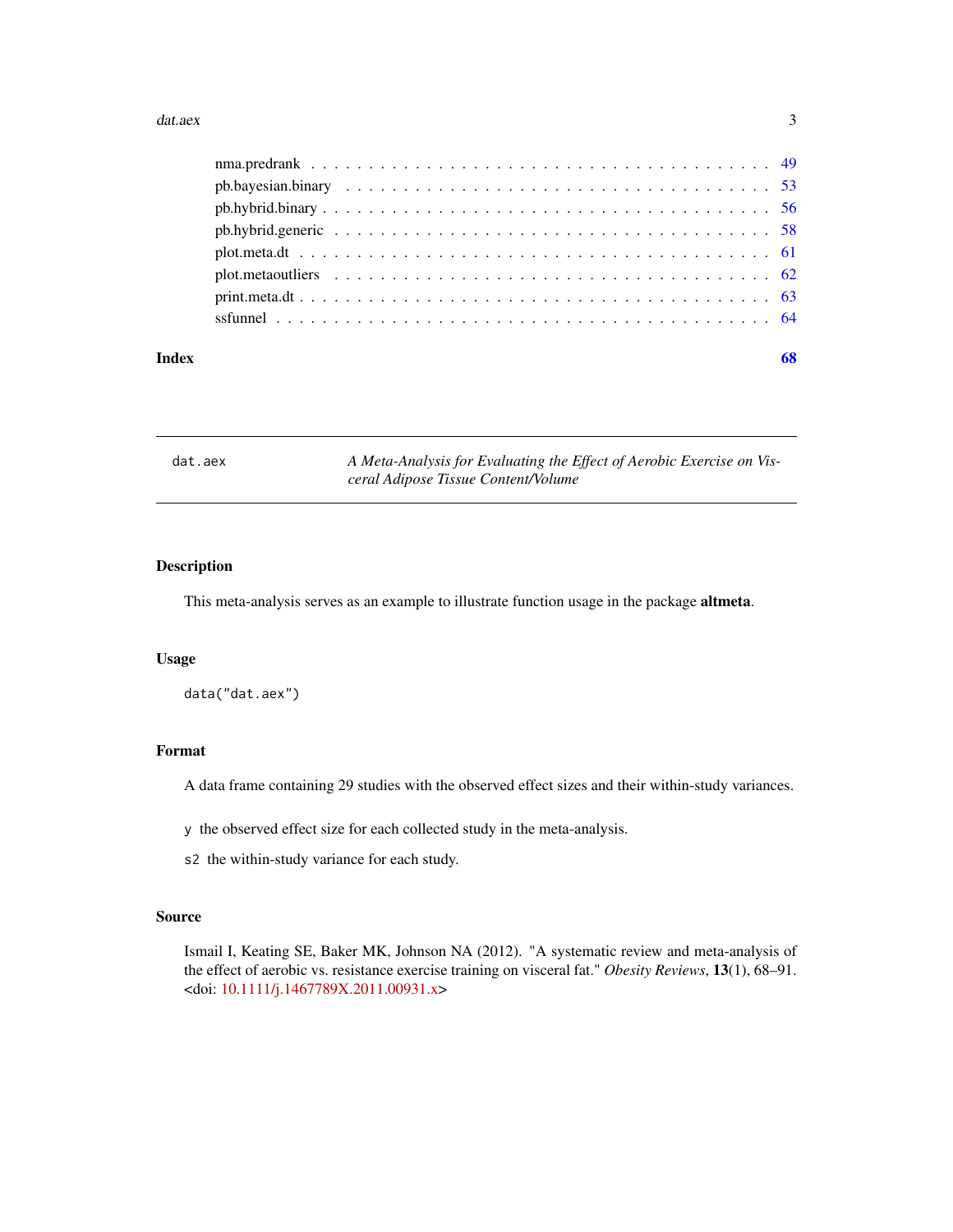<span id="page-3-0"></span>

# Description

This dataset serves as an example of meta-analysis of mean differences.

# Usage

data("dat.annane")

#### Format

A data frame with 12 studies with the following 5 variables within each study.

- y point esimates of mean differences.
- s2 sample variances of mean differences.
- n1 sample sizes in treatment group 1 (steroids).
- n2 sample sizes in treatment group 2 (control).
- n total sample sizes.

#### Source

Annane D, Bellissant E, Bollaert PE, Briegel J, Keh D, Kupfer Y (2015). "Corticosteroids for treating sepsis." *Cochrane Database of Systematic Reviews*, 12, Art. No.: CD002243. <doi: [10.1002/](https://doi.org/10.1002/14651858.CD002243.pub3) [14651858.CD002243.pub3>](https://doi.org/10.1002/14651858.CD002243.pub3)

dat.baker *A Network Meta-Analysis on Effects of Pharmacologic Treatments for Chronic Obstructive Pulmonary Disease*

# Description

This dataset serves as an example of network meta-analysis with binary outcomes.

#### Usage

data("dat.baker")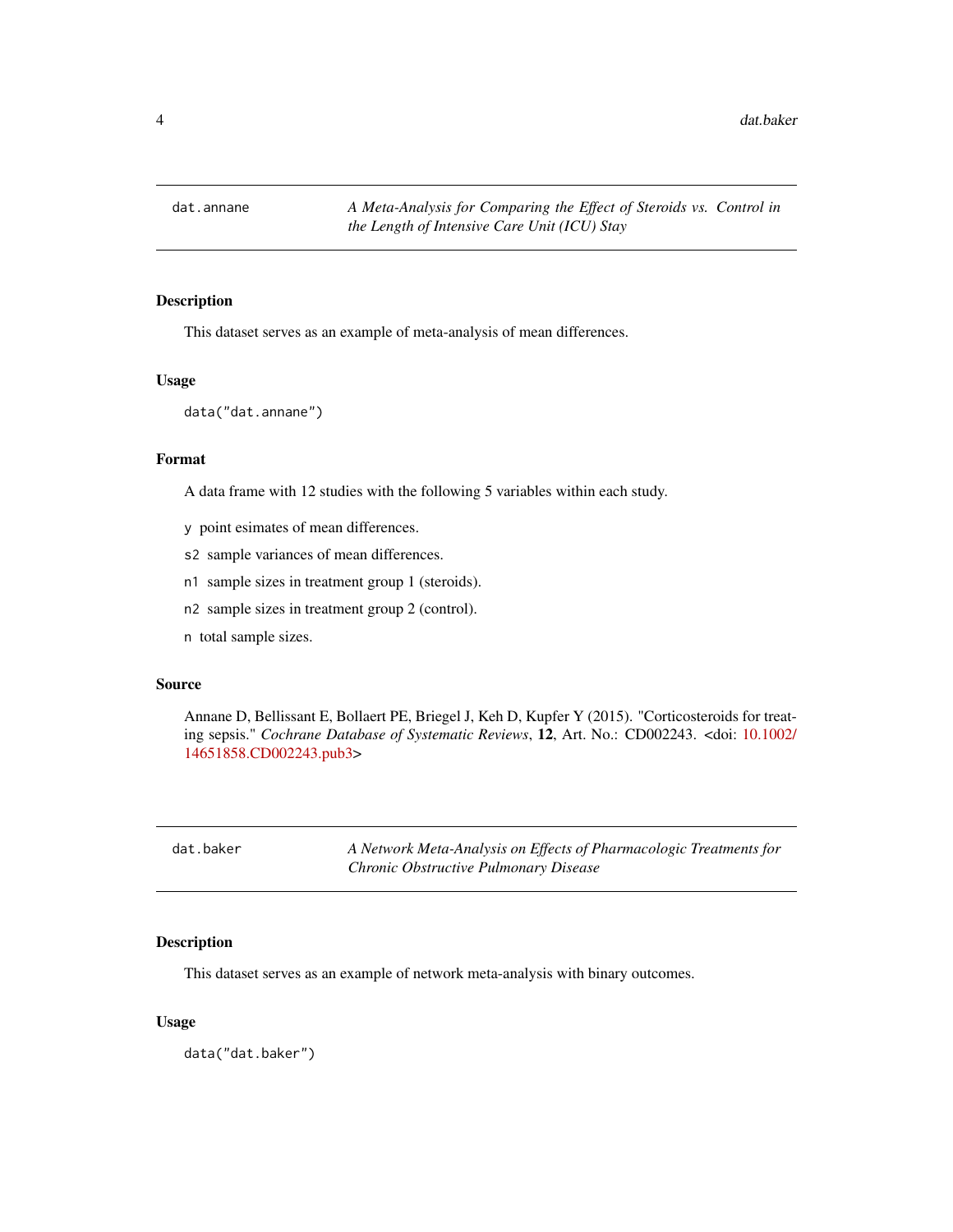#### <span id="page-4-0"></span>dat.barlow 5

#### Format

A dataset of network meta-analysis with binary outcomes, containing 38 studies and 5 treatments.

sid study IDs.

- tid treatment IDs.
- r event counts.
- n sample sizes.

# Details

Treatment IDs represent: 1) placebo; 2) inhaled corticosteroid; 3) inhaled corticosteroid + longacting  $\beta_2$ -agonist; 4) long-acting  $\beta_2$ -agonist; and 5) tiotropium.

# Source

Baker WL, Baker EL, Coleman CI (2009). "Pharmacologic treatments for chronic obstructive pulmonary disease: a mixed-treatment comparison meta-analysis." *Pharmacotherapy*, 29(8), 891–905. <doi: [10.1592/phco.29.8.891>](https://doi.org/10.1592/phco.29.8.891)

| dat.barlow | A Meta-Analysis on the Effect of Parent Training Programs vs. Con-   |
|------------|----------------------------------------------------------------------|
|            | trol for Improving Parental Psychosocial Health Within 4 Weeks After |
|            | Intervention                                                         |

# **Description**

This dataset serves as an example of meta-analysis of standardized mean differences.

#### Usage

data("dat.barlow")

#### Format

A data frame with 26 studies with the following 5 variables within each study.

- y point esimates of standardized mean differences.
- s2 sample variances of standardized mean differences.
- n1 sample sizes in treatment group 1 (parent training programs).
- n2 sample sizes in treatment group 2 (control).
- n total sample sizes.

# Source

Barlow J, Smailagic N, Huband N, Roloff V, Bennett C (2014). "Group-based parent training programmes for improving parental psychosocial health." *Cochrane Database of Systematic Reviews*, 5, Art. No.: CD002020. <doi: [10.1002/14651858.CD002020.pub4>](https://doi.org/10.1002/14651858.CD002020.pub4)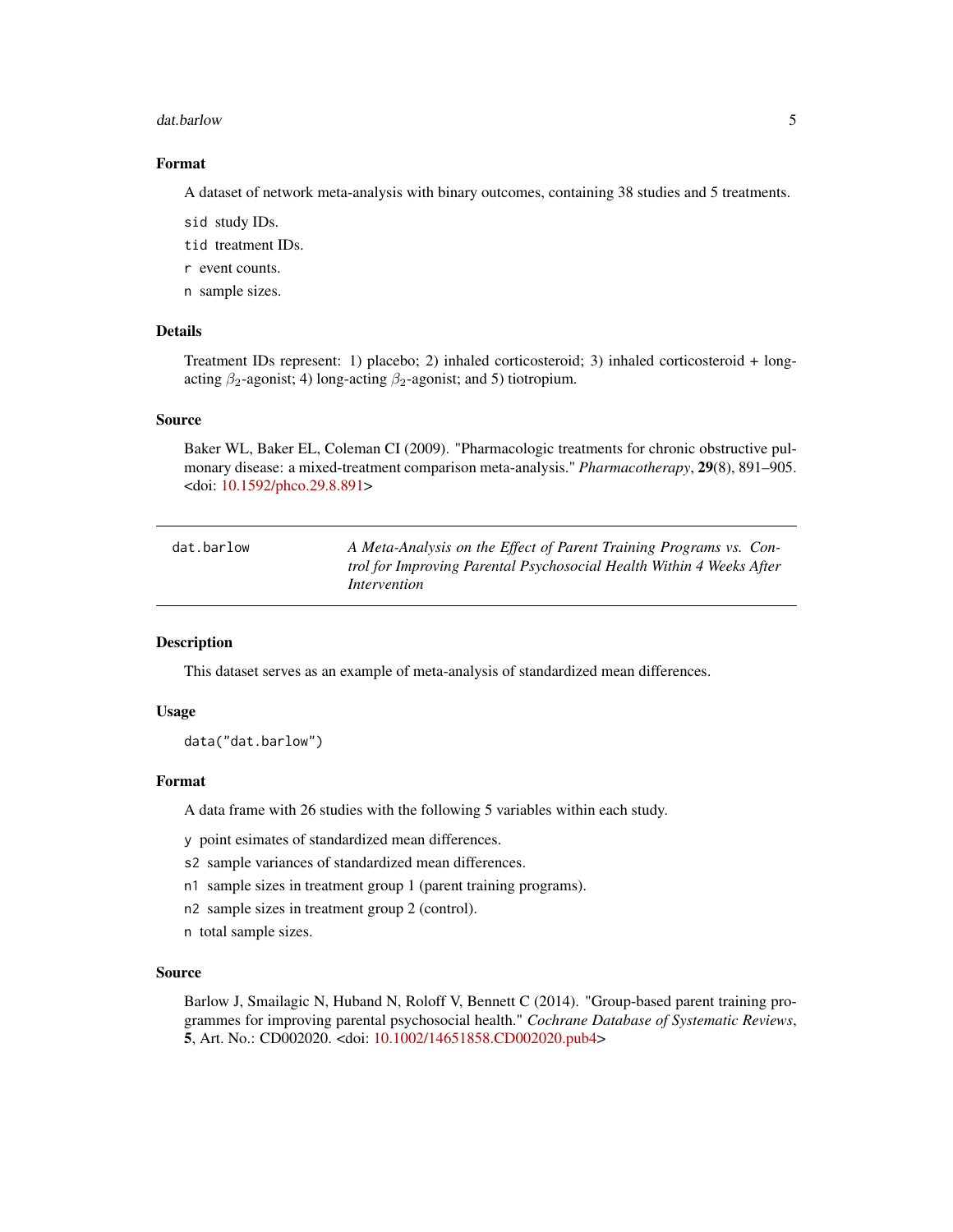<span id="page-5-0"></span>

# Description

This dataset serves as an example of meta-analysis of proportions.

#### Usage

data("dat.beck17")

#### Format

A data frame with 6 studies with the following 2 variables within each study.

e event counts of samples with depression or depressive symptoms.

n sample sizes.

### Details

The original article by Rotenstein et al. (2016) stratified all extracted studies based on various screening instruments and cutoff scores. This dataset focuses on the meta-analysis of 6 studies with Beck Depression Inventory Score  $\geq$ 17.

#### Source

Rotenstein LS, Ramos MA, Torre M, Segal JB, Peluso MJ, Guille C, Sen S, Mata DA (2016). "Prevalence of depression, depressive symptoms, and suicidal ideation among medical students: a systematic review and meta-analysis." *JAMA*, 316(21), 2214–2236. <doi: [10.1001/jama.2016.17324>](https://doi.org/10.1001/jama.2016.17324)

| dat.bellamy | A Meta-Analysis on Type 2 Diabetes Mellitus After Gestational Dia- |
|-------------|--------------------------------------------------------------------|
|             | betes                                                              |

# Description

This meta-analysis serves as an example of meta-analysis with binary outcomes.

#### Usage

data("dat.bellamy")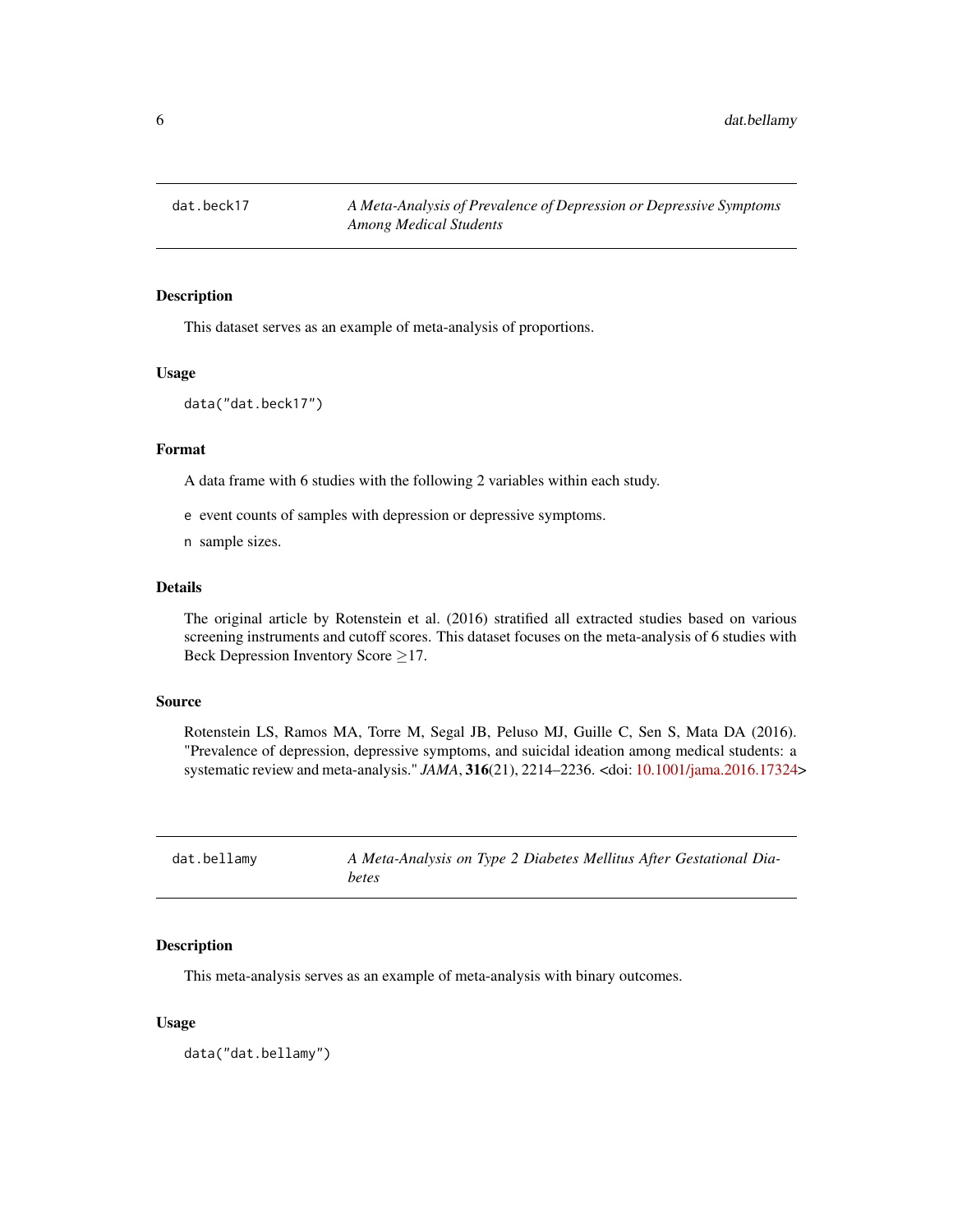#### <span id="page-6-0"></span>dat.butters **7**

# Format

A data frame containing 20 cohort studies with the following 4 variables.

- sid study IDs.
- tid treatment/exposure IDs (0: non-exposure; 1: exposure).
- e event counts.
- n sample sizes.

# Source

Bellamy L, Casas JP, Hingorani AD, Williams D (2009). "Type 2 diabetes mellitus after gestational diabetes: a systematic review and meta-analysis." *Lancet*, 373(9677), 1773–1779. <doi: [10.1016/](https://doi.org/10.1016/S0140-6736(09)60731-5) [S01406736\(09\)607315>](https://doi.org/10.1016/S0140-6736(09)60731-5)

| dat.butters | A Meta-Analysis on the Overall Response of the Addition of Drugs to |
|-------------|---------------------------------------------------------------------|
|             | a Chemotherapy Regimen for Metastatic Breast Cancer                 |

# Description

This dataset serves as an example of meta-analysis of (log) odds ratios.

#### Usage

```
data("dat.butters")
```
#### Format

A data frame with 16 studies with the following 7 variables within each study.

y point esimates of log odds ratios.

- s2 sample variances of log odds ratios.
- n1 sample sizes in treatment group 1 (addition of drug).
- n2 sample sizes in treatment group 2 (control).
- r1 event counts in treatment group 1.
- r2 event counts in treatment group 2.
- n total sample sizes.

# Source

Butters DJ, Ghersi D, Wilcken N, Kirk SJ, Mallon PT (2010). "Addition of drug/s to a chemotherapy regimen for metastatic breast cancer." *Cochrane Database of Systematic Reviews*, 11, Art. No.: CD003368. <doi: [10.1002/14651858.CD003368.pub3>](https://doi.org/10.1002/14651858.CD003368.pub3)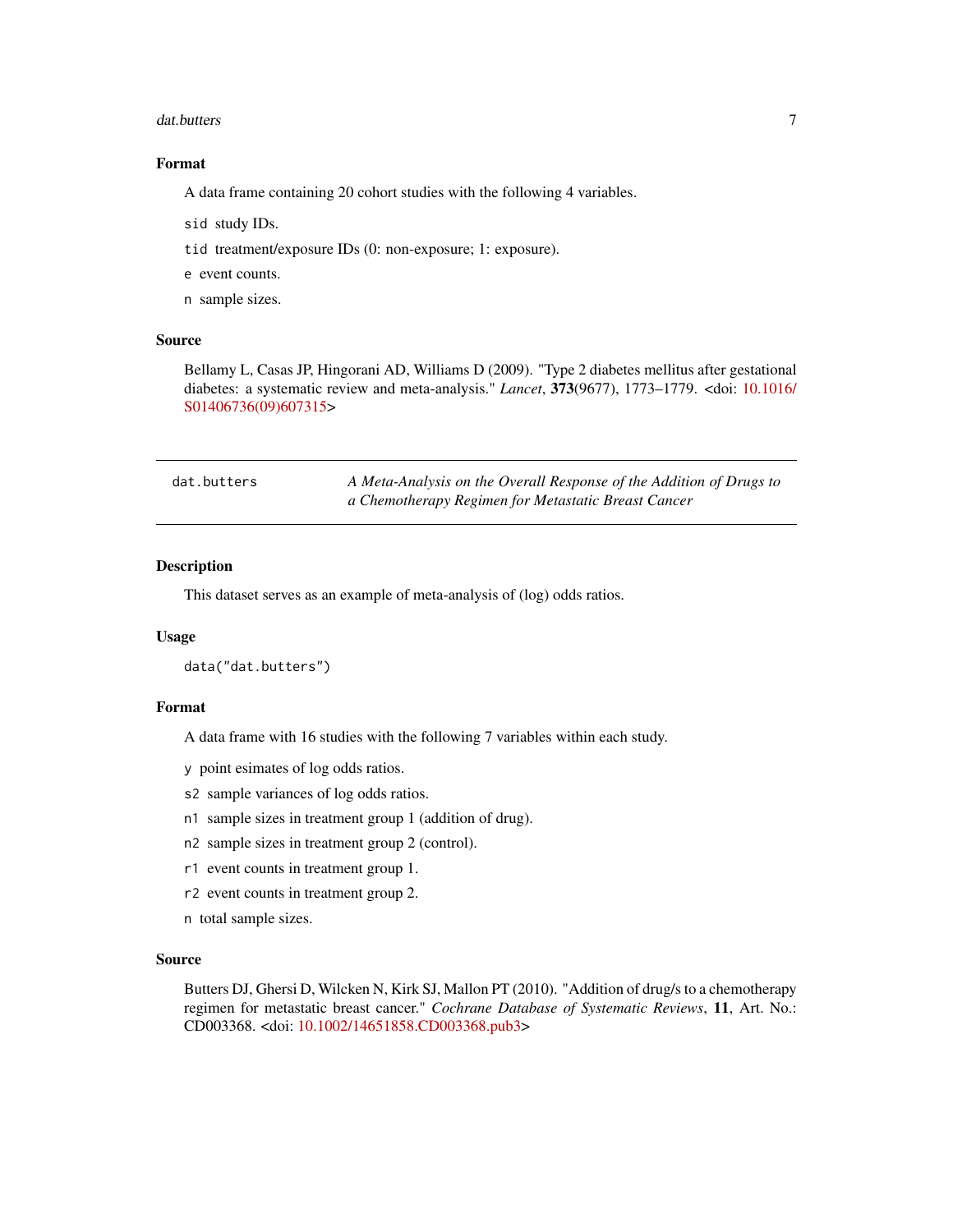<span id="page-7-0"></span>

#### Description

This dataset serves as an example of meta-analysis of proportions.

# Usage

data("dat.chor")

#### Format

A data frame with 21 studies with the following 2 variables within each study.

e event counts of horioamnionitis.

n sample sizes.

# Source

Woodd SL, Montoya A, Barreix M, Pi L, Calvert C, Rehman AM, Chou D, Campbell OMR (2019). "Incidence of maternal peripartum infection: a systematic review and meta-analysis." *PLOS Medicine*, 16(12), e1002984. <doi: [10.1371/journal.pmed.1002984>](https://doi.org/10.1371/journal.pmed.1002984)

| dat.ducharme | A Meta-Analysis on the Effect of Long-Acting Inhaled Beta2-Agonists |
|--------------|---------------------------------------------------------------------|
|              | <i>vs. Control for Chronic Asthma</i>                               |

# Description

This meta-analysis serves as an example of meta-analysis with binary outcomes.

#### Usage

```
data("dat.ducharme")
```
# Format

A data frame containing 33 studies with the following 4 variables within each study.

n00 counts of non-events in treatment group 0 (placebo).

- n01 counts of events in treatment group 0 (placebo).
- n10 counts of non-events in treatment group 1 (beta2-agonists).
- n11 counts of events in treatment group 1 (beta2-agonists).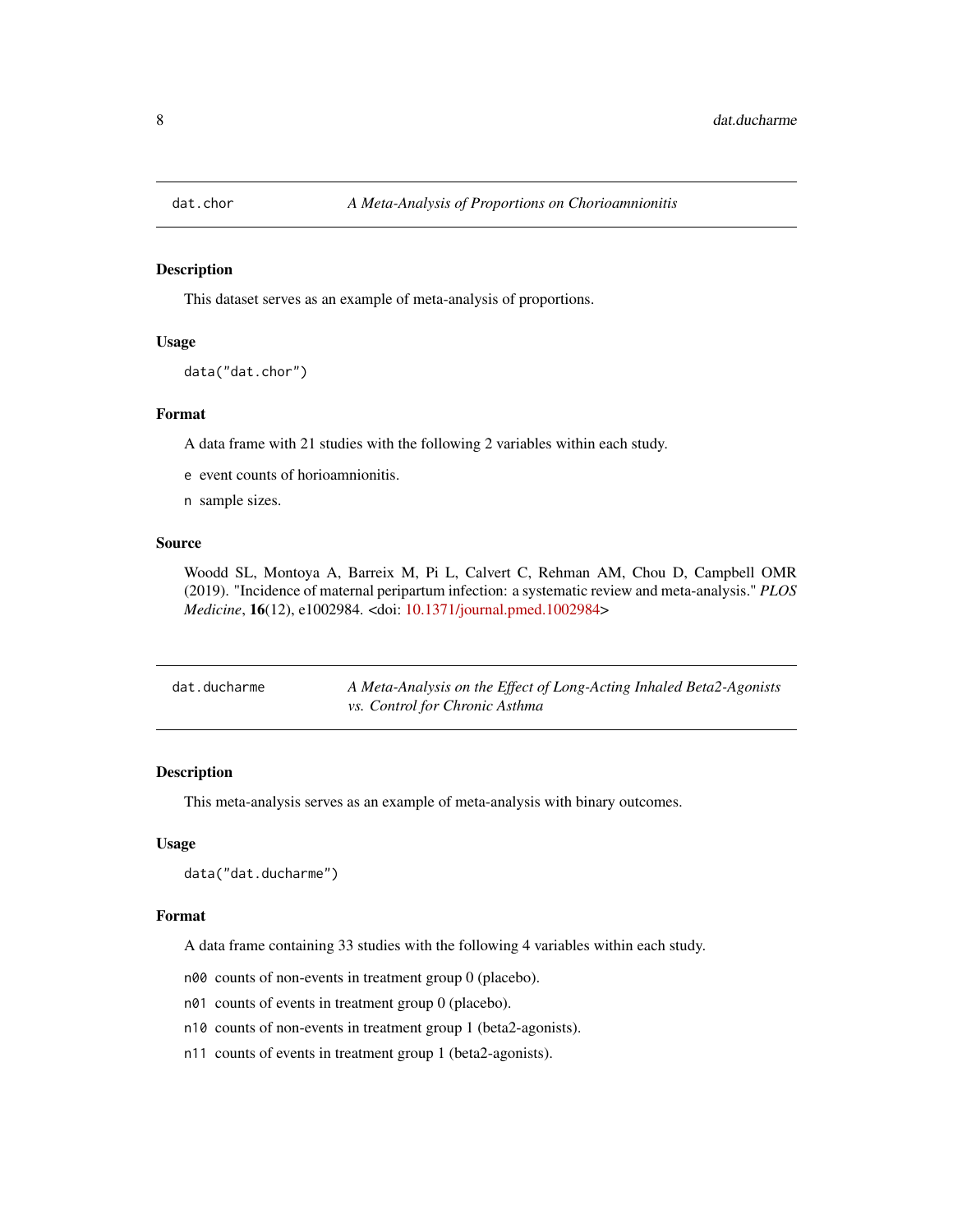#### <span id="page-8-0"></span>dat.fib 9

# Note

The original review collected 35 studies; two double-zero-counts studies are excluded from this dataset because their odds ratios are not estimable.

#### Source

Ducharme FM, Ni Chroinin M, Greenstone I, Lasserson TJ (2010). "Addition of long-acting beta2 agonists to inhaled corticosteroids versus same dose inhaled corticosteroids for chronic asthma in adults and children." *Cochrane Database of Systematic Reviews*, 5, Art. No.: CD005535. <doi: [10.10](https://doi.org/10.1002/14651858.CD005535.pub2)02/ [14651858.CD005535.pub2>](https://doi.org/10.1002/14651858.CD005535.pub2)

dat.fib *A Multivariate Meta-Analysis by the Fibrinogen Studies Collaboration*

#### Description

This multivariate meta-analysis serves as an example to illustrate function usage in the package altmeta. It consists of 31 studies with 4 outcomes.

#### Usage

data("dat.fib")

#### Format

A list containing three elements, y, S, and sd.

- y a 31 x 4 numeric matrix containing the observed effect sizes; the rows represent studies and the columns represent outcomes.
- S a list containing 31 elements; each element is within-study covariance matrix of the corresponding study.
- sd a 31 x 4 numeric matrix containing the within-study standard deviations; the rows represent studies and the columns represent outcomes.

#### Source

Fibrinogen Studies Collaboration (2004). "Collaborative meta-analysis of prospective studies of plasma fibrinogen and cardiovascular disease." *European Journal of Cardiovascular Prevention and Rehabilitation*, 11(1), 9–17. <doi: [10.1097/01.hjr.0000114968.39211.01>](https://doi.org/10.1097/01.hjr.0000114968.39211.01)

Fibrinogen Studies Collaboration (2005). "Plasma fibrinogen level and the risk of major cardiovascular diseases and nonvascular mortality: an individual participant meta-analysis." *JAMA*, 294(14), 1799–1809. <doi: [10.1001/jama.294.14.1799>](https://doi.org/10.1001/jama.294.14.1799)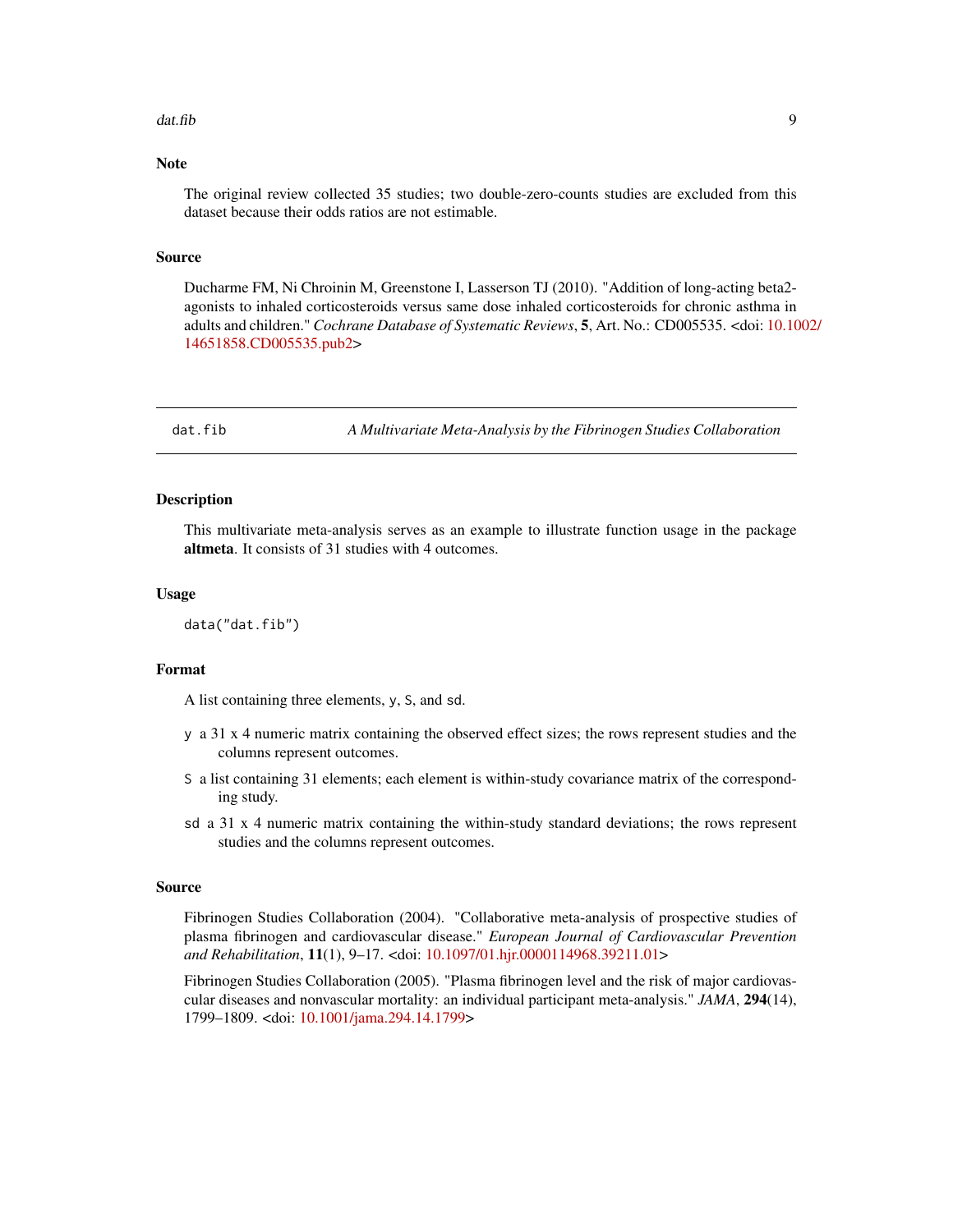<span id="page-9-0"></span>dat.ha *A Meta-Analysis on the Effect of Placebo Interventions for All Clinical Conditions Regarding Patient-Reported Outcomes*

#### Description

This meta-analysis serves as an example to illustrate function usage in the package **altmeta**.

#### Usage

data("dat.ha")

# Format

A data frame containing 109 studies with the observed effect sizes and their within-study variances.

y the observed effect size for each collected study in the meta-analysis.

s2 the within-study variance for each study.

# Source

Hrobjartsson A, Gotzsche PC (2010). "Placebo interventions for all clinical conditions." *Cochrane Database of Systematic Reviews*, 1. Art. No.: CD003974. <doi: [10.1002/14651858.CD003974.pub3>](https://doi.org/10.1002/14651858.CD003974.pub3)

| dat.henry | A Meta-Analysis for Evaluating the Effect of Tranexamic Acid on Pe- |
|-----------|---------------------------------------------------------------------|
|           | rioperative Allogeneic Blood Transfusion                            |

#### Description

This meta-analysis serves as an example of meta-analysis with binary outcomes.

#### Usage

```
data("dat.henry")
```
# Format

A data frame containing 26 studies with the following 4 variables within each study.

n00 counts of non-events in treatment group 0 (placebo).

- n01 counts of events in treatment group 0 (placebo).
- n10 counts of non-events in treatment group 1 (tranexamic acid).
- n11 counts of events in treatment group 1 (tranexamic acid).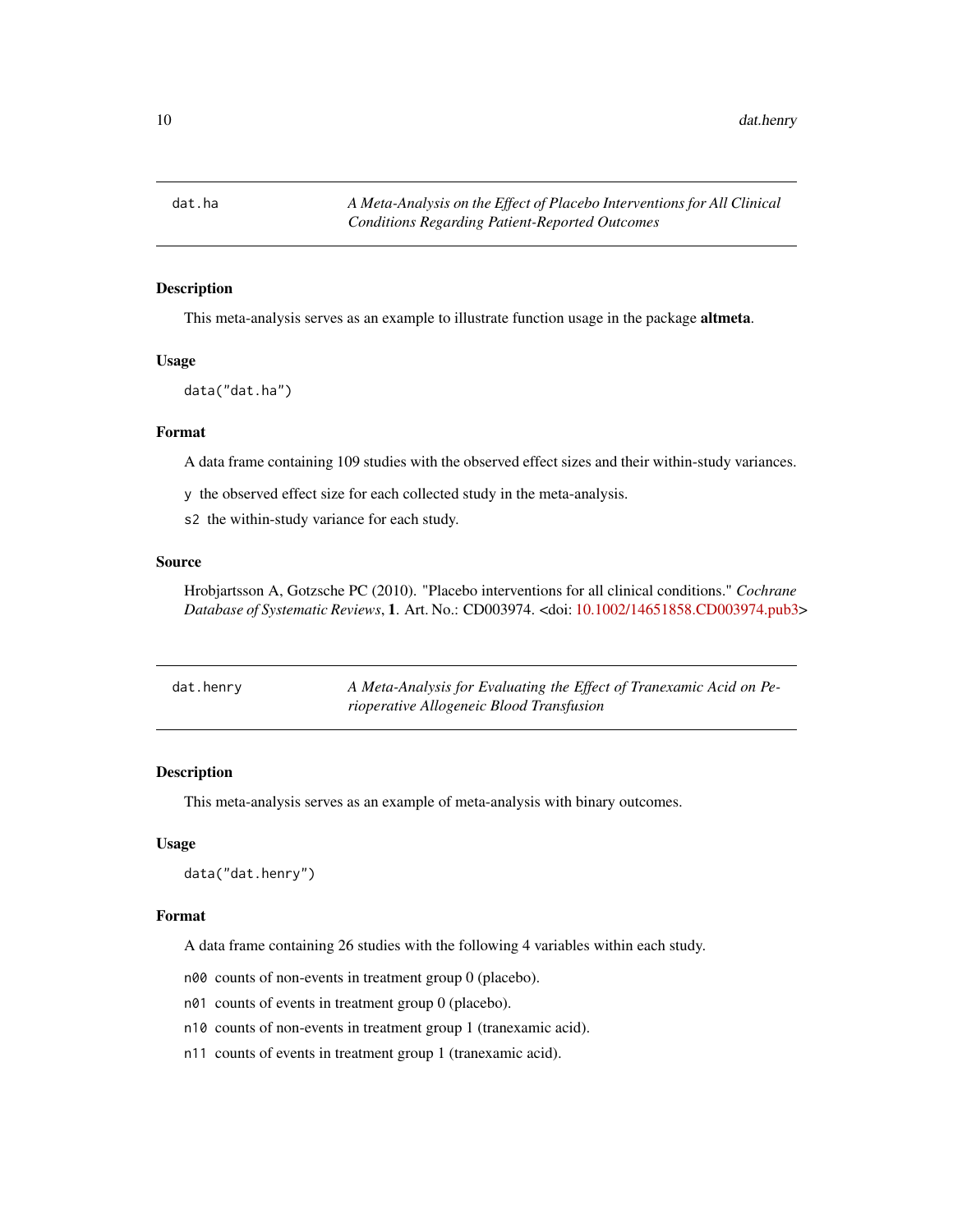# <span id="page-10-0"></span>dat.hipfrac 11

# Note

The original review collected 27 studies; one double-zero-counts study is excluded from this dataset because its odds ratio is not estimable.

# Source

Henry DA, Carless PA, Moxey AJ, O'Connell, Stokes BJ, Fergusson DA, Ker K (2011). "Antifibrinolytic use for minimising perioperative allogeneic blood transfusion." *Cochrane Database of Systematic Reviews*, 1, Art. No.: CD001886. <doi: [10.1002/14651858.CD001886.pub3>](https://doi.org/10.1002/14651858.CD001886.pub3)

| dat.hipfrac | A Meta-Analysis on the Magnitude and Duration of Excess Mortality |
|-------------|-------------------------------------------------------------------|
|             | After Hip Fracture Among Older Men                                |

#### Description

This meta-analysis serves as an example to illustrate function usage in the package **altmeta**.

#### Usage

data("dat.hipfrac")

#### Format

A data frame containing 17 studies with the observed effect sizes and their within-study variances.

y the observed effect size for each collected study in the meta-analysis.

s2 the within-study variance for each study.

#### Source

Haentjens P, Magaziner J, Colon-Emeric CS, Vanderschueren D, Milisen K, Velkeniers B, Boonen S (2010). "Meta-analysis: excess mortality after hip fracture among older women and men". *Annals of Internal Medicine*, 152(6), 380–390. <doi: [10.7326/00034819152620100316000008>](https://doi.org/10.7326/0003-4819-152-6-201003160-00008)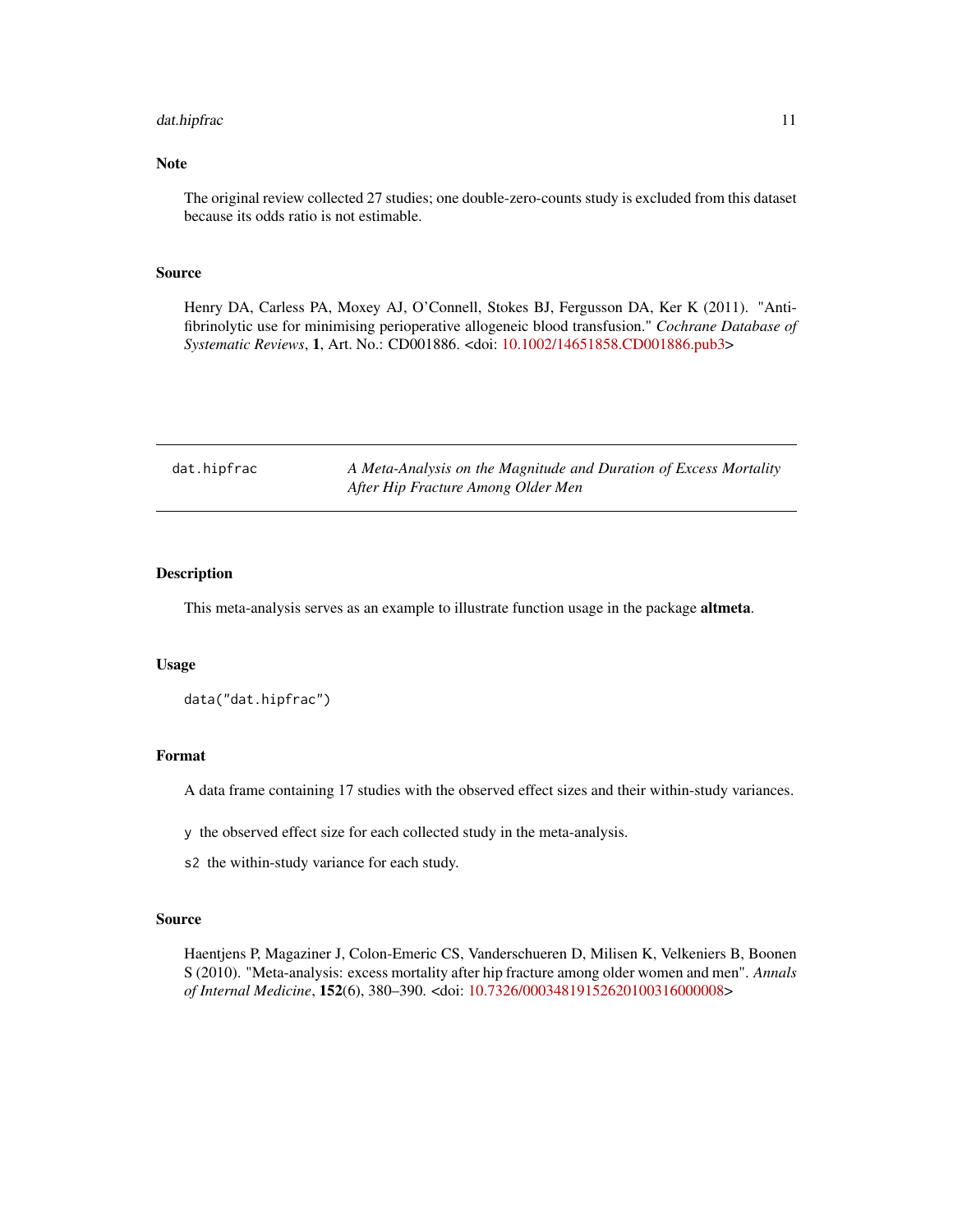<span id="page-11-0"></span>

# Description

This dataset serves as an example of meta-analysis of risk differences.

#### Usage

data("dat.kaner")

# Format

A data frame with 13 studies with the following 7 variables within each study.

- y point esimates of risk differences.
- s2 sample variances of risk differences.
- n1 sample sizes in treatment group 1 (brief alcohol interventions).
- n2 sample sizes in treatment group 2 (control).
- r1 event counts in treatment group 1.
- r2 event counts in treatment group 2.
- n total sample sizes.

#### Source

Kaner EF, Dickinson HO, Beyer FR, Campbell F, Schlesinger C, Heather N, Saunders JB, Burnand B, Pienaar ED (2007). "Effectiveness of brief alcohol interventions in primary care populations." *Cochrane Database of Systematic Reviews*, 2, Art. No.: CD004148. <doi: [10.1002/](https://doi.org/10.1002/14651858.CD004148.pub3) [14651858.CD004148.pub3>](https://doi.org/10.1002/14651858.CD004148.pub3)

dat.lcj *A Meta-Analysis on the Effect of Progressive Resistance Strength Training Exercise vs. Control*

#### Description

This meta-analysis serves as an example to illustrate function usage in the package **altmeta**.

#### Usage

data("dat.lcj")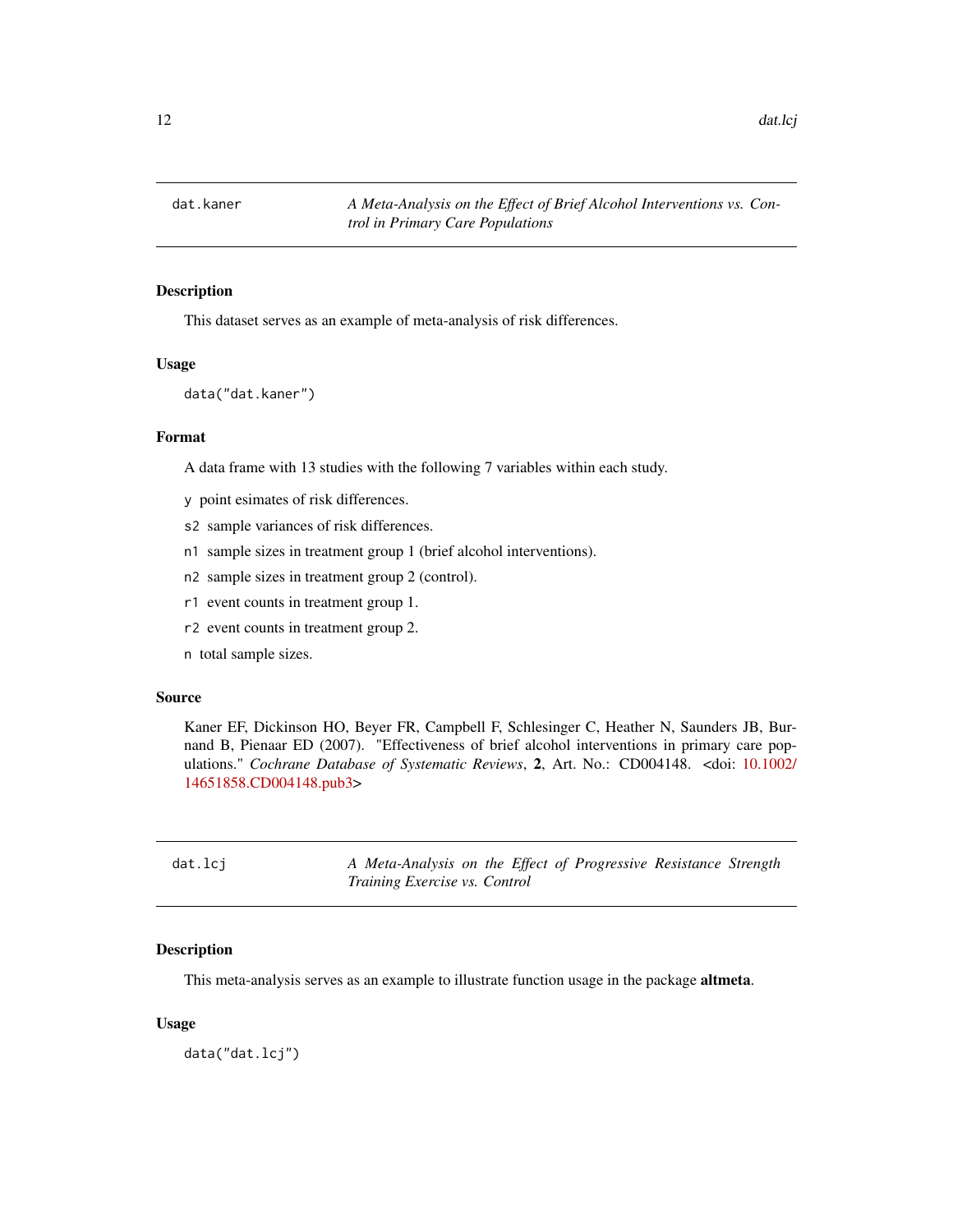#### <span id="page-12-0"></span>dat.paige 13

# Format

A data frame containing 33 studies with the observed effect sizes and their within-study variances.

y the observed effect size for each collected study in the meta-analysis.

s2 the within-study variance for each study.

#### Source

Liu CJ, Latham NK (2009). "Progressive resistance strength training for improving physical function in older adults." *Cochrane Database of Systematic Reviews*, 3. Art. No.: CD002759. <doi: [10.10](https://doi.org/10.1002/14651858.CD002759.pub2)02/ [14651858.CD002759.pub2>](https://doi.org/10.1002/14651858.CD002759.pub2)

| dat.paige | A Meta-Analysis on the Effectiveness of Spinal Manipulative Thera- |
|-----------|--------------------------------------------------------------------|
|           | <i>pies (Other Than Sham)</i>                                      |

#### Description

This dataset serves as an example of meta-analysis of standardized mean differences.

#### Usage

data("dat.paige")

#### Format

A data frame with 6 studies with the following 5 variables within each study.

y point esimates of standardized mean differences.

- s2 sample variances of standardized mean differences.
- n1 sample sizes in treatment group 1 (spinal manipulation).
- n2 sample sizes in treatment group 2 (comparator).
- n total sample sizes.

#### Source

Paige NM, Miake-Lye IM, Booth MS, Beroes JM, Mardian AS, Dougherty P, Branson R, Tang B, Morton SC, Shekelle PG (2017). "Association of spinal manipulative therapy with clinical benefit and harm for acute low back pain: systematic review and meta-analysis." *JAMA*, 317(14), 1451– 1460. <doi: [10.1001/jama.2017.3086>](https://doi.org/10.1001/jama.2017.3086)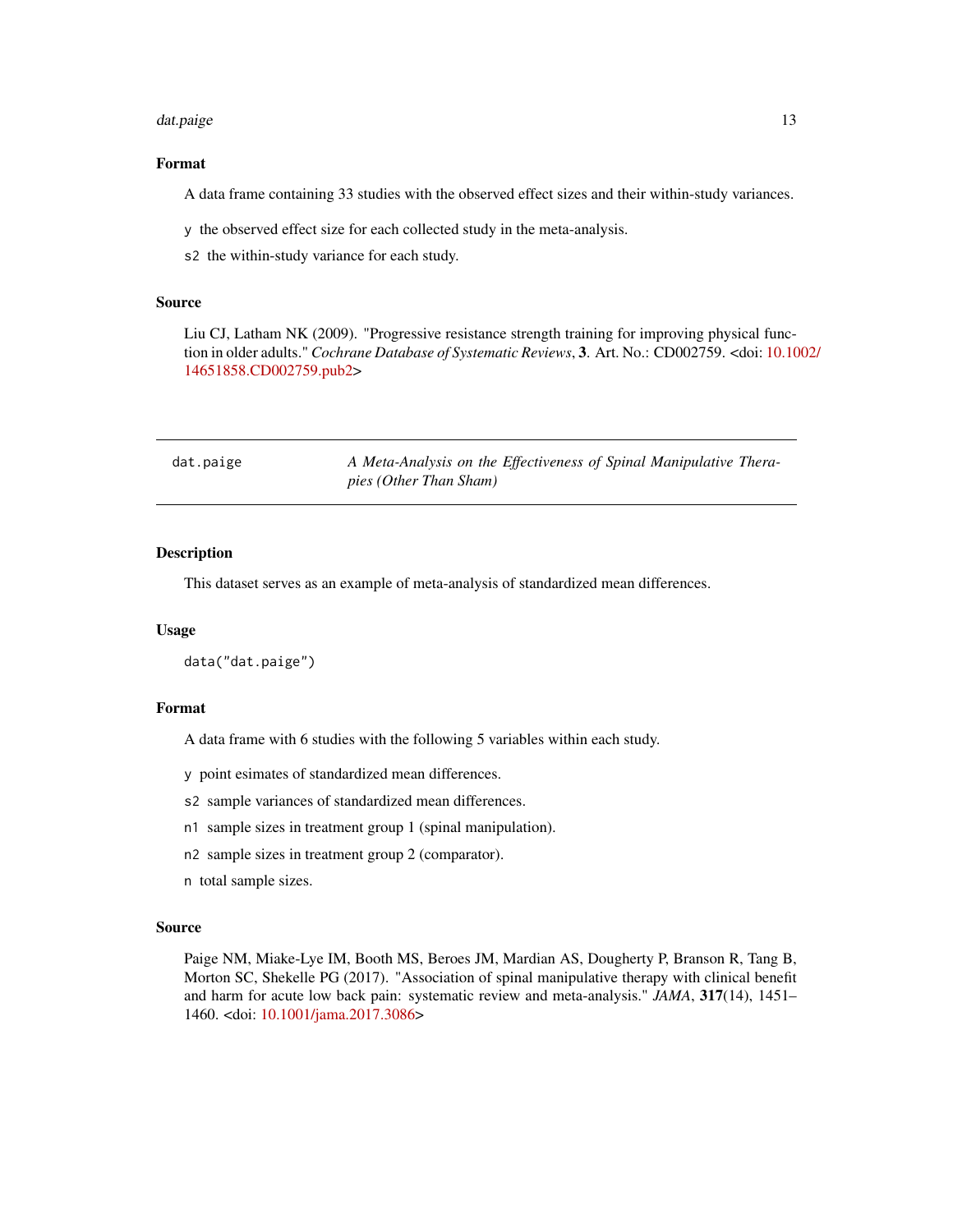<span id="page-13-0"></span>14 dat.poole

# Description

This dataset serves as an example of meta-analysis of mean differences.

# Usage

data("dat.plourde")

# Format

A data frame with 19 studies with the following 5 variables within each study.

- y point esimates of mean differences.
- s2 sample variances of mean differences.
- n1 sample sizes in treatment group 1 (radial).
- n2 sample sizes in treatment group 2 (femoral).
- n total sample sizes.

#### Source

Plourde G, Pancholy SB, Nolan J, Jolly S, Rao SV, Amhed I, Bangalore S, Patel T, Dahm JB, Bertrand OF (2015). "Radiation exposure in relation to the arterial access site used for diagnostic coronary angiography and percutaneous coronary intervention: a systematic review and metaanalysis." *Lancet*, 386(10009), 2192–2203. <doi: [10.1016/S01406736\(15\)003050>](https://doi.org/10.1016/S0140-6736(15)00305-0)

| dat.poole | A Meta-Analysis for Evaluating the Effect of Mucolytic on Bronchi- |
|-----------|--------------------------------------------------------------------|
|           | tis/Chronic Obstructive Pulmonary Disease                          |

#### Description

This meta-analysis serves as an example of meta-analysis with binary outcomes.

#### Usage

data("dat.poole")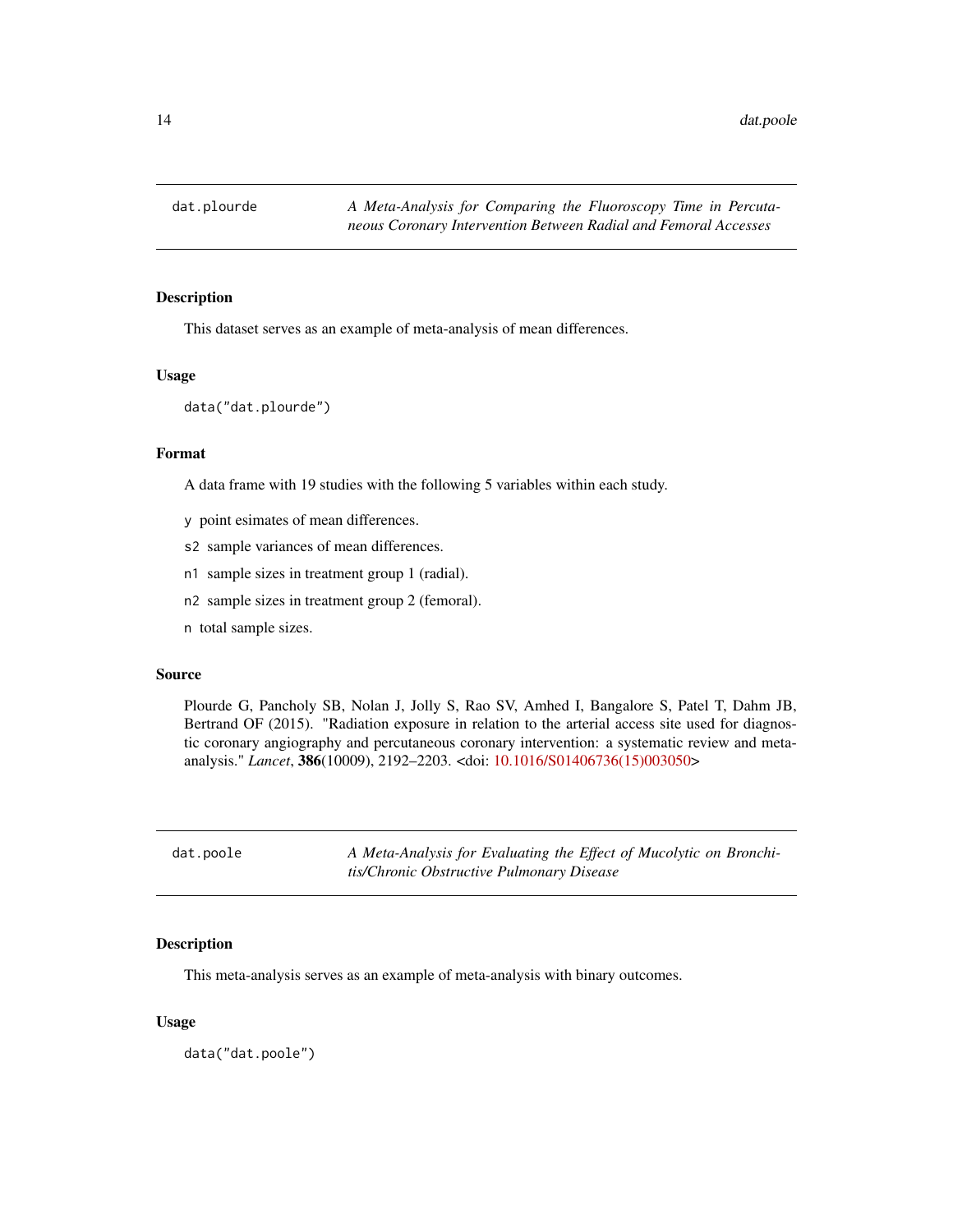#### <span id="page-14-0"></span>dat.pte 15

#### Format

A data frame containing 24 studies with the following 4 variables within each study.

n00 counts of non-events in treatment group 0 (placebo).

- n01 counts of events in treatment group 0 (placebo).
- n10 counts of non-events in treatment group 1 (mucolytic).
- n11 counts of events in treatment group 1 (mucolytic).

#### Source

Poole P, Chong J, Cates CJ (2015). "Mucolytic agents versus placebo for chronic bronchitis or chronic obstructive pulmonary disease." *Cochrane Database of Systematic Reviews*, 7, Art. No.: CD001287. <doi: [10.1002/14651858.CD001287.pub5>](https://doi.org/10.1002/14651858.CD001287.pub5)

dat.pte *Meta-Analysis of Multiple Risk Factors for Pterygium*

#### Description

This dataset serves as an example to illustrate network meta-analysis of multiple factors. It consists of 29 studies on a total of 8 risk factors: area of residence (rural vs. urban); education attainment (low vs. high); latitude of residence (low vs. high); occupation type (outdoor vs. indoor); smoking status (yes vs. no); use of hat (yes vs. no); use of spectacles (yes vs. no); and use of sunglasses (yes vs. no). Each study only investigates a subset of the 8 risk factors, so the dataset contains many missing values.

# Usage

data("dat.pte")

#### Format

A list containing two elements, y and se.

- y a 29 x 8 numeric matrix containing the observed effect sizes; the rows represent studies and the columns represent outcomes.
- se a 29 x 8 numeric matrix containing the within-study standard errors; the rows represent studies and the columns represent outcomes.

#### Source

Serghiou S, Patel CJ, Tan YY, Koay P, Ioannidis JPA (2016). "Field-wide meta-analyses of observational associations can map selective availability of risk factors and the impact of model specifications." *Journal of Clinical Epidemiology*, 71, 58–67. <doi: [10.1016/j.jclinepi.2015.09.004>](https://doi.org/10.1016/j.jclinepi.2015.09.004)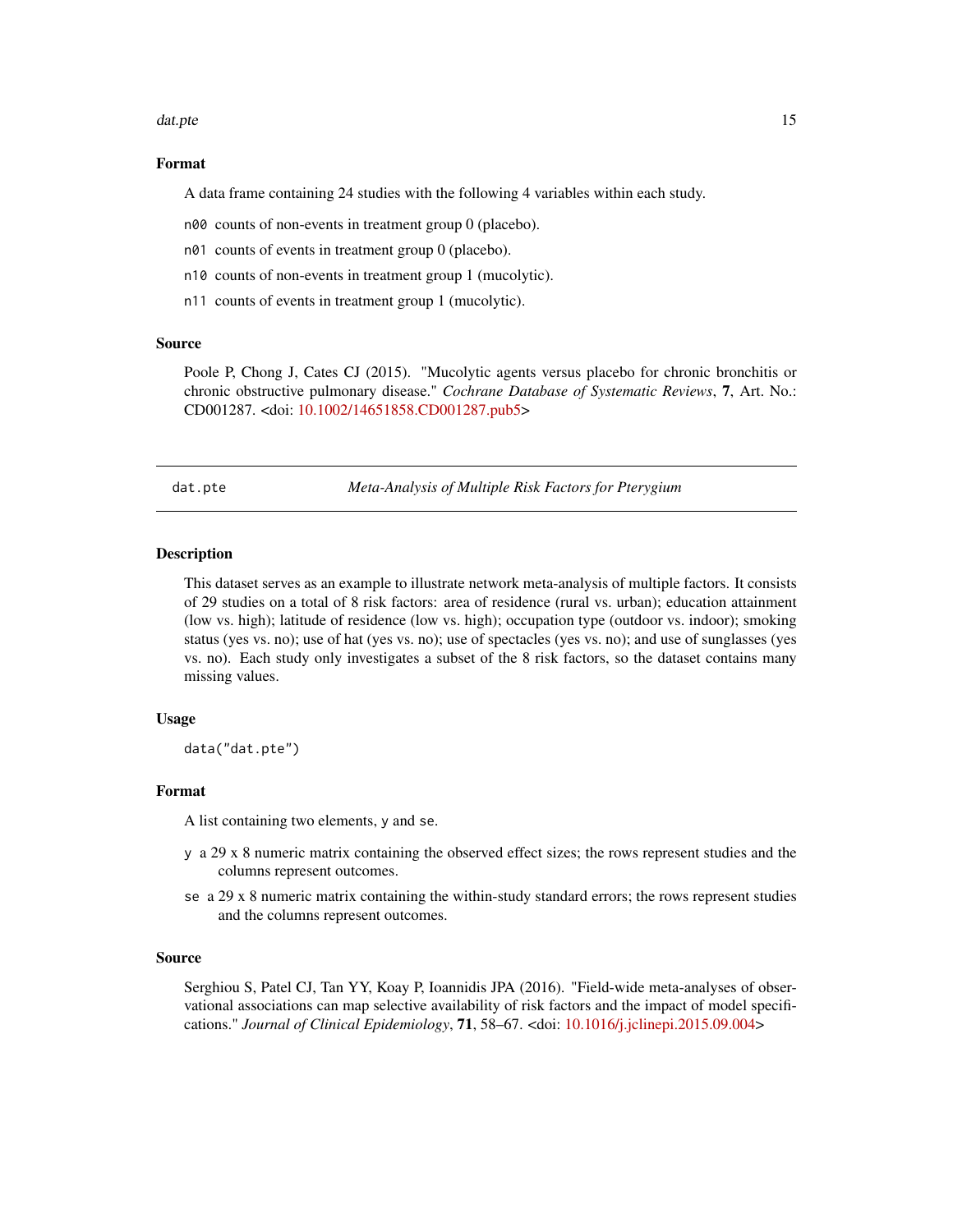<span id="page-15-0"></span>

#### Description

The dataset is extracted from Lu and Ades (2006); it was initially reported by Hasselblad (1998) (without performing a formal network meta-analysis).

#### Usage

data("dat.sc")

# Format

A dataset of network meta-analysis with binary outcomes, containing 24 studies and 4 treatments.

sid study IDs.

tid treatment IDs.

r event counts.

n sample sizes.

# Details

Treatment IDs represent: 1)no contact; 2) selfhelp; 3) individual counseling; and 4) group counseling.

# Source

Hasselblad V (1998). "Meta-analysis of multitreatment studies." *Medical Decision Making*, 18(1), 37–43. <doi: [10.1177/0272989X9801800110>](https://doi.org/10.1177/0272989X9801800110)

Lu G, Ades AE (2006). "Assessing evidence inconsistency in mixed treatment comparisons." *Journal of the American Statistical Association*, 101(474), 447–459. <doi: [10.1198/016214505000001302>](https://doi.org/10.1198/016214505000001302)

| dat.scheidler | Meta-Analysis on the Utility of Lymphangiography, Computed Tomog- |
|---------------|-------------------------------------------------------------------|
|               | raphy, and Magnetic Resonance Imaging for the Diagnosis of Lymph  |
|               | Node Metastasis                                                   |

# Description

This meta-analysis serves as an example of meta-analyses of diagnostic tests.

#### Usage

data("dat.scheidler")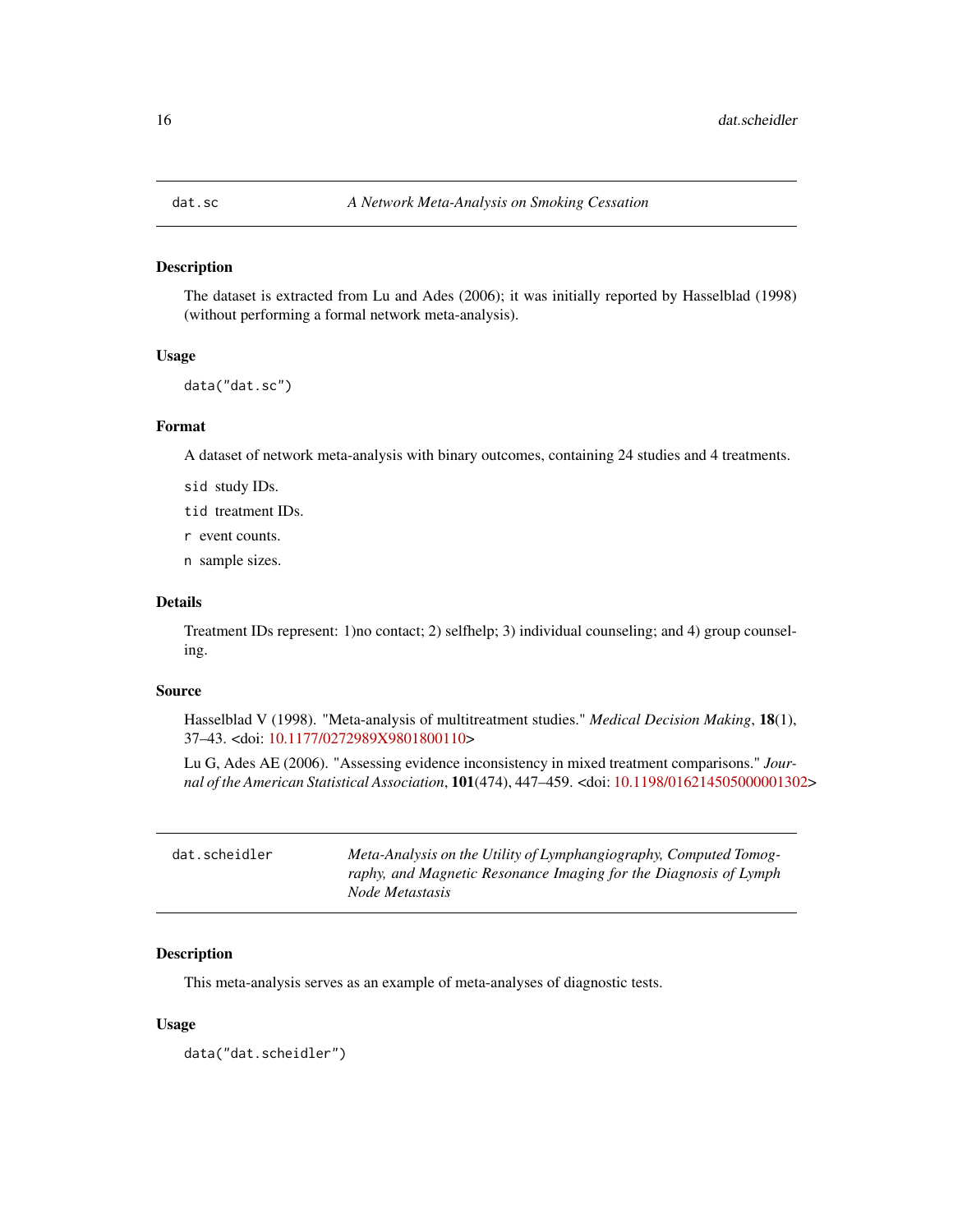#### <span id="page-16-0"></span>dat.slf and 17 and 17 and 17 and 17 and 17 and 17 and 17 and 17 and 17 and 17 and 17 and 17 and 17 and 17 and 17

# Format

A data frame with 44 studies with the following 5 variables; each row represents a study.

- dt types of diagnostic tests; CT: computed tomography; LAG: lymphangiography; and MRI: magnetic resonance imaging.
- tp counts of true positives.
- fp counts of false positives.
- fn counts of false negatives.
- tn counts of true negatives.

# Source

Scheidler J, Hricak H, Yu KK, Subak L, Segal MR (1997). "Radiological evaluation of lymph node metastases in patients with cervical cancer: a meta-analysis." *JAMA*, 278(13), 1096–1101. <doi: [10.1001/jama.1997.03550130070040>](https://doi.org/10.1001/jama.1997.03550130070040)

dat.slf *A Meta-Analysis on the Effect of Nicotine Gum for Smoking Cessation*

# Description

This meta-analysis serves as an example to illustrate function usage in the package **altmeta**.

#### Usage

```
data("dat.slf")
```
# Format

A data frame containing 56 studies with the observed effect sizes and their within-study variances.

y the observed effect size for each collected study in the meta-analysis.

s2 the within-study variance for each study.

#### Source

Stead LF, Perera R, Bullen C, Mant D, Hartmann-Boyce J, Cahill K, Lancaster T (2012). "Nicotine replacement therapy for smoking cessation." *Cochrane Database of Systematic Reviews*, 11. Art. No.: CD000146. <doi: [10.1002/14651858.CD000146.pub4>](https://doi.org/10.1002/14651858.CD000146.pub4)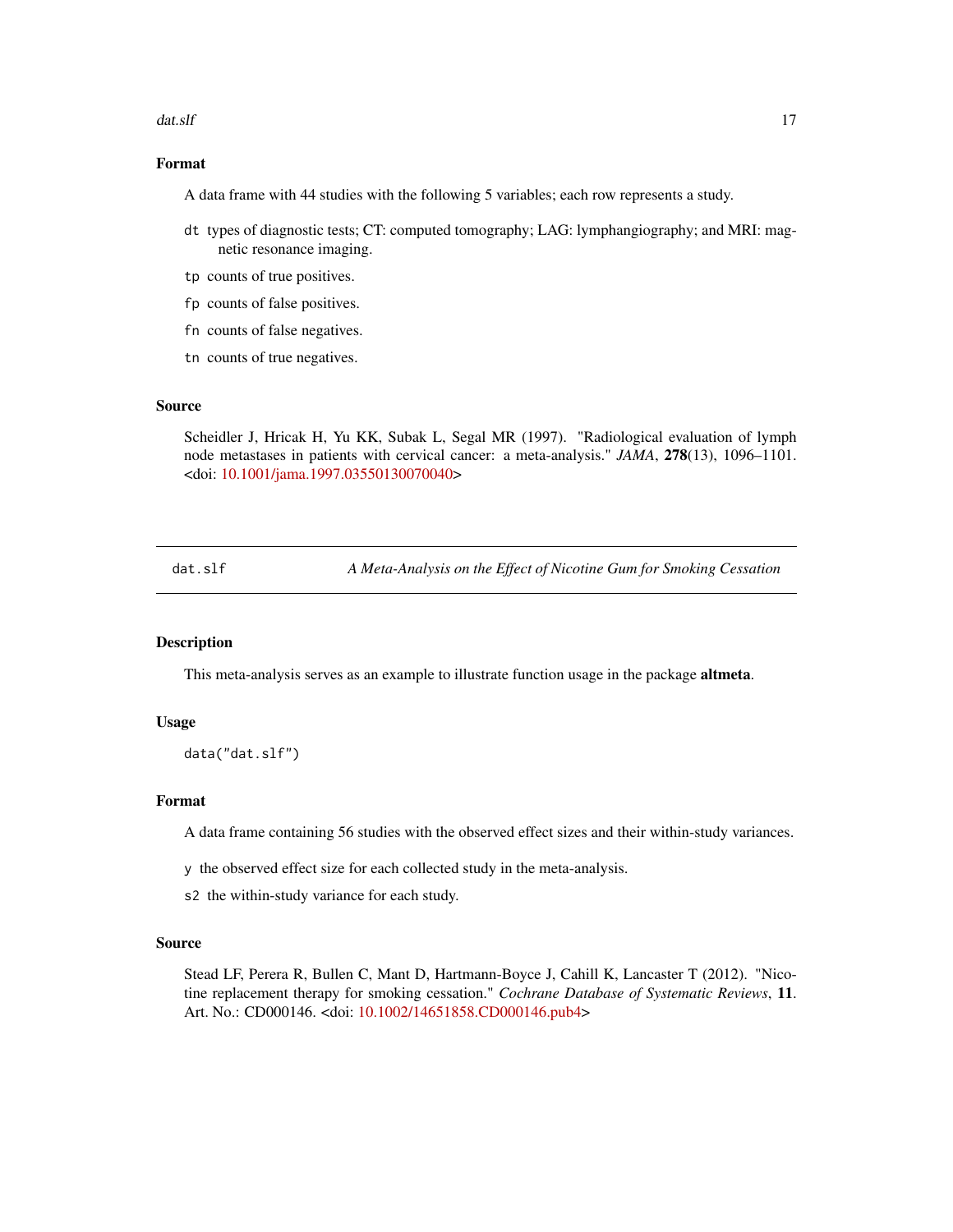<span id="page-17-0"></span>

# Description

This meta-analysis serves as an example of meta-analyses of diagnostic tests.

# Usage

data("dat.smith")

# Format

A data frame with 30 studies with the following 4 variables; each row represents a study.

- tp counts of true positives.
- fp counts of false positives.
- fn counts of false negatives.
- tn counts of true negatives.

#### Source

Smith TO, Back T, Toms AP, Hing CB (2011). "Diagnostic accuracy of ultrasound for rotator cuff tears in adults: a systematic review and meta-analysis." *Clinical Radiology*, 66(11), 1036–1048. <doi: [10.1016/j.crad.2011.05.007>](https://doi.org/10.1016/j.crad.2011.05.007)

| dat.whiting | A Meta-Analysis on Adverse Events for the Comparison Cannabinoid |
|-------------|------------------------------------------------------------------|
|             | <i>vs. Placebo</i>                                               |

# Description

This dataset serves as an example of meta-analysis of (log) odds ratios.

#### Usage

data("dat.whiting")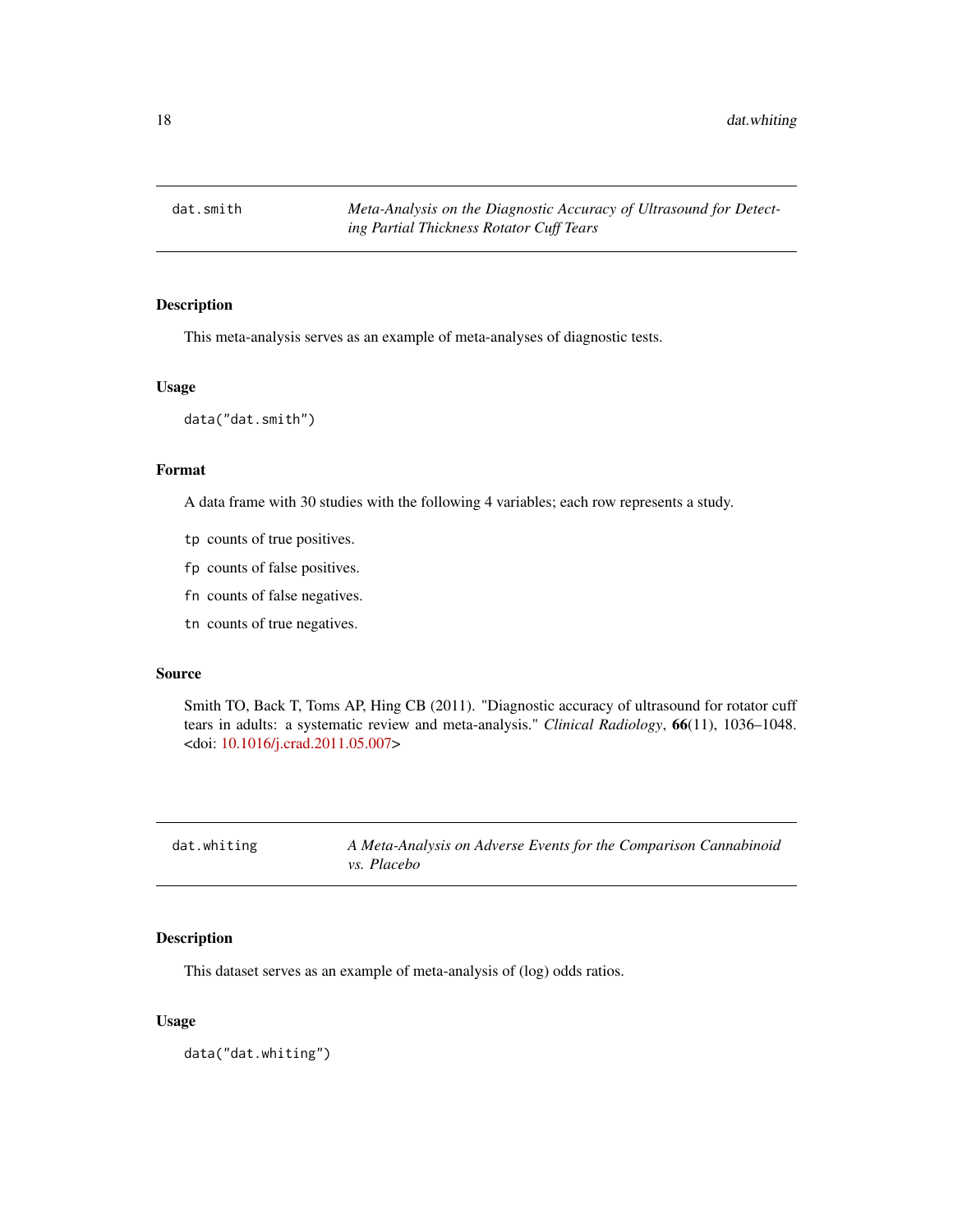#### <span id="page-18-0"></span>dat.williams 19

# Format

A data frame with 29 studies with the following 9 variables within each study.

- y point esimates of log odds ratios.
- s2 sample variances of log odds ratios.
- n00 counts of non-events in treatment group 0 (placebo).
- n01 counts of events in treatment group 0.
- n10 counts of non-events in treatment group 1 (cannabinoid).
- n11 counts of events in treatment group 1 (cannabinoid).
- n0 sample sizes in treatment group 0.
- n1 sample sizes in treatment group 1.
- n total sample sizes.

## Source

Whiting PF, Wolff RF, Deshpande S, Di Nisio M, Duffy S, Hernandez AV, Keurentjes JC, Lang S, Misso K, Ryder S, Schmidlkofer S, Westwood M, Kleijnen J (2015). "Cannabinoids for medical use: a systematic review and meta-analysis." *JAMA*, 313(24), 2456–2473. <doi: [10.1001/](https://doi.org/10.1001/jama.2015.6358) [jama.2015.6358>](https://doi.org/10.1001/jama.2015.6358)

| dat.williams | A Meta-Analysis on the Effect of Pharmacotherapy for Social Anxiety |
|--------------|---------------------------------------------------------------------|
|              | <i>Disorder</i>                                                     |

# Description

This dataset serves as an example of meta-analysis of (log) relative risks.

#### Usage

data("dat.williams")

#### Format

A data frame with 20 studies with the following 7 variables within each study.

- y point esimates of log relative risks.
- s2 sample variances of log relative risks.
- n1 sample sizes in treatment group 1 (medication).
- n2 sample sizes in treatment group 2 (placebo).
- r1 event counts in treatment group 1.
- r2 event counts in treatment group 2.
- n total sample sizes.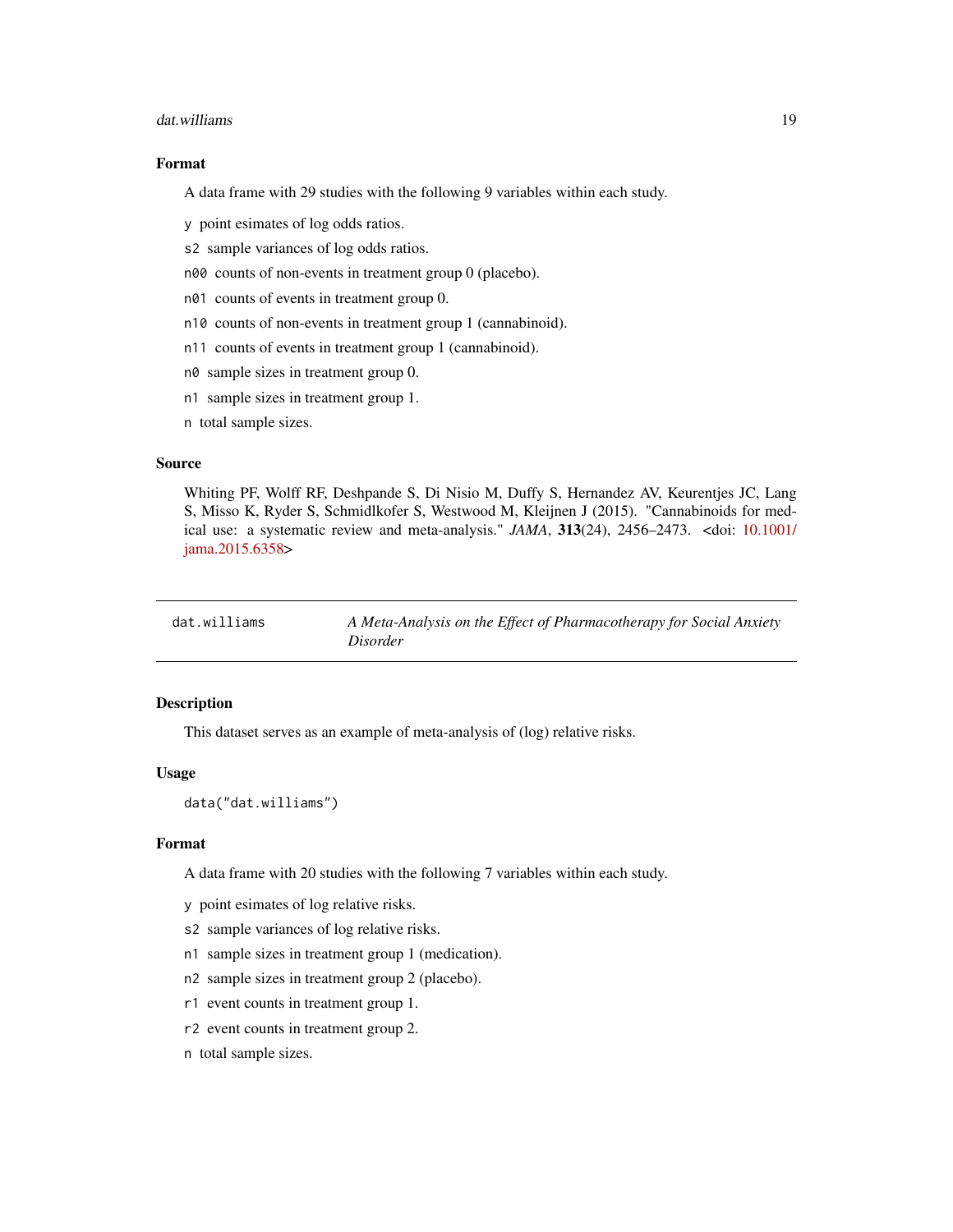# <span id="page-19-0"></span>Source

Williams T, Hattingh CJ, Kariuki CM, Tromp SA, van Balkom AJ, Ipser JC, Stein DJ (2017). "Pharmacotherapy for social anxiety disorder (SAnD)." *Cochrane Database of Systematic Reviews*, 10, Art. No.: CD001206. <doi: [10.1002/14651858.CD001206.pub3>](https://doi.org/10.1002/14651858.CD001206.pub3)

dat.xu *A Network Meta-Analysis on Immune Checkpoint Inhibitor Drugs*

# **Description**

This network meta-analysis investigates the effects of seven immune checkpoint inhibitor (ICI) drugs on all-grade treatment-related adverse events (TrAEs). It aimed to provide a safety ranking of the ICI drugs for the treatment of cancer.

# Usage

data("dat.xu")

#### Format

A dataset of network meta-analysis with binary outcomes, containing 23 studies and 7 treatments.

sid study IDs.

tid treatment IDs.

r event counts.

n sample sizes.

# Details

Treatment IDs represent: 1) conventional therapy; 2) nivolumab; 3) pembrolizumab; 4) two ICIs; 5) ICI and conventional therapy; 6) atezolizumab; and 7) ipilimumab.

# Source

Xu C, Chen YP, Du XJ, Liu JQ, Huang CL, Chen L, Zhou GQ, Li WF, Mao YP, Hsu C, Liu Q, Lin AH, Tang LL, Sun Y, Ma J (2018). "Comparative safety of immune checkpoint inhibitors in cancer: systematic review and network meta-analysis." *BMJ*, 363, k4226. <doi: [10.1136/bmj.k4226>](https://doi.org/10.1136/bmj.k4226)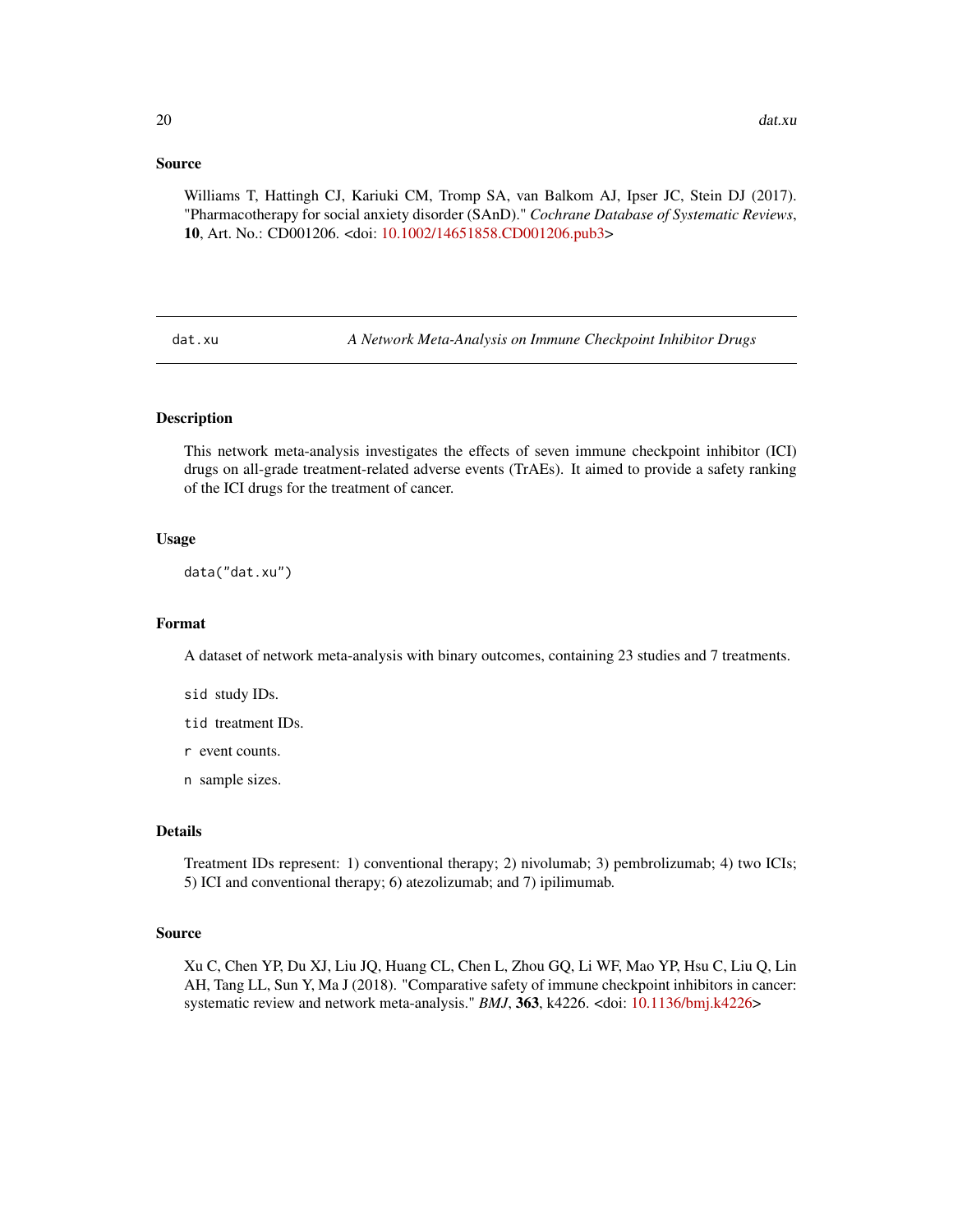<span id="page-20-1"></span><span id="page-20-0"></span>

# Description

Performs a meta-analysis of proportions using generalized linear mixed models (GLMMs) with various link functions.

# Usage

```
maprop.glmm(e, n, data, link = "logit", alpha = 0.05,
           pop.avg = TRUE, int.approx = 10000, b.iter = 1000,
           seed = 1234, ...
```
# Arguments

| e          | a numeric vector specifying the event counts in the collected studies.                                                                                                                                                                                                                                                                                                                                                                                                                                                                                                                                                                                                                                                                                                                                                                                                                          |
|------------|-------------------------------------------------------------------------------------------------------------------------------------------------------------------------------------------------------------------------------------------------------------------------------------------------------------------------------------------------------------------------------------------------------------------------------------------------------------------------------------------------------------------------------------------------------------------------------------------------------------------------------------------------------------------------------------------------------------------------------------------------------------------------------------------------------------------------------------------------------------------------------------------------|
| n          | a numeric vector specifying the sample sizes in the collected studies.                                                                                                                                                                                                                                                                                                                                                                                                                                                                                                                                                                                                                                                                                                                                                                                                                          |
| data       | an optional data frame containing the meta-analysis dataset. If data is speci-<br>fied, the previous arguments, e and n, should be specified as their corresponding<br>column names in data.                                                                                                                                                                                                                                                                                                                                                                                                                                                                                                                                                                                                                                                                                                    |
| link       | a character string specifying the link function used in the GLMM, which can<br>be one of "log" (log link), "logit" (logit link, the default), "probit" (probit<br>link), "cauchit" (cauchit link), and "cloglog" (complementary log-log link).                                                                                                                                                                                                                                                                                                                                                                                                                                                                                                                                                                                                                                                  |
| alpha      | a numeric value specifying the statistical significance level.                                                                                                                                                                                                                                                                                                                                                                                                                                                                                                                                                                                                                                                                                                                                                                                                                                  |
| pop.avg    | a logical value indicating whether the population-averaged proportion and its<br>confidence interval are to be produced. This quantity is the marginal mean<br>of study-specific proportions, while the commonly-reported overall proportion<br>usually represents the median (or interpreted as a conditional measure); see<br>more details about this quantity in Section 13.2.3 in Agresti (2013), Chu et<br>al. $(2012)$ , Lin and Chu $(2020)$ , and Zeger et al. $(1988)$ . If pop. avg = TRUE (the<br>default), the bootstrap resampling is used to produce the confidence interval of<br>the population-averaged proportion; the confidence interval of the commonly-<br>reported median proportion will be also produced, in addition to its conventional<br>confidence interval (by back-transforming the Wald-type confidence interval de-<br>rived on the scale specified by link). |
| int.approx | an integer specifying the number of independent standard normal samples for<br>numerically approximating the integration involved in the calculation of the<br>population-averaged proportion; see details in Lin and Chu (2020). It is only<br>used when pop. avg = TRUE and link is not "probit". The probit link leads to<br>a closed form of the population-averaged proportion, so it does not need the nu-<br>merical approximation; for other links, the population-averaged proportion does<br>not have a closed form.                                                                                                                                                                                                                                                                                                                                                                  |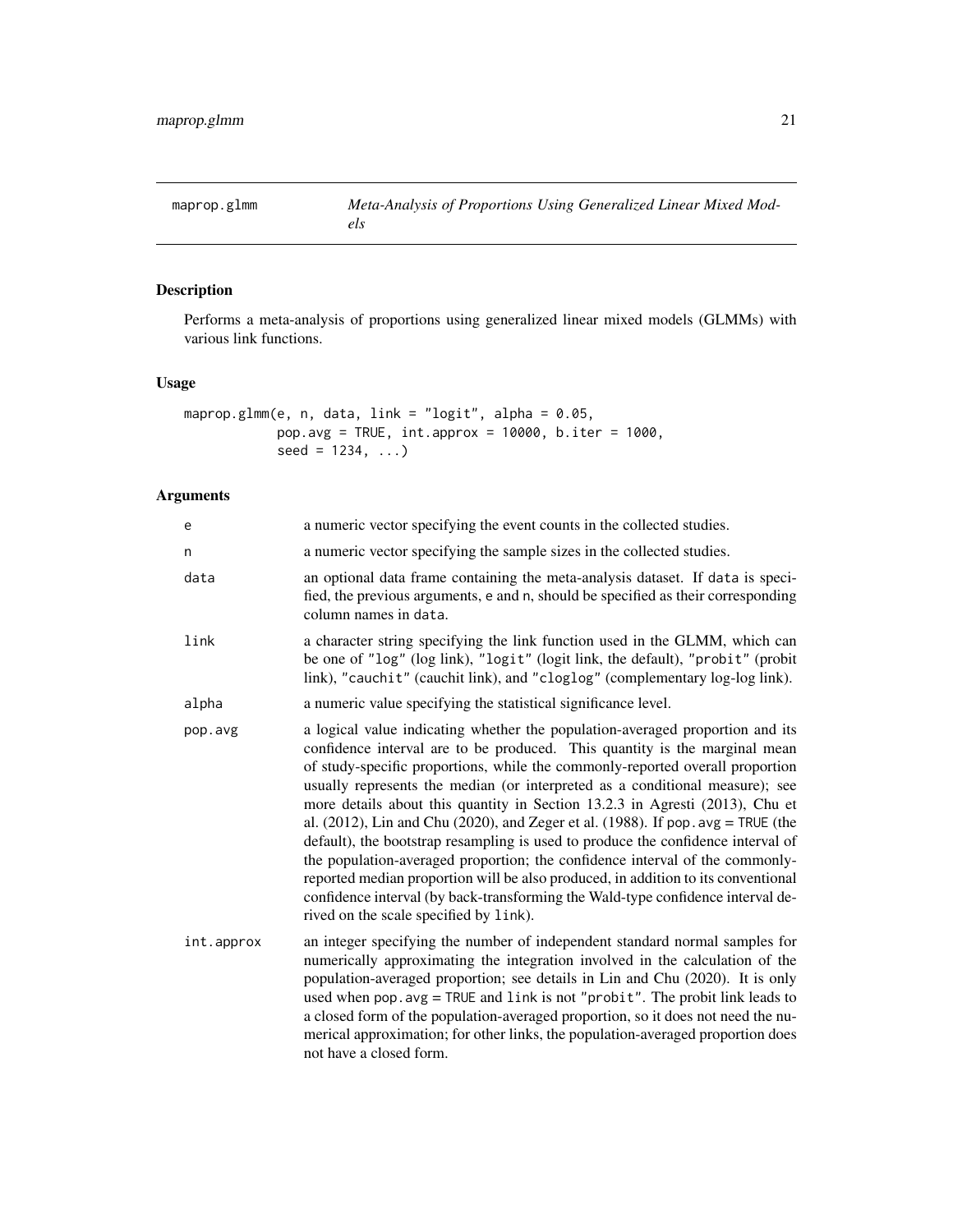<span id="page-21-0"></span>

| b.iter | an integer specifying the number of bootstrap iterations; it is only used when<br>$pop. avg = TRUE.$                                                                                                                                          |
|--------|-----------------------------------------------------------------------------------------------------------------------------------------------------------------------------------------------------------------------------------------------|
| seed   | an integer for specifying the seed of the random number generation for repro-<br>ducibility during the bootstrap resampling (and numerical approximation for the<br>population-averaged proportion); it is only used when $pop.argv = TRUE$ . |
| .      | other arguments that can be passed to the function glmer in the package <b>lme4</b> .                                                                                                                                                         |
|        |                                                                                                                                                                                                                                               |

# Value

This function returns a list containing the point and interval estimates of the overall proportion. Specifically, prop.c.est is the commonly-reported median (or conditional) proportion, and prop.c.ci is its confidence interval. It also returns information about AIC, BIC, log likelihood, deviance, and residual degrees-of-freedom. If pop.avg = TRUE, the following additional elements will be also in the produced list: prop.c.ci.b is the bootstrap confidence interval of the commonly-reported median (conditional) proportion, prop.m.est is the point estimate of the population-averaged (marginal) proportion, prop.m.ci.b is the bootstrap confidence interval of the population-averaged (marginal) proportion, and b.w.e is a vector of two numeric values, indicating the counts of warnings and errors occurred during the bootstrap iterations.

#### Note

This function implements the GLMM for the meta-analysis of proportions via the function [glmer](#page-0-0) in the package lme4. It is possible that the algorithm of the GLMM estimation may not converge for some bootstrapped meta-analyses when pop.avg = TRUE, and the function [glmer](#page-0-0) may report warnings or errors about the convergence issue. The bootstrap iterations are continued until b. iter replicates without any warnings or errors are obtained; those replicates with any warnings or errors are discarded.

# References

Agresti A (2013). *Categorical Data Analysis*. Third edition. John Wiley & Sons, Hoboken, NJ.

Bakbergenuly I, Kulinskaya E (2018). "Meta-analysis of binary outcomes via generalized linear mixed models: a simulation study." *BMC Medical Research Methodology*, 18, 70. <doi: [10.1186/](https://doi.org/10.1186/s12874-018-0531-9) [s1287401805319>](https://doi.org/10.1186/s12874-018-0531-9)

Chu H, Nie L, Chen Y, Huang Y, Sun W (2012). "Bivariate random effects models for meta-analysis of comparative studies with binary outcomes: methods for the absolute risk difference and relative risk." *Statistical Methods in Medical Research*, 21(6), 621–633. <doi: [10.1177/0962280210393712>](https://doi.org/10.1177/0962280210393712)

Hamza TH, van Houwelingen HC, Stijnen T (2008). "The binomial distribution of meta-analysis was preferred to model within-study variability." *Journal of Clinical Epidemiology*, 61(1), 41–51. <doi: [10.1016/j.jclinepi.2007.03.016>](https://doi.org/10.1016/j.jclinepi.2007.03.016)

Lin L, Chu H (2020). "Meta-analysis of proportions using generalized linear mixed models." *Epidemiology*, 31(5), 713–717. <doi: [10.1097/ede.0000000000001232>](https://doi.org/10.1097/ede.0000000000001232)

Stijnen T, Hamza TH, Ozdemir P (2010). "Random effects meta-analysis of event outcome in the framework of the generalized linear mixed model with applications in sparse data." *Statistics in Medicine*, 29(29), 3046–3067. <doi: [10.1002/sim.4040>](https://doi.org/10.1002/sim.4040)

Zeger SL, Liang K-Y, Albert PS (1988). "Models for longitudinal data: a generalized estimating equation approach." *Biometrics*, 44(4), 1049–1060. <doi: [10.2307/2531734>](https://doi.org/10.2307/2531734)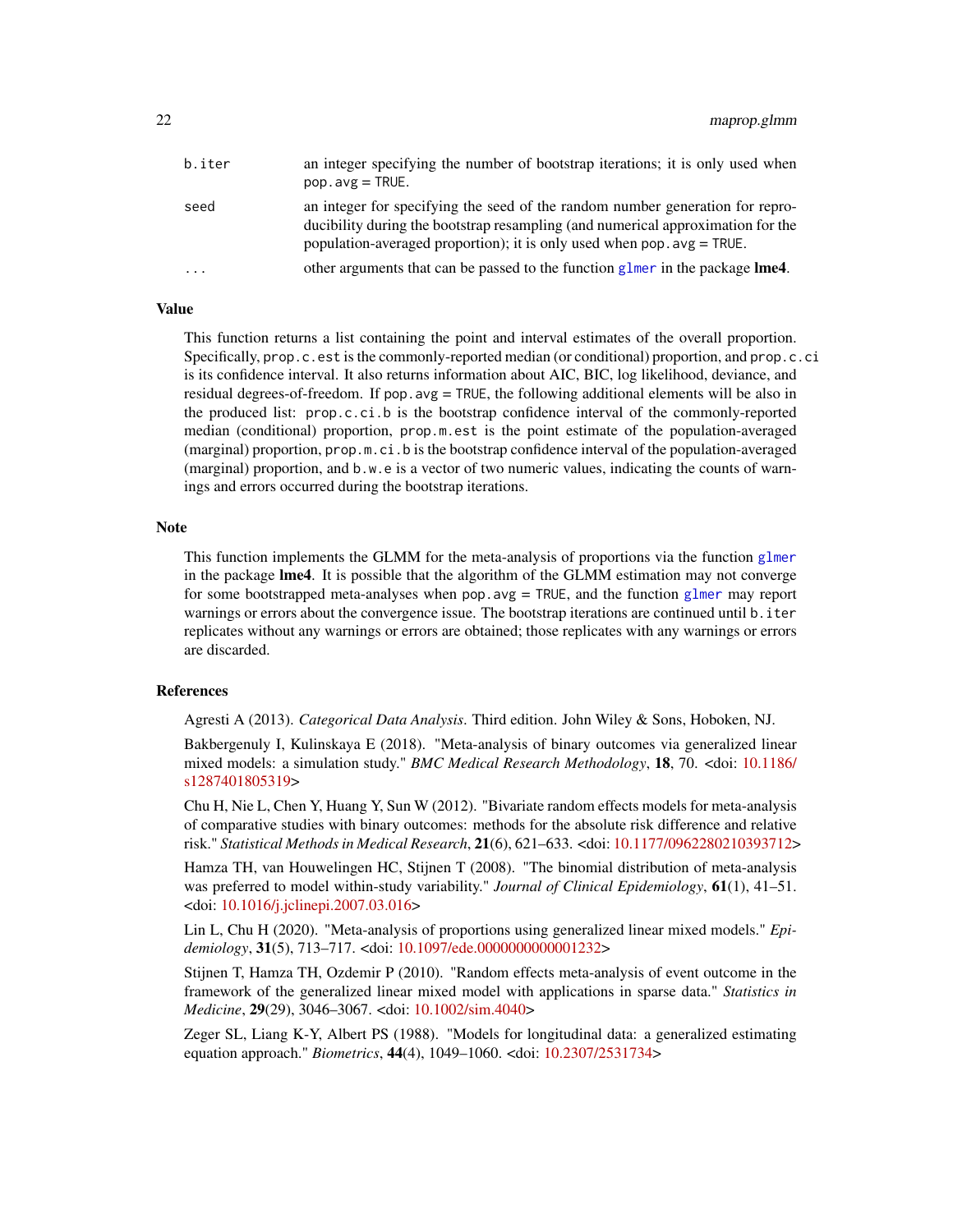# <span id="page-22-0"></span>maprop.glmm 23

#### See Also

[maprop.twostep](#page-23-1)

# Examples

```
# chorioamnionitis data
data("dat.chor")
# GLMM with the logit link with only 10 bootstrap iterations
out.chor.glmm.logit <- maprop.glmm(e, n, data = dat.chor,
  link = "logit", b.iter = 10, seed = 1234)
out.chor.glmm.logit
# not calculating the population-averaged (marginal) proportion,
# without bootstrap resampling
out.chor.glmm.logit <- maprop.glmm(e, n, data = dat.chor,
  link = "logit", pop.argv = FALSE)out.chor.glmm.logit
# increases the number of bootstrap iterations to 1000,
# taking longer time
out.chor.glmm.logit <- maprop.glmm(e, n, data = dat.chor,
  link = "logit", b.iter = 1000, seed = 1234)
out.chor.glmm.logit
# GLMM with the log link
out.chor.glmm.log <- maprop.glmm(e, n, data = dat.chor,
 link = "log", b.iter = 10, seed = 1234)
out.chor.glmm.log
# GLMM with the probit link
out.chor.glmm.probit <- maprop.glmm(e, n, data = dat.chor,
  link = "probit", b.iter = 10, seed = 1234)out.chor.glmm.probit
# GLMM with the cauchit link
out.chor.glmm.cauchit <- maprop.glmm(e, n, data = dat.chor,
  link = "cauchit", b.iter = 10, seed = 1234)out.chor.glmm.cauchit
# GLMM with the cloglog link
out.chor.glmm.cloglog <- maprop.glmm(e, n, data = dat.chor,
  link = "cloglog", b.iter = 10, seed = 1234)
out.chor.glmm.cloglog
# depression data
data("dat.beck17")
out.beck17.glmm.log <- maprop.glmm(e, n, data = dat.beck17,
  link = "log", b.iter = 10, seed = 1234)
out.beck17.glmm.log
out.beck17.glmm.logit <- maprop.glmm(e, n, data = dat.beck17,
  link = "logit", b.iter = 10, seed = 1234)
out.beck17.glmm.logit
out.beck17.glmm.probit <- maprop.glmm(e, n, data = dat.beck17,
  link = "probit", b.iter = 10, seed = 1234)out.beck17.glmm.probit
```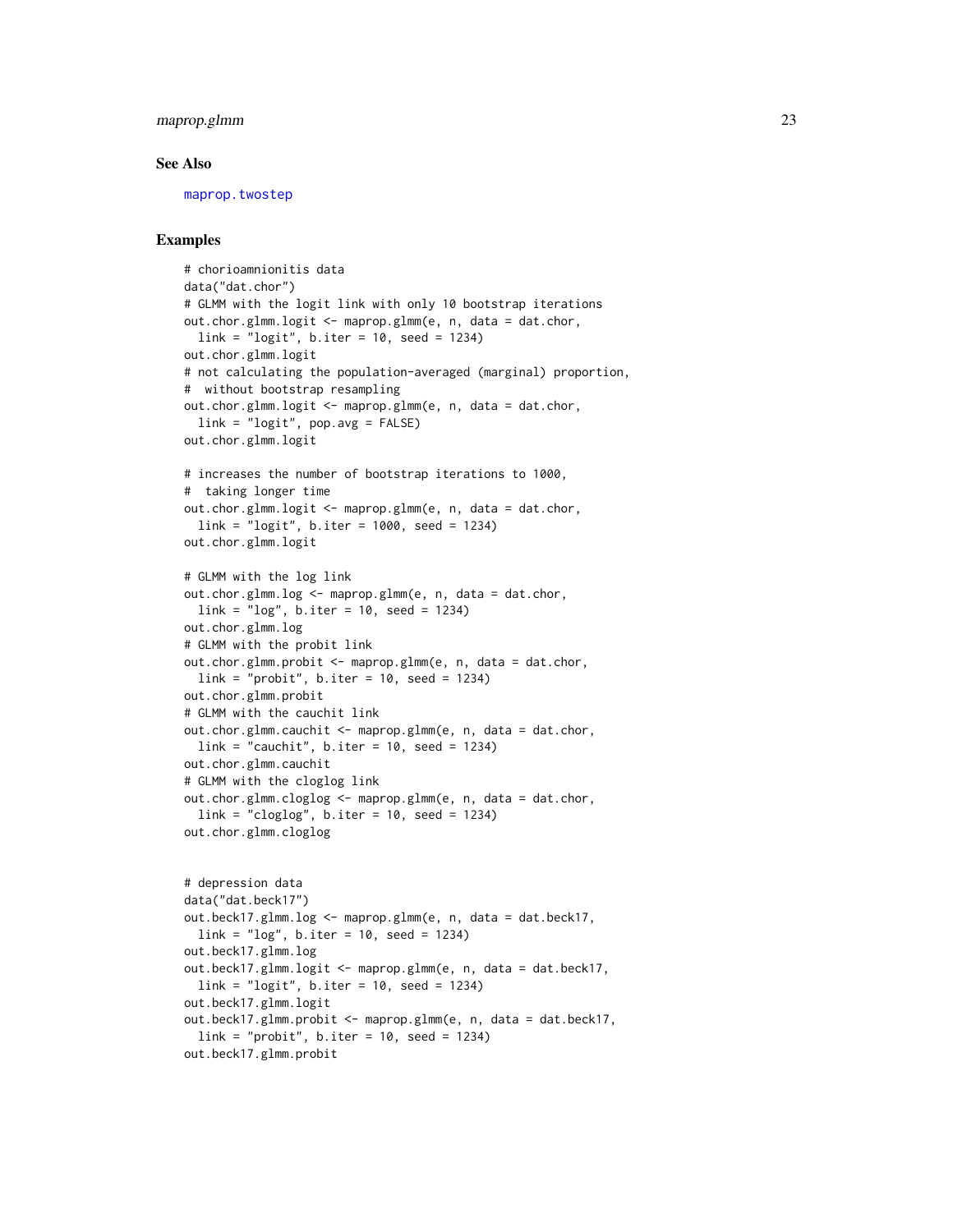```
out.beck17.glmm.cauchit <- maprop.glmm(e, n, data = dat.beck17,
  link = "cauchit", b.iter = 10, seed = 1234)out.beck17.glmm.cauchit
out.beck17.glmm.cloglog<- maprop.glmm(e, n, data = dat.beck17,
  link = "cloglog", b.iter = 10, seed = 1234)out.beck17.glmm.cloglog
```
<span id="page-23-1"></span>maprop.twostep *Meta-Analysis of Proportions Using Two-Step Methods*

# Description

Performs a meta-analysis of proportions using conventional two-step methods with various data transformations.

#### Usage

maprop.twostep(e, n, data, link = "logit", method = "ML", alpha = 0.05, pop.avg = TRUE, int.approx = 10000, b.iter = 1000, seed = 1234)

# Arguments

| e      | a numeric vector specifying the event counts in the collected studies.                                                                                                                                                                                                                                                                                                                                                                                                                                                                                                                                                                                                                                 |
|--------|--------------------------------------------------------------------------------------------------------------------------------------------------------------------------------------------------------------------------------------------------------------------------------------------------------------------------------------------------------------------------------------------------------------------------------------------------------------------------------------------------------------------------------------------------------------------------------------------------------------------------------------------------------------------------------------------------------|
| n      | a numeric vector specifying the sample sizes in the collected studies.                                                                                                                                                                                                                                                                                                                                                                                                                                                                                                                                                                                                                                 |
| data   | an optional data frame containing the meta-analysis dataset. If data is speci-<br>fied, the previous arguments, e and n, should be specified as their corresponding<br>column names in data.                                                                                                                                                                                                                                                                                                                                                                                                                                                                                                           |
| link   | a character string specifying the data transformation for each study's propor-<br>tion used in the two-step method, which can be one of "log" (log transforma-<br>tion), "logit" (logit transformation, the default), "arcsine" (arcsine transfor-<br>mation), and "double.arcsine" (Freeman–Tukey double-arcsine transforma-<br>tion).                                                                                                                                                                                                                                                                                                                                                                |
| method | a character string specifying the method to perform the meta-analysis, which is<br>passed to the argument method in the function rma. uni in the package metafor.<br>It can be one of "ML" (maximum likelihood, the default), "REML" (restricted<br>maximum likelihood), and many other options; see more details in the man-<br>ual of <b>metafor</b> . The default is set to "ML" for consistency with the function<br>maprop.g1mm, where generalized linear mixed models are often estimated via<br>the maximum likelihood approach. For the two-step method, users might also<br>use "REML" because the restricted maximum likelihood estimation may have su-<br>perior performance in many cases. |
| alpha  | a numeric value specifying the statistical significance level.                                                                                                                                                                                                                                                                                                                                                                                                                                                                                                                                                                                                                                         |

<span id="page-23-0"></span>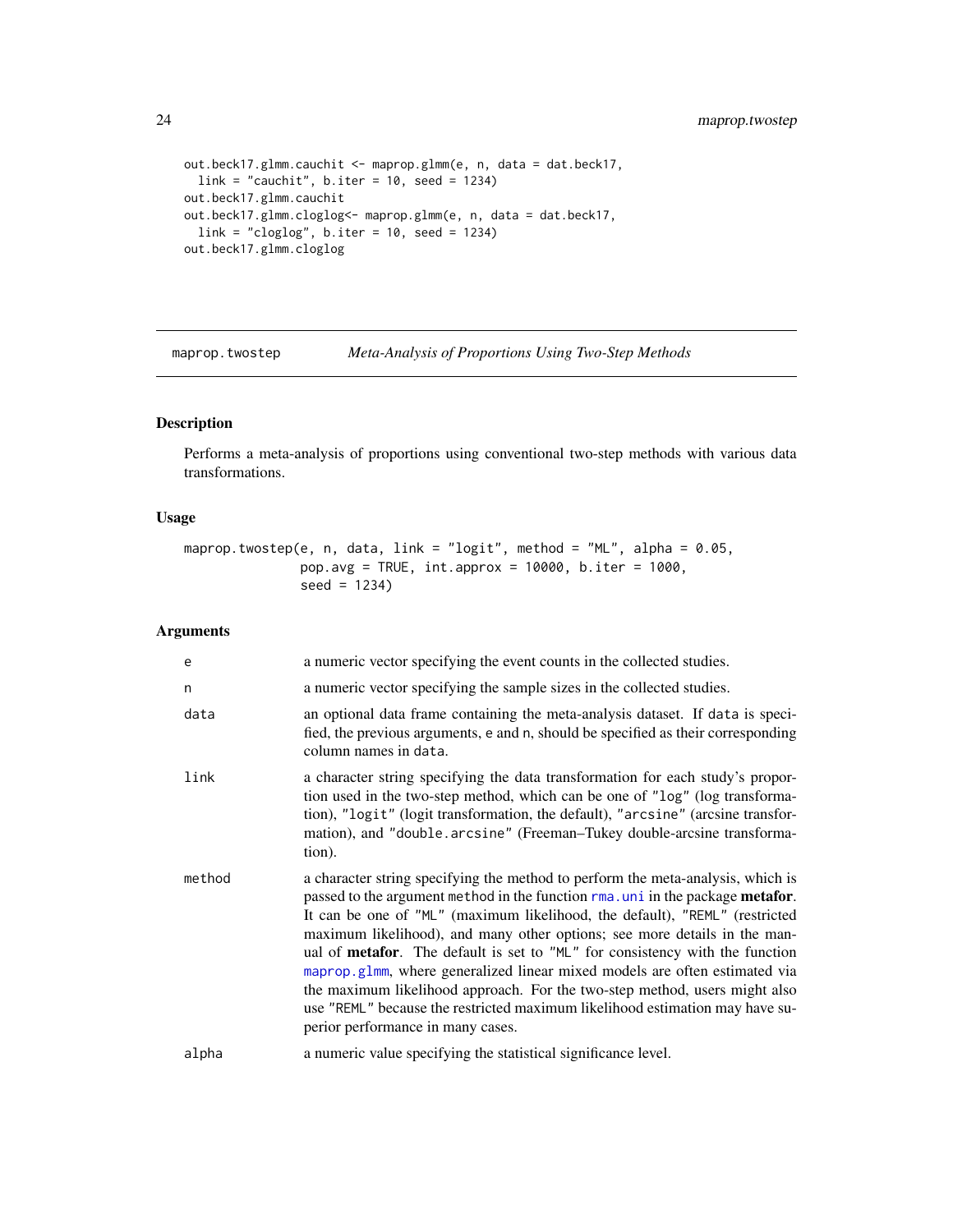<span id="page-24-0"></span>

| pop.avg    | a logical value indicating whether the population-averaged proportion and its<br>confidence interval are to be produced. This quantity is the marginal mean<br>of study-specific proportions, while the commonly-reported overall proportion<br>usually represents the median (or interpreted as a conditional measure); see<br>more details about this quantity in Section 13.2.3 in Agresti (2013), Chu et<br>al. $(2012)$ , Lin and Chu $(2020)$ , and Zeger et al. $(1988)$ . If pop. avg = TRUE (the<br>default), the bootstrap resampling is used to produce the confidence interval of<br>the population-averaged proportion; the confidence interval of the commonly-<br>reported median proportion will be also produced, in addition to its conventional<br>confidence interval (by back-transforming the Wald-type confidence interval de-<br>rived on the scale specified by link). |
|------------|-------------------------------------------------------------------------------------------------------------------------------------------------------------------------------------------------------------------------------------------------------------------------------------------------------------------------------------------------------------------------------------------------------------------------------------------------------------------------------------------------------------------------------------------------------------------------------------------------------------------------------------------------------------------------------------------------------------------------------------------------------------------------------------------------------------------------------------------------------------------------------------------------|
| int.approx | an integer specifying the number of independent standard normal samples for<br>numerically approximating the integration involved in the calculation of the<br>population-averaged proportion; see details in Lin and Chu (2020). It is only<br>used when pop. avg = TRUE. For the commonly-used data transformations avail-<br>able for link, the population-averaged proportion does not have a closed form.                                                                                                                                                                                                                                                                                                                                                                                                                                                                                  |
| b.iter     | an integer specifying the number of bootstrap iterations; it is only used when<br>$pop. avg = TRUE.$                                                                                                                                                                                                                                                                                                                                                                                                                                                                                                                                                                                                                                                                                                                                                                                            |
| seed       | an integer for specifying the seed of the random number generation for repro-<br>ducibility during the bootstrap resampling (and numerical approximation for the<br>population-averaged proportion); it is only used when $pop . avg = TRUE$ .                                                                                                                                                                                                                                                                                                                                                                                                                                                                                                                                                                                                                                                  |

#### Value

This function returns a list containing the point and interval estimates of the overall proportion. Specifically, prop.c.est is the commonly-reported median (or conditional) proportion, and prop.c.ci is its confidence interval. If pop.avg = TRUE, the following additional elements will be also in the produced list: prop.c.ci.b is the bootstrap confidence interval of the commonly-reported median (conditional) proportion, prop.m.est is the point estimate of the population-averaged (marginal) proportion, prop.m.ci.b is the bootstrap confidence interval of the population-averaged (marginal) proportion, and b.w.e is a vector of two numeric values, indicating the counts of warnings and errors occurred during the bootstrap iterations. Moreover, if the Freeman–Tukey double-arcsine transformation (link = "double.arcsine") is used, the back-transformation will be implemented at four values as the overall sample size: the harmonic, geometric, and arithmetic means of the study-specific sample sizes, and the inverse of the synthesized result's variance. See details in Barendregt et al. (2013) and Schwarzer et al. (2019).

#### Note

This function implements the two-step method for the meta-analysis of proportions via the [rma.uni](#page-0-0) function in the package **metafor**. It is possible that the algorithm of the maximum likelihood or restricted maximum likelihood estimation may not converge for some bootstrapped meta-analyses when pop. avg  $=$  TRUE, and the rma. uni function may report warnings or errors about the convergence issue. The bootstrap iterations are continued until b.iter replicates without any warnings or errors are obtained; those replicates with any warnings or errors are discarded.

#### References

Agresti A (2013). *Categorical Data Analysis*. Third edition. John Wiley & Sons, Hoboken, NJ.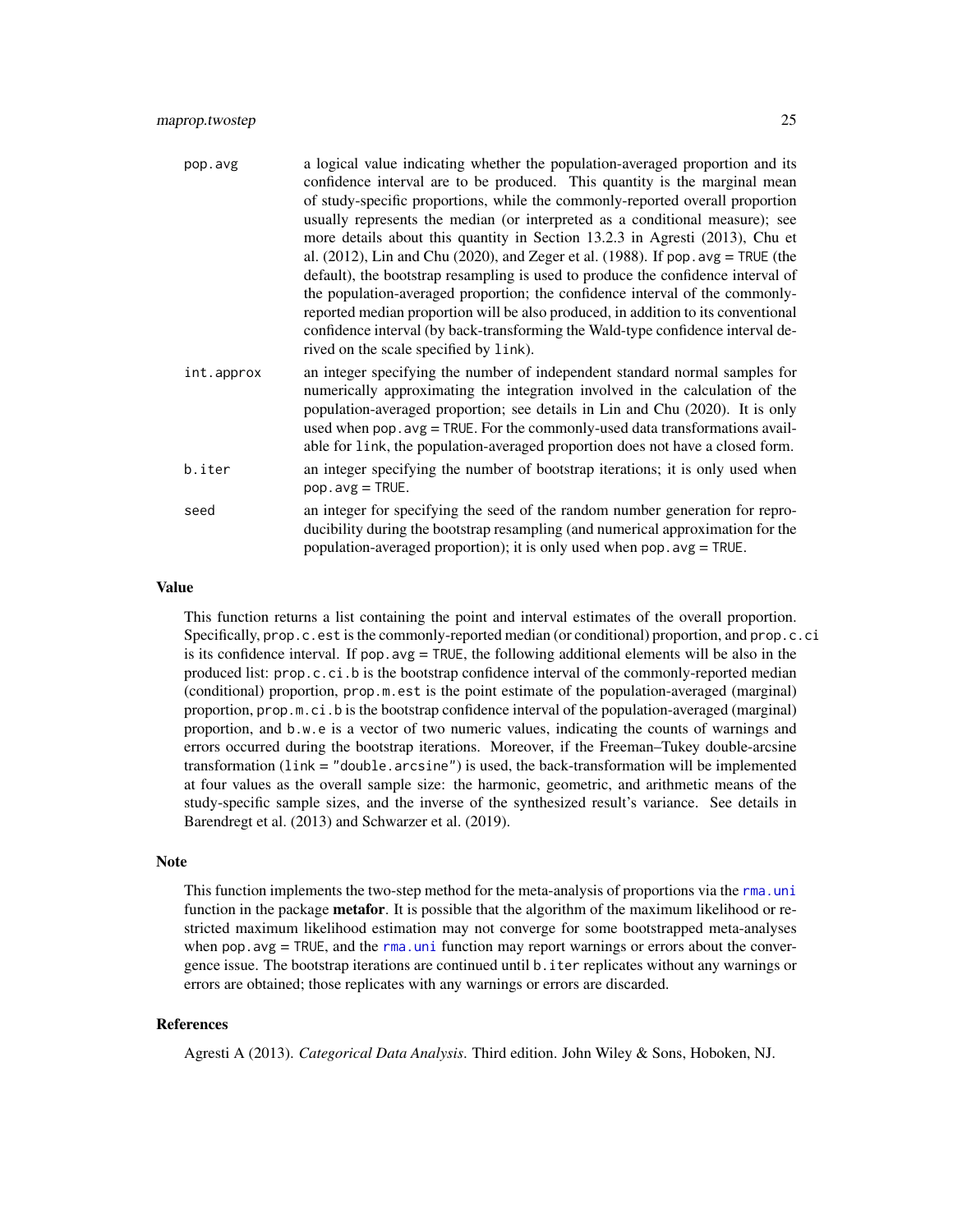<span id="page-25-0"></span>Barendregt JJ, Doi SA, Lee YY, Norman RE, Vos T (2013). "Meta-analysis of prevalence." *Journal of Epidemiology and Community Health*, 67(11), 974–978. <doi: [10.1136/jech2013203104>](https://doi.org/10.1136/jech-2013-203104)

Freeman MF, Tukey JW (1950). "Transformations related to the angular and the square root." *The Annals of Mathematical Statistics*, 21(4), 607–611. <doi: [10.1214/aoms/1177729756>](https://doi.org/10.1214/aoms/1177729756)

Lin L, Chu H (2020). "Meta-analysis of proportions using generalized linear mixed models." *Epidemiology*, 31(5), 713–717. <doi: [10.1097/ede.0000000000001232>](https://doi.org/10.1097/ede.0000000000001232)

Miller JJ (1978). "The inverse of the Freeman–Tukey double arcsine transformation." *The American Statistician*, 32(4), 138. <doi: [10.1080/00031305.1978.10479283>](https://doi.org/10.1080/00031305.1978.10479283)

Schwarzer G, Chemaitelly H, Abu-Raddad LJ, Rucker G (2019). "Seriously misleading results using inverse of Freeman-Tukey double arcsine transformation in meta-analysis of single proportions." *Research Synthesis Methods*, 10(3), 476–483. <doi: [10.1002/jrsm.1348>](https://doi.org/10.1002/jrsm.1348)

Viechtbauer W (2010). "Conducting meta-analyses in R with the metafor package." *Journal of Statistical Software*, 36, 3. <doi: [10.18637/jss.v036.i03>](https://doi.org/10.18637/jss.v036.i03)

Zeger SL, Liang K-Y, Albert PS (1988). "Models for longitudinal data: a generalized estimating equation approach." *Biometrics*, 44(4), 1049–1060. <doi: [10.2307/2531734>](https://doi.org/10.2307/2531734)

#### See Also

[maprop.glmm](#page-20-1)

#### Examples

```
# chorioamnionitis data
data("dat.chor")
# two-step method with the logit transformation
out.chor.twostep.logit <- maprop.twostep(e, n, data = dat.chor,
  link = "logit", b.iter = 10, seed = 1234)out.chor.twostep.logit
# not calculating the population-averaged (marginal) proportion,
# without bootstrap resampling
out.chor.twostep.logit <- maprop.twostep(e, n, data = dat.chor,
  link = "logit", pop.avg = FALSE)
out.chor.twostep.logit
# increases the number of bootstrap iterations to 1000,
# taking longer time
out.chor.twostep.logit <- maprop.twostep(e, n, data = dat.chor,
  link = "logit", b.iter = 1000, seed = 1234)
out.chor.twostep.logit
# two-step method with the log transformation
out.chor.twostep.log <- maprop.twostep(e, n, data = dat.chor,
  link = "log", b.iter = 10, seed = 1234)
out.chor.twostep.log
# two-step method with the arcsine transformation
out.chor.twostep.arcsine <- maprop.twostep(e, n, data = dat.chor,
  link = "arcsine", b.iter = 10, seed = 1234)
out.chor.twostep.arcsine
# two-step method with the Freeman--Tukey double-arcsine transformation
```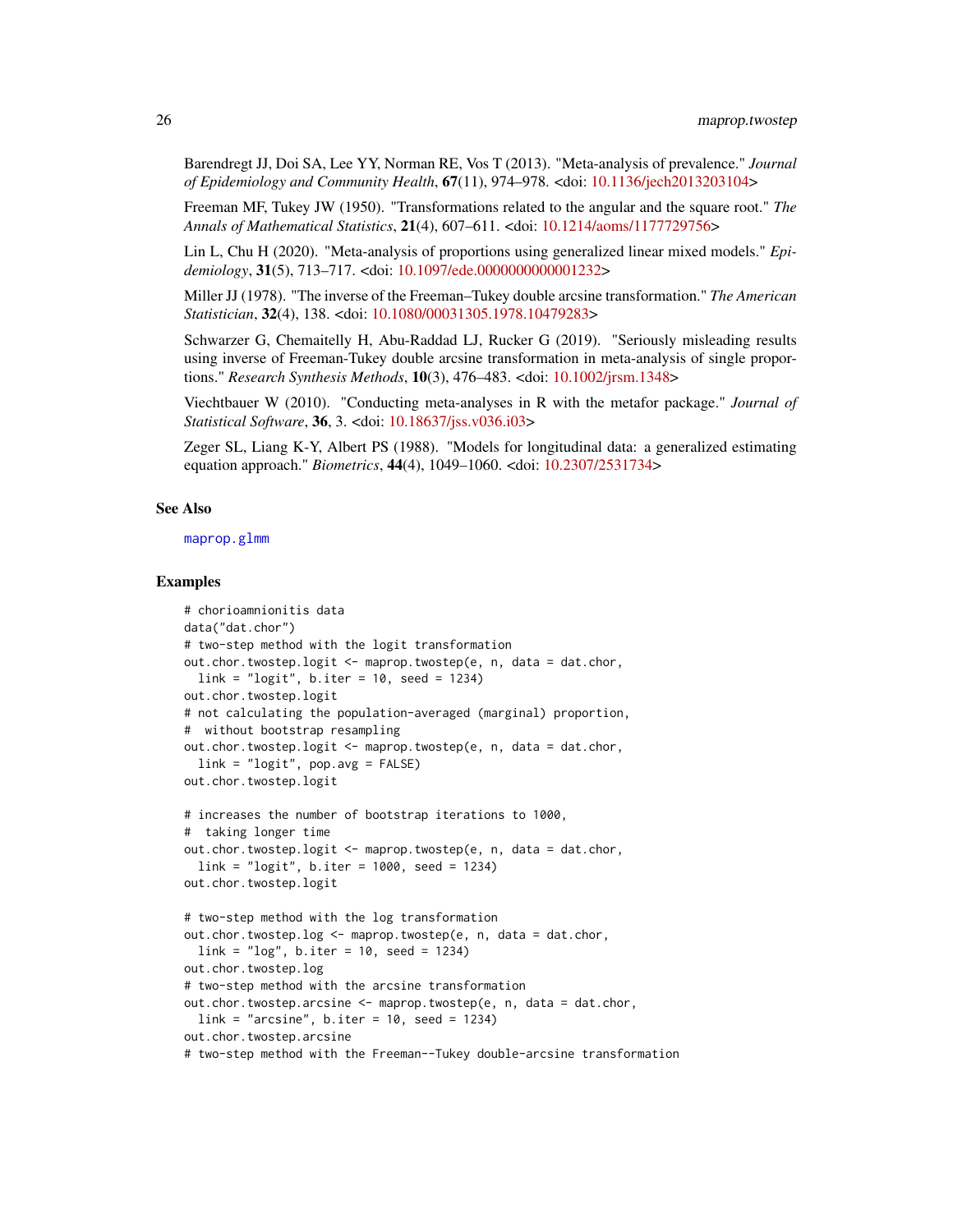#### <span id="page-26-0"></span>meta.biv 27

```
out.chor.twostep.double.arcsine <- maprop.twostep(e, n, data = dat.chor,
  link = "double.arcsine", b.iter = 10, seed = 1234)
out.chor.twostep.double.arcsine
# depression data
data("dat.beck17")
out.beck17.twostep.log <- maprop.twostep(e, n, data = dat.beck17,
  link = "log", b.iter = 10, seed = 1234)
out.beck17.twostep.log
out.beck17.twostep.logit <- maprop.twostep(e, n, data = dat.beck17,
  link = "logit", b.iter = 10, seed = 1234)
out.beck17.twostep.logit
out.beck17.twostep.arcsine <- maprop.twostep(e, n, data = dat.beck17,
  link = "arcsine", b.iter = 10, seed = 1234)
out.beck17.twostep.arcsine
out.beck17.twostep.double.arcsine <- maprop.twostep(e, n, data = dat.beck17,
  link = "double.arcsine", b.iter = 10, seed = 1234)
out.beck17.twostep.double.arcsine
```
<span id="page-26-1"></span>meta.biv *Bivariate Method for Meta-Analysis.*

#### Description

Performs a meta-analysis with a binary outcome using a bivariate generalized linear mixed model (GLMM) described in Chu et al. (2012).

#### Usage

```
meta.biv(sid, tid, e, n, data, link = "logit", alpha = 0.05,b.iter = 1000, seed = 1234, ...
```
# Arguments

| sid   | a vector specifying the study IDs.                                                                                                                                                                      |
|-------|---------------------------------------------------------------------------------------------------------------------------------------------------------------------------------------------------------|
| tid   | a vector of 0/1 specifying the treatment/exposure IDs (0: control/non-exposure;<br>1: treatment/exposure).                                                                                              |
| e     | a numeric vector specifying the event counts.                                                                                                                                                           |
| n     | a numeric vector specifying the sample sizes.                                                                                                                                                           |
| data  | an optional data frame containing the meta-analysis dataset. If data is speci-<br>fied, the previous arguments, sid, tid, e, and n, should be specified as their<br>corresponding column names in data. |
| link  | a character string specifying the link function used in the GLMM, which can be<br>either "logit" (the default) or "probit".                                                                             |
| alpha | a numeric value specifying the statistical significance level.                                                                                                                                          |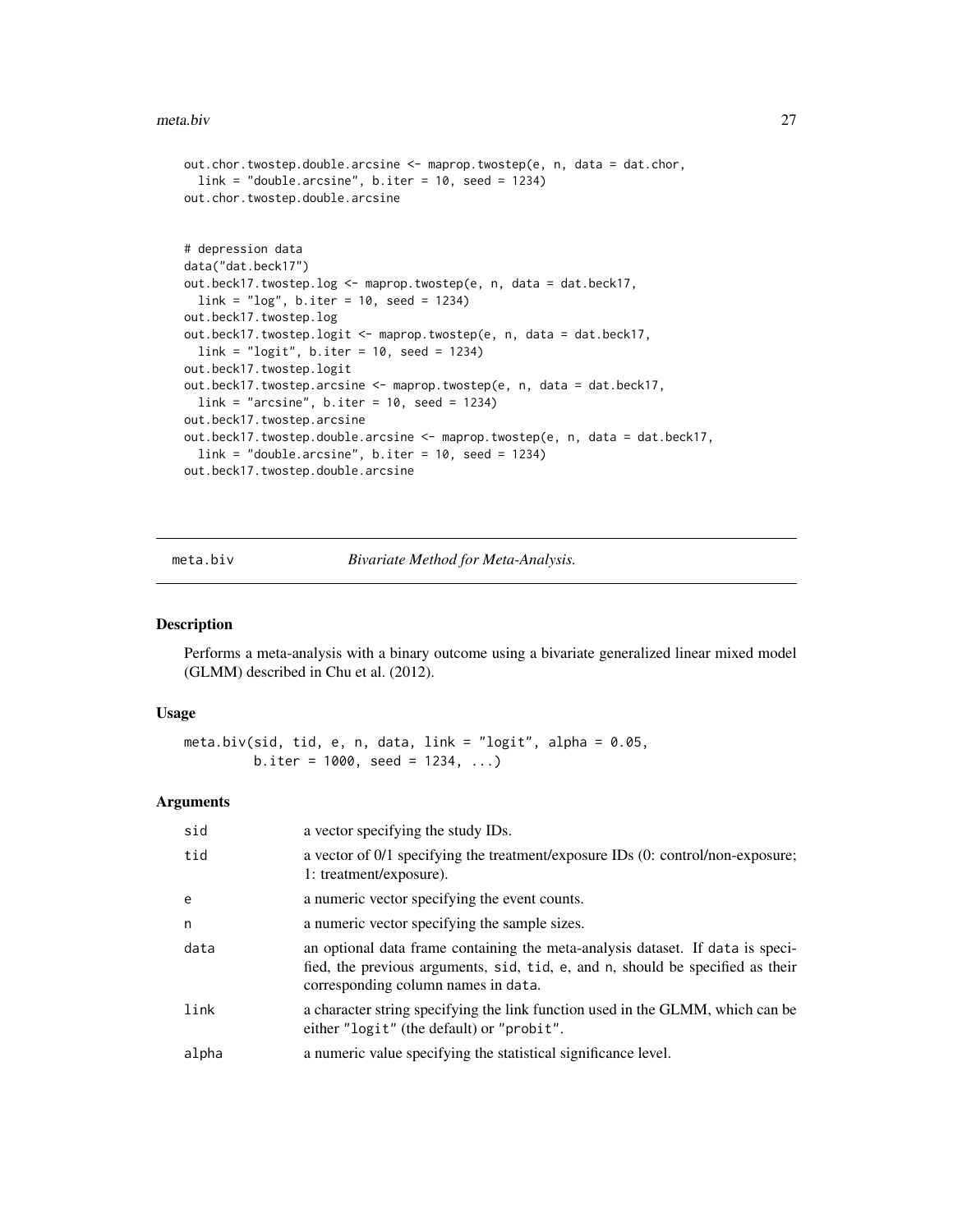<span id="page-27-0"></span>

| b.iter    | an integer specifying the number of bootstrap iterations, which are used to pro-<br>duce confidence intervals of marginal results. |
|-----------|------------------------------------------------------------------------------------------------------------------------------------|
| seed      | an integer for specifying the seed of the random number generation for repro-<br>ducibility during the bootstrap resampling.       |
| $\ddotsc$ | other arguments that can be passed to the function glmer in the package <b>lme4</b> .                                              |

#### Details

Suppose a meta-analysis with a binary outcome contains N studies. Let  $n_{i0}$  and  $n_{i1}$  be the sample sizes in the control/non-exposure and treatment/exposure groups in study i, respectively, and let  $e_{i0}$ and  $e_{i1}$  be the event counts  $(i = 1, \ldots, N)$ . The event counts are assumed to independently follow binomial distributions:

$$
e_{i0} \sim Bin(n_{i0}, p_{i0});
$$
  

$$
e_{i1} \sim Bin(n_{i1}, p_{i1}),
$$

where  $p_{i0}$  and  $p_{i1}$  represent the true event probabilities. They are modeled jointly as follows:

$$
g(p_{i0}) = \mu_0 + \nu_{i0};
$$
  
\n
$$
g(p_{i1}) = \mu_1 + \nu_{i1};
$$
  
\n
$$
(\nu_{i0}, \nu_{i1})' \sim N((0, 0)', \Sigma).
$$

Here,  $g(\cdot)$  denotes the link function that transforms the event probabilities to linear forms. The fixed effects  $\mu_0$  and  $\mu_1$  represent the overall event probabilities on the transformed scale. The study-specific parameters  $\nu_{i0}$  and  $\nu_{i1}$  are random effects, which are assumed to follow the bivariate normal distribution with zero means and variance-covariance matrix  $\Sigma$ . The diagonal elements of  $\Sigma$  are  $\sigma_0^2$  and  $\sigma_1^2$  (between-study variances due to heterogeneity), and the off-diagonal elements are  $\rho\sigma_0\sigma_1$ , where  $\rho$  is the correlation coefficient.

When using the logit link,  $\mu_1 - \mu_0$  represents the log odds ratio (Van Houwelingen et al., 1993; Stijnen et al., 2010; Jackson et al., 2018);  $\exp(\mu_1 - \mu_0)$  may be referred to as the conditional odds ratio (Agresti, 2013). Alternatively, we can obtain the marginal event probabilities (Chu et al., 2012):

$$
p_k = E[p_{ik}] \approx \left[1+\exp\left(-\mu_k/\sqrt{1+C^2\sigma_k^2}\right)\right]^{-1}
$$

for  $k = 0$  and 1, where  $C = 16\sqrt{3}/(15\pi)$ . The marginal odds ratio, relative risk, and risk difference are subsequently obtained as  $[p_1/(1-p_1)]/[p_0/(1-p_0)]$ ,  $p_1/p_0$ , and  $p_1 - p_0$ , respectively.

When using the probit link, the model does not yield the conditional odds ratio. The marginal probabilities have closed-form solutions:

$$
p_k = E[p_{ik}] = \Phi\left(\mu_k/\sqrt{1 + \sigma_k^2}\right)
$$

for  $k = 0$  and 1, where  $\Phi(\cdot)$  is the cumulative distribution function of the standard normal distribution. They further lead to the marginal odds ratio, relative risk, and risk difference.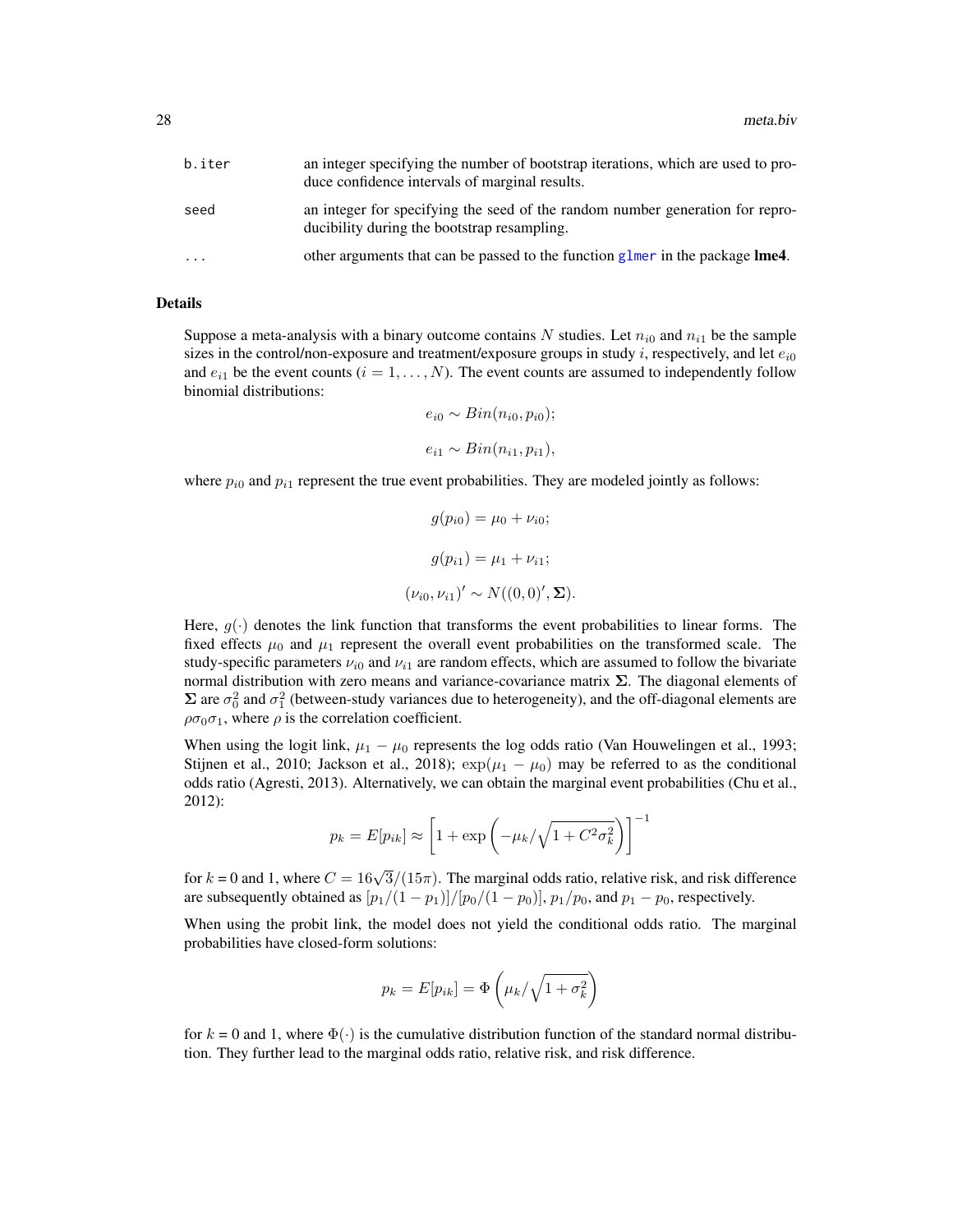#### <span id="page-28-0"></span>meta.biv 29

#### Value

This function returns a list containing the point and interval estimates of the marginal event rates (p0.m, p0.m.ci, p1.m, and p1.m.ci), odds ratio (OR.m and OR.m.ci), relative risk (RR.m and RR.m.ci), risk difference (RD.m and RD.m.ci), and correlation coefficient between the two treatment/exposure groups (rho and rho.ci). These interval estimates are obtained using the bootstrap resampling. During the bootstrap resampling, computational warnings or errors may occur for implementing the bivariate GLMM in some resampled meta-analyses. This function returns the counts of warnings and errors (b.w.e). The resampled meta-analyses that lead to warnings and errors are not used for producing the bootstrap confidence intervals; the bootstrap iterations stop after obtaining b.iter resampled meta-analyses without warnings and errors. If the logit link is used (link = "logit"), it also returns the point and interval estimates of the conditional odds ratio (OR.c and OR.c.ci), which are more frequently reported in the current literature than the marginal odds ratios. Unlike the marginal results that use the bootstrap resampling to produce their confidence intervals, the Wald-type confidence interval is calculated for the log conditional odds ratio; it is then transformed to the odds ratio scale.

#### References

Agresti A (2013). *Categorical Data Analysis*. Third edition. John Wiley & Sons, Hoboken, NJ.

Chu H, Nie L, Chen Y, Huang Y, Sun W (2012). "Bivariate random effects models for meta-analysis of comparative studies with binary outcomes: methods for the absolute risk difference and relative risk." *Statistical Methods in Medical Research*, 21(6), 621–633. <doi: [10.1177/0962280210393712>](https://doi.org/10.1177/0962280210393712)

Jackson D, Law M, Stijnen T, Viechtbauer W, White IR (2018). "A comparison of seven randomeffects models for meta-analyses that estimate the summary odds ratio." *Statistics in Medicine*, 37(7), 1059–1085. <doi: [10.1002/sim.7588>](https://doi.org/10.1002/sim.7588)

Stijnen T, Hamza TH, Ozdemir P (2010). "Random effects meta-analysis of event outcome in the framework of the generalized linear mixed model with applications in sparse data." *Statistics in Medicine*, 29(29), 3046–3067. <doi: [10.1002/sim.4040>](https://doi.org/10.1002/sim.4040)

Van Houwelingen HC, Zwinderman KH, Stijnen T (1993). "A bivariate approach to meta-analysis." *Statistics in Medicine*, 12(24), 2273–2284. <doi: [10.1002/sim.4780122405>](https://doi.org/10.1002/sim.4780122405)

#### See Also

[maprop.glmm](#page-20-1), [meta.dt](#page-29-1)

# Examples

```
data("dat.bellamy")
out.bellamy.logit <- meta.biv(sid, tid, e, n, data = dat.bellamy,
 link = "logit", b.iter = 1000)
out.bellamy.logit
out.bellamy.probit <- meta.biv(sid, tid, e, n, data = dat.bellamy,
 link = "probit", b.iter = 1000)out.bellamy.probit
```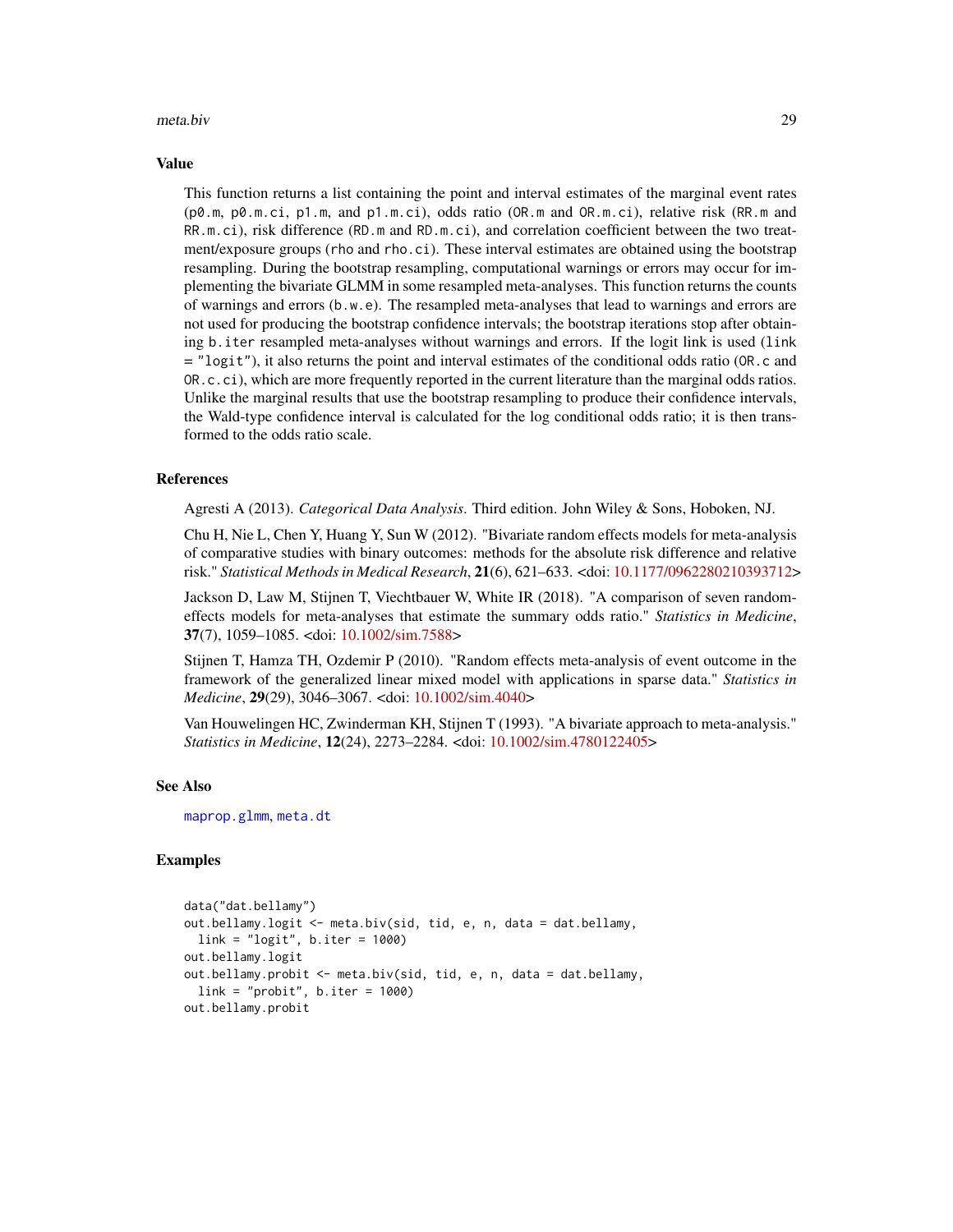#### <span id="page-29-1"></span><span id="page-29-0"></span>Description

Performs a meta-analysis of diagnostic tests using approaches described in Reitsma et al. (2005) and Chu and Cole (2006).

#### Usage

meta.dt(tp, fp, fn, tn, data, method = "biv.glmm", alpha =  $0.05, ...$ )

#### Arguments

| tp     | counts of true positives.                                                                                                                                                                                                                                                                         |
|--------|---------------------------------------------------------------------------------------------------------------------------------------------------------------------------------------------------------------------------------------------------------------------------------------------------|
| fp     | counts of false positives.                                                                                                                                                                                                                                                                        |
| fn     | counts of false negatives.                                                                                                                                                                                                                                                                        |
| tn     | counts of true negatives.                                                                                                                                                                                                                                                                         |
| data   | an optional data frame containing the meta-analysis dataset. If data is speci-<br>fied, the previous arguments, tp, fp, fn, and tn, should be specified as their<br>corresponding column names in data.                                                                                           |
| method | a character string specifying the method used to implement the meta-analysis<br>of diagnostic tests. It should be one of "s.roc" (summary ROC approach),<br>"biv. 1mm" (bivariate linear mixed model), and "biv. g1mm" (bivariate general-<br>ized linear mixed model, the default). See details. |
| alpha  | a numeric value specifying the statistical significance level.                                                                                                                                                                                                                                    |
| .      | other arguments that can be passed to the function $\text{Im}$ (when method = "s.roc"),<br>the function $r_{\text{ma}}$ . mv in the package <b>metafor</b> (when method = "biv. $l_{\text{mm}}$ "), or the<br>function glmer in the package $\text{Im}e4$ (when method = "biv.glmm").             |

# Details

Suppose a meta-analysis of diagnostic tests contains  $N$  studies. Each study reports the counts of true positives, false positives, false negatives, and true negatives, denoted by  $TP_i$ ,  $FP_i$ ,  $FN_i$ , and  $TN_i$ , respectively. The study-specific estimates of sensitivity and specificity are calculated as  $Se_i = TP_i/(TP_i + FN_i)$  and  $Sp_i = TN_i/(FP_i + TN_i)$  for  $i = 1, \dots, N$ . They are analyzed on the logarithmic scale in the meta-analysis. When using the summary ROC (receiver operating characteristic) approach or the bivariate linear mixed model, 0.5 needs to be added to all four counts in a study when at least one count is zero.

The summary ROC approach first calculates

$$
D_i = \log\left(\frac{Se_i}{1 - Se_i}\right) + \log\left(\frac{Sp_i}{1 - Sp_i}\right);
$$
  

$$
S_i = \log\left(\frac{Se_i}{1 - Se_i}\right) - \log\left(\frac{Sp_i}{1 - Sp_i}\right),
$$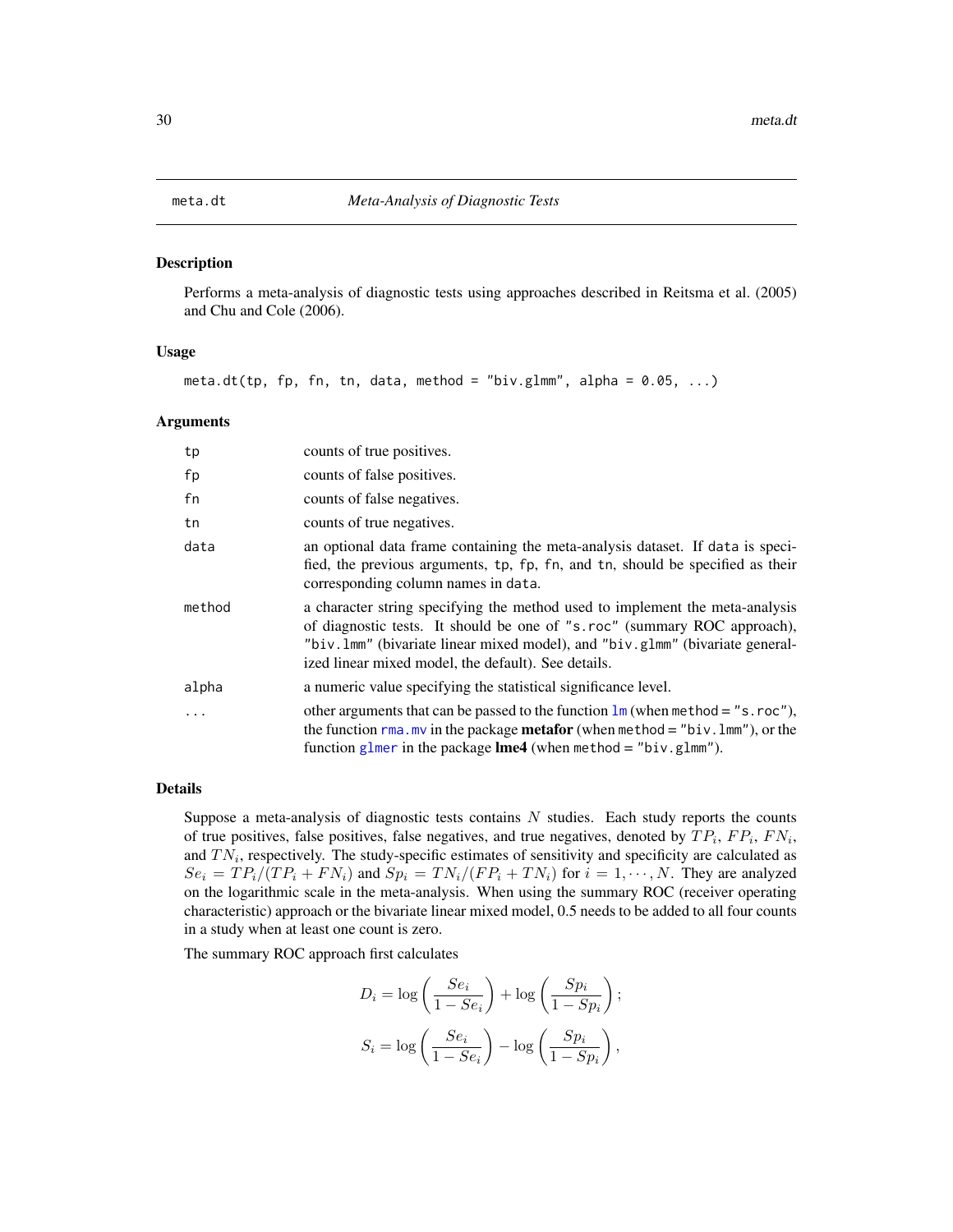$meta.dt$  31

where  $D_i$  represents the log diagnostic odds ratio (DOR) in study i. A linear regression is then fitted:

$$
D_i = \alpha + \beta \cdot S_i.
$$

The regression could be either unweighted or weighted; this function performs both versions. If weighted, the study-specific weights are the inverse of the variances of  $D_i$ , i.e.,  $1/TP_i + 1/FP_i + 1/FP_i$  $1/FN_i + 1/TN_i$ . Based on the estimated regression intercept  $\hat{\alpha}$  and slope  $\hat{\beta}$ , one may obtain the DOR at mean of  $S_i$ , Q point, summary ROC curve, and area under the curve (AUC). The Q point is the point on the summary ROC curve where sensitivity and specificity are equal. The ROC curve is given by

$$
Se = \left\{1 + e^{-\hat{\alpha}/(1-\hat{\beta})} \cdot [Sp/(1-Sp)]^{(1+\hat{\beta})/(1-\hat{\beta})} \right\}^{-1}
$$

See more details of the summary ROC approach in Moses et al. (1993) and Irwig et al. (1995).

The bivariate linear mixed model described in Reitsma et al. (2005) assumes that the logit sensitivity and logit specificity independently follow normal distributions within each study:  $g(Se_i) \sim$  $N(\theta_{i,Se}, s_{i,Se}^2)$  and  $g(Sp_i) \sim N(\theta_{i,Sp}, s_{i,Sp}^2)$ , where  $g(\cdot)$  denotes the logit function. The withinstudy variances are calculated as  $s_{i,Se}^2 = 1/TP_i + 1/FN_i$  and  $s_{i,Sp}^2 = 1/FP_i + 1/TN_i$ . The parameters  $\theta_{i,Se}$  and  $\theta_{i,Sp}$  are the underlying true sensitivity and specificity (on the logit scale) in study  $i$ . They are assumed to be random effects, jointly following a bivariate normal distribution:

$$
(\theta_{i,Se}, \theta_{i,Sp})' \sim N((\mu_{Se}, \mu_{Sp})', \Sigma),
$$

where  $\Sigma$  is the between-study variance-covariance matrix. The diagonal elements of  $\Sigma$  are  $\sigma_{Se}^2$  and  $\sigma_{Sp}^2$ , representing the heterogeneity variances of sensitivities and specificities (on the logit scale), respectively. The correlation coefficient is  $\rho$ .

The bivariate generalized linear mixed model described in Chu and Cole (2006) refines the bivariate linear mixed model by directly modeling the counts of true positives and true negatives. This approach does not require the assumption that the logit sensitivity and logit specificity approximately follow normal distributions within studies, which could be seriously violated in the presence of small data counts. It also avoids corrections for zero counts. Specificially, the counts of true positives and true negatives are modeled using binomial likelihoods:

$$
TP_i \sim Bin(TP_i + FN_i, Se_i);
$$
  
\n
$$
TN_i \sim Bin(FP_i + TN_i, Sp_i);
$$
  
\n
$$
(g(Se_i), g(Sp_i))' \sim N((\mu_{Se}, \mu_{Sp})', \Sigma).
$$

See more details in Chu and Cole (2006) and Ma et al. (2016).

For both the bivariate linear mixed model and bivariate generalized linear mixed model,  $\mu_{Se}$  and  $\mu_{Sp}$  represent the overall sensitivity and specificity (on the logit scale) across studies, respectively, and  $\mu_{Se} + \mu_{Sp}$  represents the log DOR. The summary ROC curve may be constructed as

$$
Se = \left\{1 + e^{-\hat{\mu}_{Se} + \hat{\mu}_{Sp} \cdot \hat{\rho} \hat{\sigma}_{Se}/\hat{\sigma}_{Sp}} \cdot [Sp/(1 - Sp)]^{-\hat{\rho} \hat{\sigma}_{Se}/\hat{\sigma}_{Sp}}\right\}^{-1}
$$

#### Value

This function returns a list of the meta-analysis results. When method  $=$  "s.roc", the list consists of the regression intercept (inter.unwtd), slope (slope.unwtd), their variance-covariance matrix (vcov.unwtd), DOR at mean of  $S_i$  (DOR.meanS.unwtd) with its confidence interval (DOR.meanS.unwtd.ci),

.

.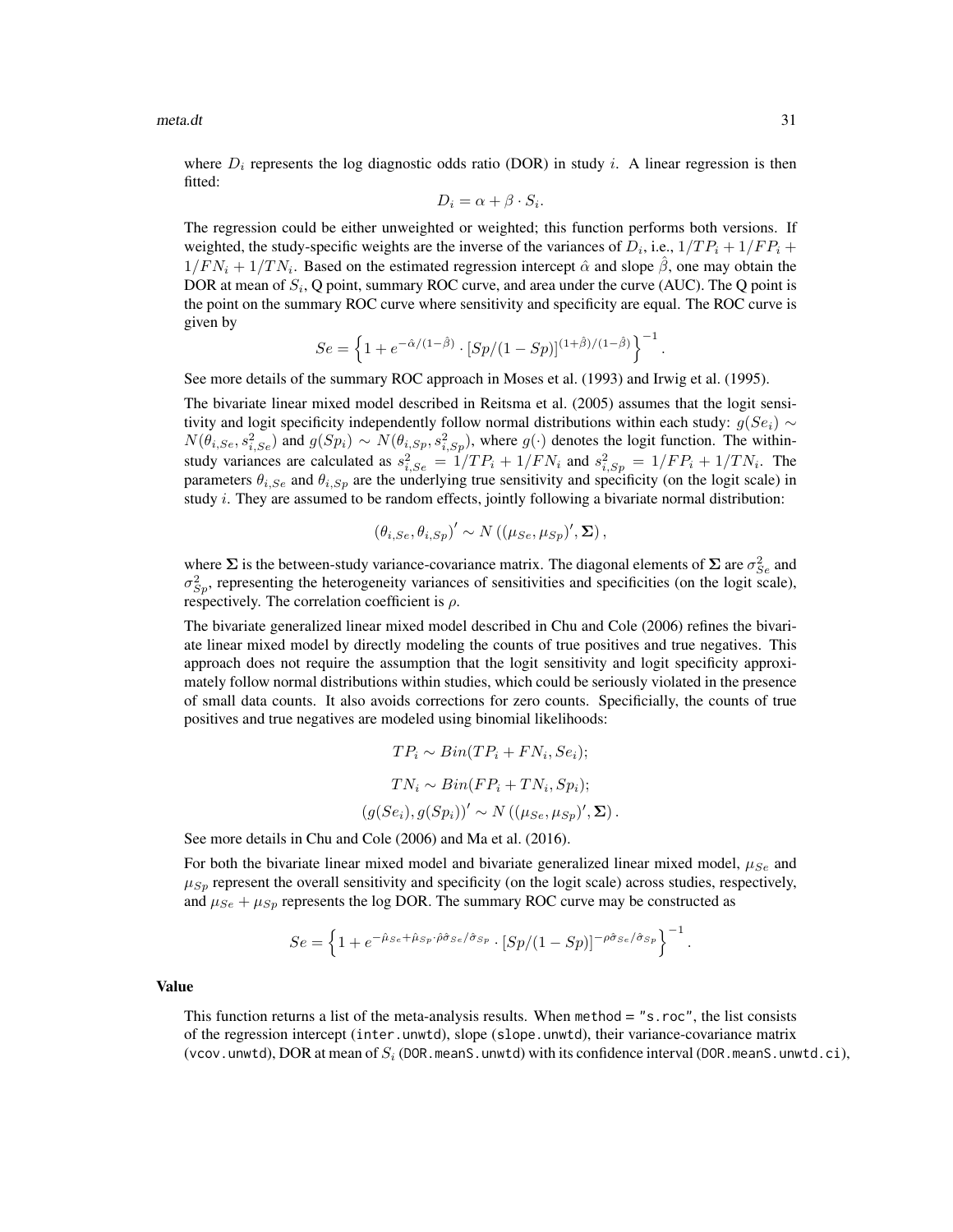<span id="page-31-0"></span>Q point (Q.unwtd) with its confidence interval (Q.unwtd.ci), and AUC (AUC.unwtd) for the unweighted regression; it also consists of the counterparts for the weighted regression. When method = "biv.  $lmm$ " or "biv.glmm", the list consists of the overall sensitivity (sens.overall) with its confidence interval (sens.overall.ci), overall specificity (spec.overall) with its confidence interval (spec.overall.ci), overall DOR (DOR.overall) with its confidence interval (DOR.overall.ci), AUC (AUC), estimated  $\mu_{Se}$  (mu.sens),  $\mu_{Sp}$  (mu.spec), their variance-covariance matrix (mu.vcov), estimated  $\sigma_{Se}$  (sig.sens),  $\sigma_{Sp}$  (sig.spec), and  $\rho$  (rho). In addition, the list includes the method used to perform the meta-analysis of diagnostic tests (method), significance level (alpha), and original data (data).

# **Note**

The original articles by Reitsma et al. (2005) and Chu and Cole (2006) used SAS to implement (generalized) linear mixed models (specifically, PROC MIXED and PROC NLMIXED); this function imports rma. mv from the package **metafor** and [glmer](#page-0-0) from the package **lme4** for implementing these models. The estimation approaches adopted in SAS and the R packages metafor and lme4 may differ, which may impact the results. See, for example, Zhang et al. (2011).

# Author(s)

Lifeng Lin, Kristine J. Rosenberger

#### References

Chu H, Cole SR (2006). "Bivariate meta-analysis of sensitivity and specificity with sparse data: a generalized linear mixed model approach." *Journal of Clinical Epidemiology*, 59(12), 1331–1332. <doi: [10.1016/j.jclinepi.2006.06.011>](https://doi.org/10.1016/j.jclinepi.2006.06.011)

Irwig L, Macaskill P, Glasziou P, Fahey M (1995). "Meta-analytic methods for diagnostic test accuracy." *Journal of Clinical Epidemiology*, 48(1), 119–130. <doi: [10.1016/08954356\(94\)00099-](https://doi.org/10.1016/0895-4356(94)00099-C) [C>](https://doi.org/10.1016/0895-4356(94)00099-C)

Ma X, Nie L, Cole SR, Chu H (2016). "Statistical methods for multivariate meta-analysis of diagnostic tests: an overview and tutorial." *Statistical Methods in Medical Research*, 25(4), 1596–1619. <doi: [10.1177/0962280213492588>](https://doi.org/10.1177/0962280213492588)

Moses LE, Shapiro D, Littenberg B (1993). "Combining independent studies of a diagnostic test into a summary ROC curve: data-analytic approaches and some additional considerations." *Statistics in Medicine*, 12(14), 1293–1316. <doi: [10.1002/sim.4780121403>](https://doi.org/10.1002/sim.4780121403)

Reitsma JB, Glas AS, Rutjes AWS, Scholten RJPM, Bossuyt PM, Zwinderman AH (2005). "Bivariate analysis of sensitivity and specificity produces informative summary measures in diagnostic reviews." *Journal of Clinical Epidemiology*, 58(10), 982–990. <doi: [10.1016/j.jclinepi.2005.02.022>](https://doi.org/10.1016/j.jclinepi.2005.02.022)

Zhang H, Lu N, Feng C, Thurston SW, Xia Y, Zhu L, Tu XM (2011). "On fitting generalized linear mixed-effects models for binary responses using different statistical packages." *Statistics in Medicine*, 30(20), 2562–2572. <doi: [10.1002/sim.4265>](https://doi.org/10.1002/sim.4265)

#### See Also

[maprop.twostep](#page-23-1), [meta.biv](#page-26-1), [plot.meta.dt](#page-60-1), [print.meta.dt](#page-62-1)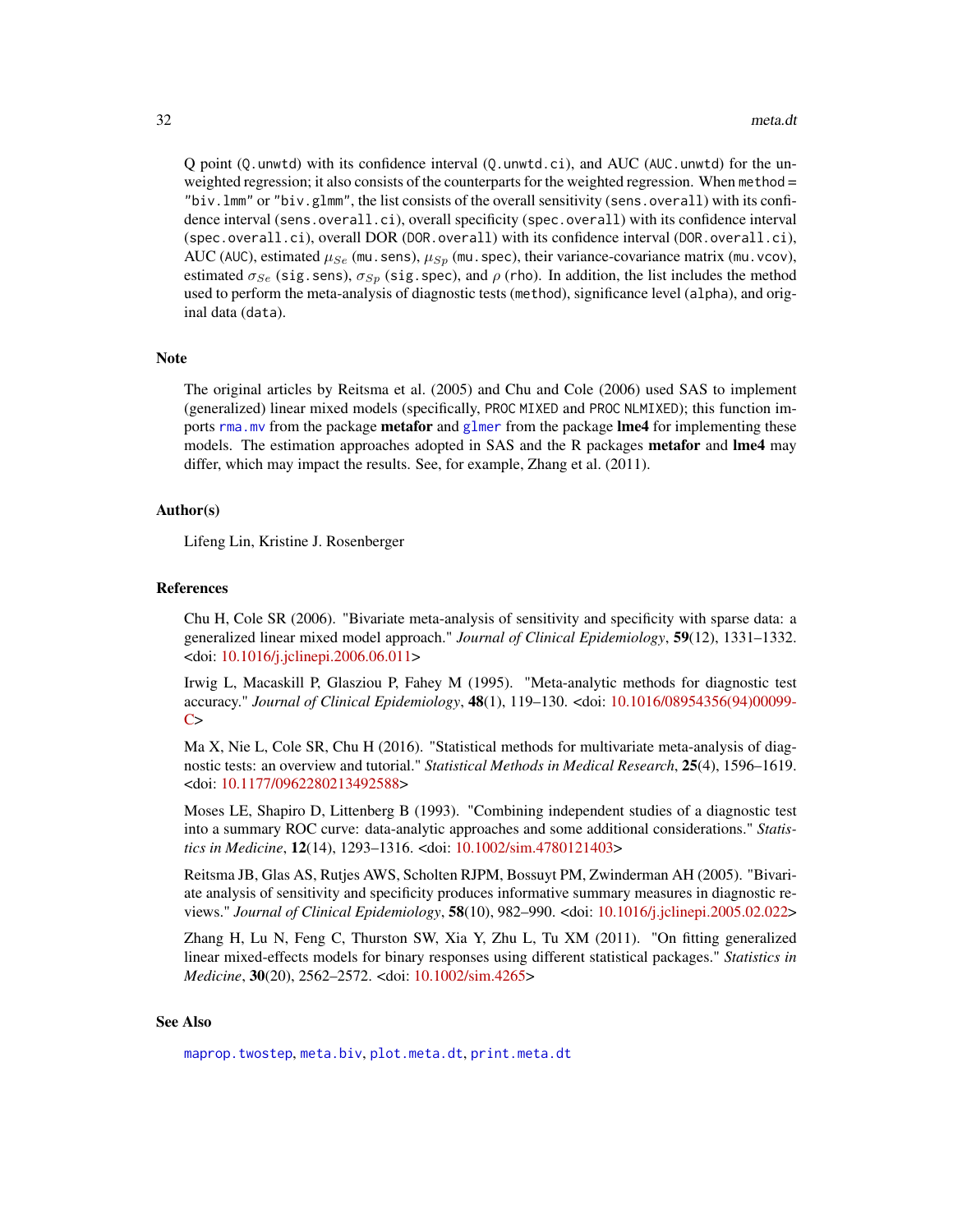#### <span id="page-32-0"></span>metahet 33

#### Examples

```
data("dat.scheidler")
out1 <- meta.dt(tp, fp, fn, tn, data = dat.scheidler[dat.scheidler$dt == "MRI",],
  method = "s.roc")out1
plot(out1)
out2 <- meta.dt(tp, fp, fn, tn, data = dat.scheidler[dat.scheidler$dt == "MRI",],
  method = "biv.lmm")out2
plot(out2, predict = TRUE)
out3 <- meta.dt(tp, fp, fn, tn, data = dat.scheidler[dat.scheidler$dt == "MRI",],
 method = "biv.glmm")
out3
plot(out3, add = TRUE, studies = FALSE,
  col.roc = "blue", col.overall = "blue", col.confid = "blue",
  predict = TRUE,col.predict = "blue")
data("dat.smith")
out4 <- meta.dt(tp, fp, fn, tn, data = dat.smith, method = "biv.glmm")
out4
plot(out4, predict = TRUE)
```
metahet *Meta-Analysis Heterogeneity Measures*

# Description

Calculates various between-study heterogeneity measures in meta-analysis, including the conventional measures (e.g.,  $I^2$ ) and the alternative measures (e.g.,  $I_r^2$ ) which are robust to outlying studies; p-values of various tests are also calculated.

#### Usage

 $metahet(y, s2, data, n. resam = 1000)$ 

#### Arguments

| У              | a numeric vector specifying the observed effect sizes in the collected studies;<br>they are assumed to be normally distributed.                                                             |
|----------------|---------------------------------------------------------------------------------------------------------------------------------------------------------------------------------------------|
| s <sub>2</sub> | a numeric vector specifying the within-study variances.                                                                                                                                     |
| data           | an optional data frame containing the meta-analysis dataset. If data is specified,<br>the previous arguments, y and s2, should be specified as their corresponding<br>column names in data. |
| n.resam        | a positive integer specifying the number of resampling iterations for calculating<br>p-values of test statistics and 95% confidence interval of heterogeneity mea-<br>sures.                |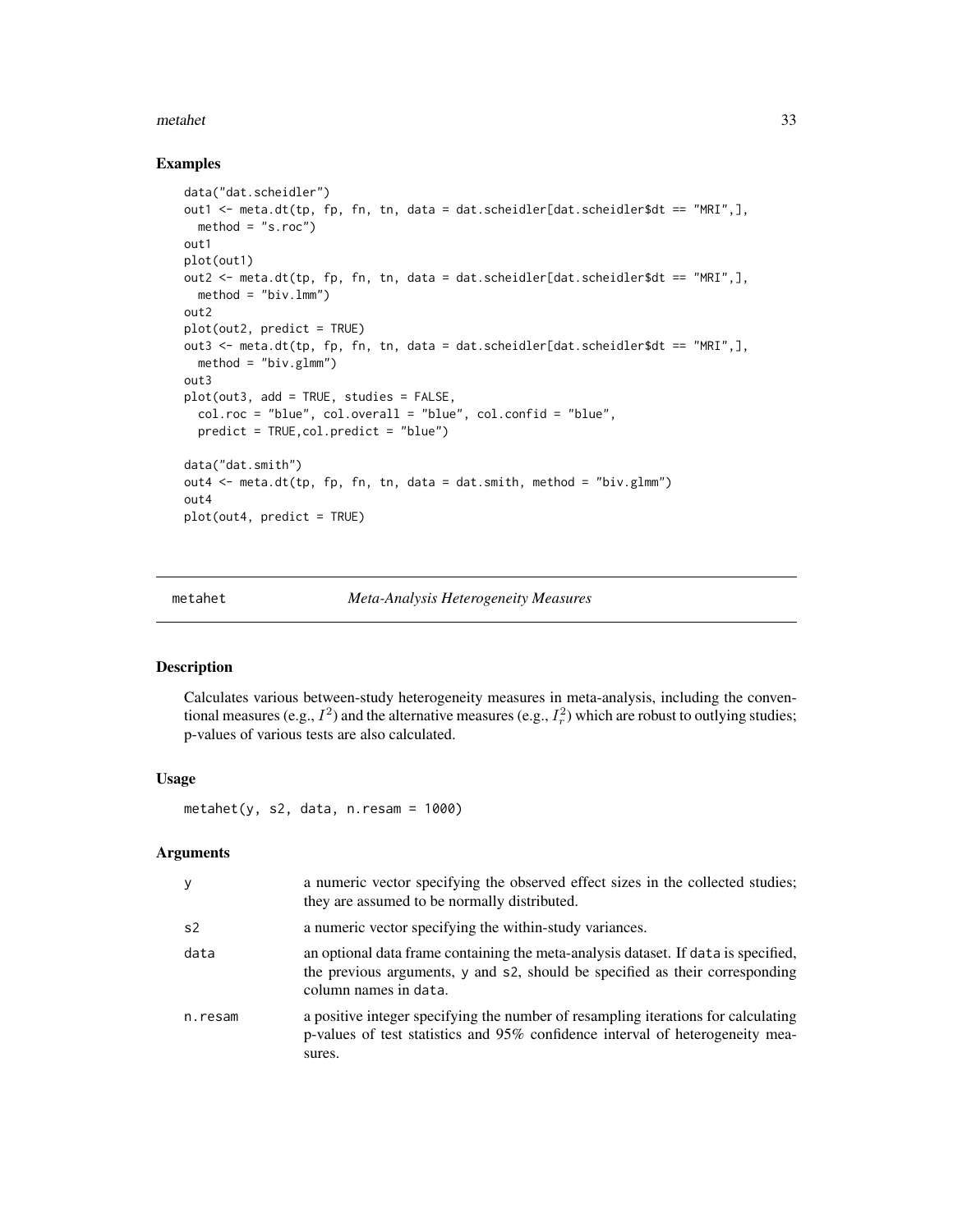#### Details

Suppose that a meta-analysis collects n studies. The observed effect size in study i is  $y_i$  and its within-study variance is  $s_i^2$ . Also, the inverse-variance weight is  $w_i = 1/s_i^2$ . The fixed-effect estimate of overall effect size is  $\bar{\mu} = \sum_{i=1}^{n} w_i y_i / \sum_{i=1}^{n} w_i$ . The conventional test statistic for heterogeneity is

$$
Q = \sum_{i=1}^{n} w_i (y_i - \bar{\mu})^2.
$$

Based on the Q statistic, the method-of-moments estimate of the between-study variance  $\hat{\tau}_{DL}^2$  is (DerSimonian and Laird, 1986)

$$
\hat{\tau}_{DL}^2 = \max \left\{ 0, \frac{Q - (n-1)}{\sum_{i=1}^n w_i - \sum_{i=1}^n w_i^2 / \sum_{i=1}^n w_i} \right\}
$$

.

Also, the H and  $I^2$  statistics (Higgins and Thompson, 2002; Higgins et al., 2003) are widely used in practice because they do not depend on the number of collected studies  $n$  and the effect size scale; these two statistics are defined as

$$
H = \sqrt{Q/(n-1)};
$$
  

$$
I^2 = \frac{Q - (n-1)}{Q}.
$$

Specifically, the  $H$  statistic reflects the ratio of the standard deviation of the underlying mean from a random-effects meta-analysis compared to the standard deviation from a fixed-effect meta-analysis; the  $I<sup>2</sup>$  statistic describes the proportion of total variance across studies that is due to heterogeneity rather than sampling error.

Outliers are frequently present in meta-analyses, and they may have great impact on the above heterogeneity measures. Alternatively, to be more robust to outliers, the test statistic may be modified as (Lin et al., 2017):

$$
Q_r = \sum_{i=1}^n \sqrt{w_i} |y_i - \bar{\mu}|.
$$

Based on the  $Q_r$  statistic, the method-of-moments estimate of the between-study variance  $\hat{\tau}_r^2$  is defined as the solution to

$$
Q_r\sqrt{\frac{\pi}{2}} = \sum_{i=1}^n \left\{1 - \frac{w_i}{\sum_{j=1}^n w_j} + \tau^2 \left[w_i - \frac{2w_i^2}{\sum_{j=1}^n w_j} + \frac{w_i \sum_{j=1}^n w_j^2}{(\sum_{j=1}^n w_j)^2}\right)\right\}.
$$

If no positive solution exists to the equation above, set  $\hat{\tau}_r^2 = 0$ . The counterparts of the H and  $I^2$ statistics are defined as

$$
H_r = Q_r \sqrt{\pi/[2n(n-1)]};
$$
  

$$
I_r^2 = \frac{Q_r^2 - 2n(n-1)/\pi}{Q_r^2}.
$$

To further improve the robustness of heterogeneity assessment, the weighted *mean* in the  $Q<sub>r</sub>$  statistic may be replaced by the weighted *median*  $\hat{\mu}_m$ , which is the solution to  $\sum_{i=1}^n w_i [I(\theta \ge y_i) - 0.5] = 0$ with respect to  $\theta$ . The new test statistic is

$$
Q_m = \sum_{i=1}^n \sqrt{w_i} |y_i - \hat{\mu}_m|.
$$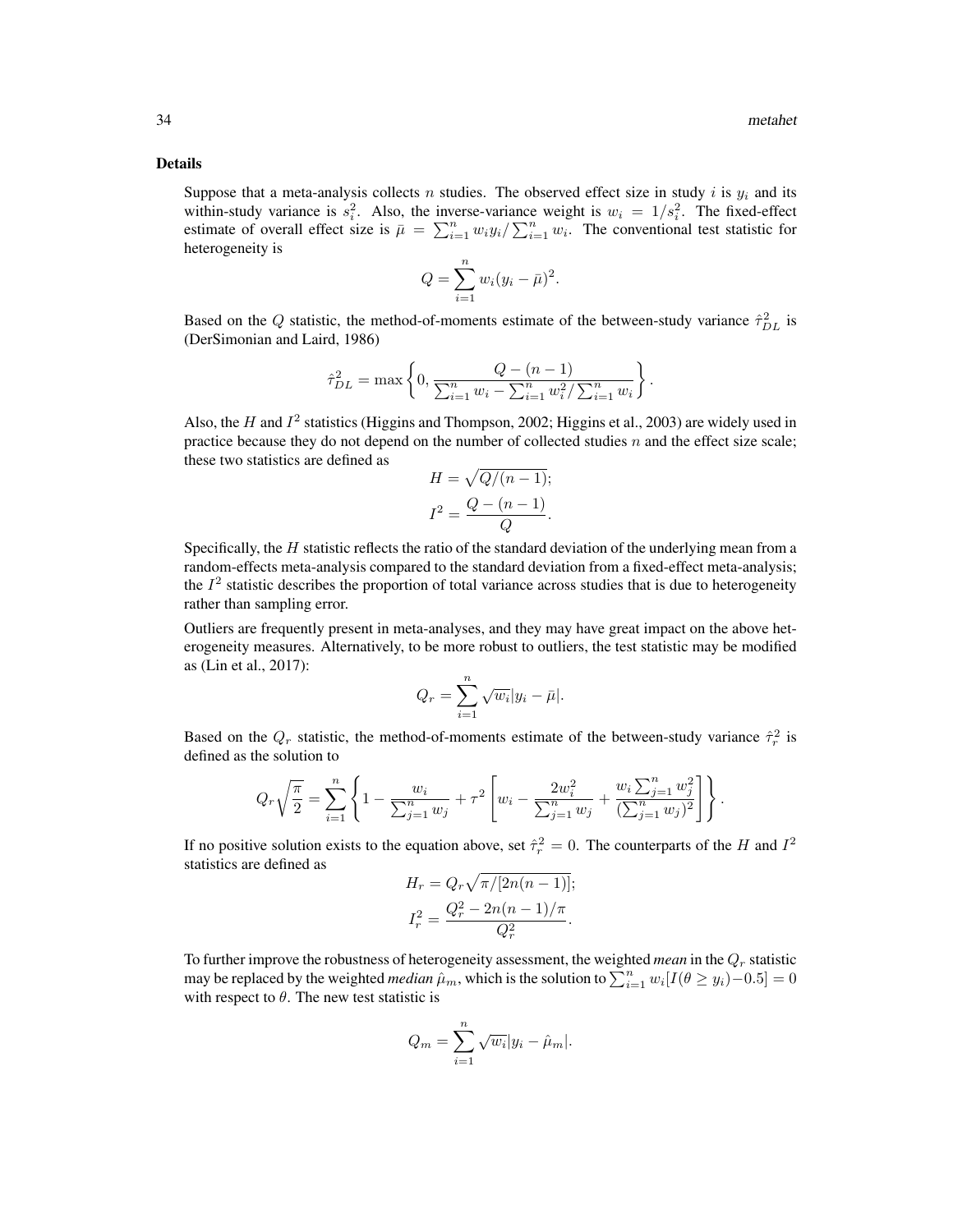#### metahet 35

Based on  $Q_m$ , the new estimator of the between-study variance  $\hat{\tau}_m^2$  is the solution to

$$
Q_m \sqrt{\pi/2} = \sum_{i=1}^n \sqrt{(s_i^2 + \tau^2)/s_i^2}.
$$

The counterparts of the  $H$  and  $I^2$  statistics are

$$
H_m = \frac{Q_m}{n} \sqrt{\pi/2};
$$
  

$$
I_m^2 = \frac{Q_m^2 - 2n^2/\pi}{Q_m^2}.
$$

# Value

This function returns a list containing p-values of various heterogeneity tests and various heterogeneity measures with 95% confidence intervals. Specifically, the components include:

| p.Q            | p-value of the $Q$ statistic (using the resampling method).                         |
|----------------|-------------------------------------------------------------------------------------|
| p.Q.theo       | p-value of the $Q$ statistic using the $Q$ 's theoretical chi-squared distribution. |
| p.Qr           | p-value of the $Q_r$ statistic (using the resampling method).                       |
| p.Qm           | p-value of the $Q_m$ statistic (using the resampling method).                       |
| Q              | the $Q$ statistic.                                                                  |
| ci.Q           | 95% CI of the $Q$ statistic.                                                        |
| tau2.DL        | DerSimonian-Laird estimate of the between-study variance.                           |
| ci.tau2.DL     | 95% CI of the between-study variance based on the DerSimonian-Laird method.         |
| H              | the $H$ statistic.                                                                  |
| ci.H           | 95% CI of the H statistic.                                                          |
| I <sub>2</sub> | the $I^2$ statistic.                                                                |
| ci.I2          | 95% CI of the $I^2$ statistic.                                                      |
| Qr             | the $Q_r$ statistic.                                                                |
| ci.Qr          | 95% CI of the $Q_r$ statistic.                                                      |
| tau2.r         | the between-study variance estimate based on the $Q_r$ statistic.                   |
| ci.tau2.r      | 95% CI of the between-study variance based on the $Q_r$ statistic.                  |
| Нr             | the $H_r$ statistic.                                                                |
| ci.Hr          | 95% CI of the $H_r$ statistic.                                                      |
| Ir2            | the $I_r^2$ statistic.                                                              |
| ci.Ir2         | 95% CI of the $I_r^2$ statistic.                                                    |
| Qm             | the $Q_m$ statistic.                                                                |
| ci.Qm          | 95% CI of the $Q_m$ statistic.                                                      |
| tau2.m         | the between-study variance estimate based on the $Q_m$ statistic.                   |
| ci.tau2.m      | 95% CI of the between-study variance based on the $Q_m$ statistic                   |
| Hm             | the $H_m$ statistic.                                                                |
| ci.Hm          | 95% CI of the $H_m$ statistic.                                                      |
| Im2            | the $I_m^2$ statistic.                                                              |
| ci.Im2         | 95% CI of the $I_m^2$ statistic.                                                    |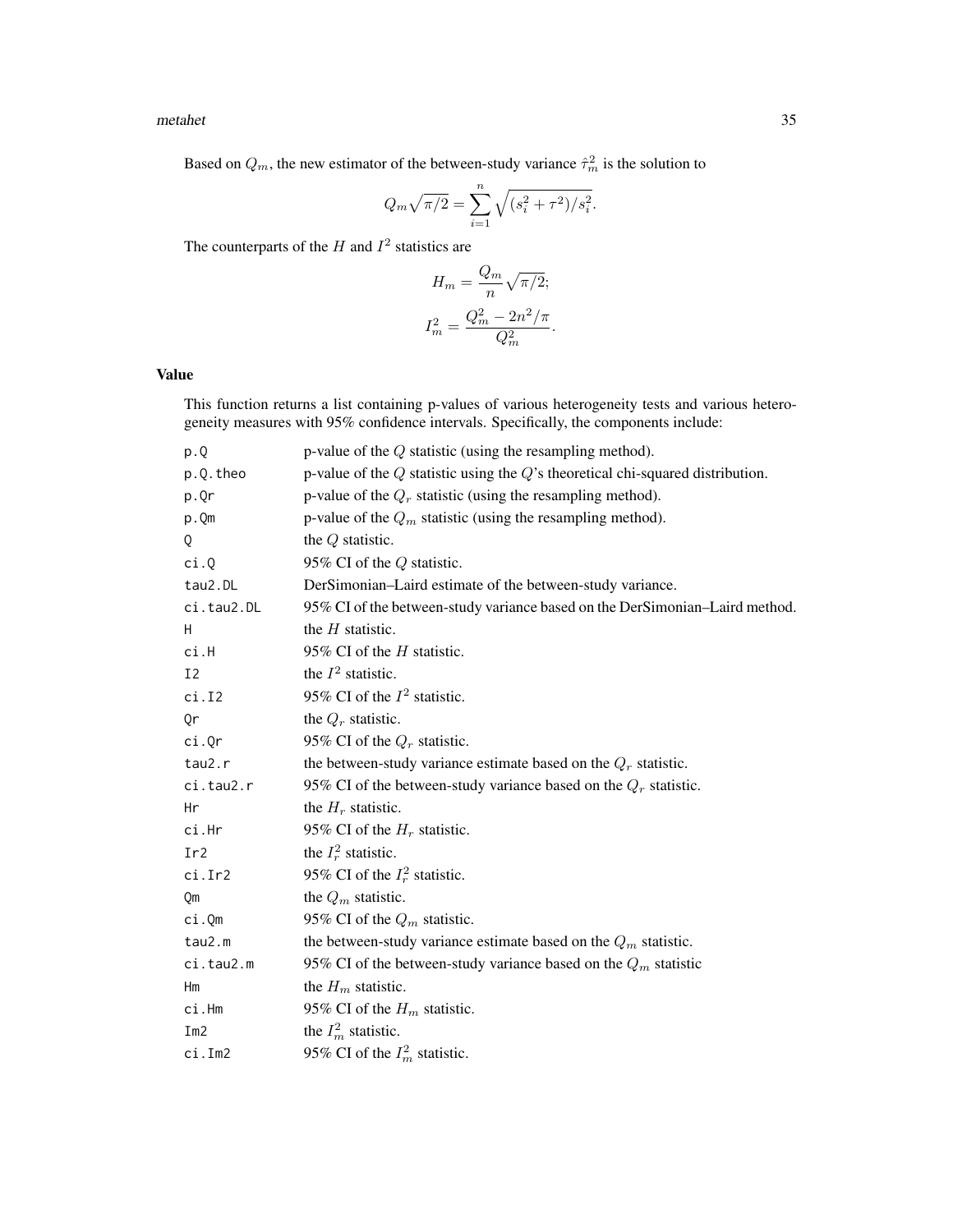#### References

DerSimonian R, Laird N (1986). "Meta-analysis in clinical trials." *Controlled Clinical Trials*, 7(3), 177–188. <doi: [10.1016/01972456\(86\)900462>](https://doi.org/10.1016/0197-2456(86)90046-2)

Higgins JPT, Thompson SG (2002). "Quantifying heterogeneity in a meta-analysis." *Statistics in Medicine*, 21(11), 1539–1558. <doi: [10.1002/sim.1186>](https://doi.org/10.1002/sim.1186)

Higgins JPT, Thompson SG, Deeks JJ, Altman DG (2003). "Measuring inconsistency in metaanalyses." *BMJ*, 327(7414), 557–560. <doi: [10.1136/bmj.327.7414.557>](https://doi.org/10.1136/bmj.327.7414.557)

Lin L, Chu H, Hodges JS (2017). "Alternative measures of between-study heterogeneity in metaanalysis: reducing the impact of outlying studies." *Biometrics*, 73(1), 156–166. <doi: [10.1111/](https://doi.org/10.1111/biom.12543) [biom.12543>](https://doi.org/10.1111/biom.12543)

#### Examples

```
data("dat.aex")
set.seed(1234)
metahet(y, s2, dat.aex, 100)
metahet(y, s2, dat.aex, 1000)
data("dat.hipfrac")
set.seed(1234)
metahet(y, s2, dat.hipfrac, 100)
metahet(y, s2, dat.hipfrac, 1000)
```
<span id="page-35-1"></span>metaoutliers *Outlier Detection in Meta-Analysis*

# Description

Calculates the standardized residual for each study in meta-analysis using the methods desribed in Chapter 12 in Hedges and Olkin (1985) and Viechtbauer and Cheung (2010). A study is considered as an outlier if its standardized residual is greater than 3 in absolute magnitude.

#### Usage

```
metaoutliers(y, s2, data, model)
```
#### Arguments

|      | a numeric vector specifying the observed effect sizes in the collected studies;<br>they are assumed to be normally distributed.                                                             |
|------|---------------------------------------------------------------------------------------------------------------------------------------------------------------------------------------------|
| s2   | a numeric vector specifying the within-study variances.                                                                                                                                     |
| data | an optional data frame containing the meta-analysis dataset. If data is specified,<br>the previous arguments, y and s2, should be specified as their corresponding<br>column names in data. |

<span id="page-35-0"></span>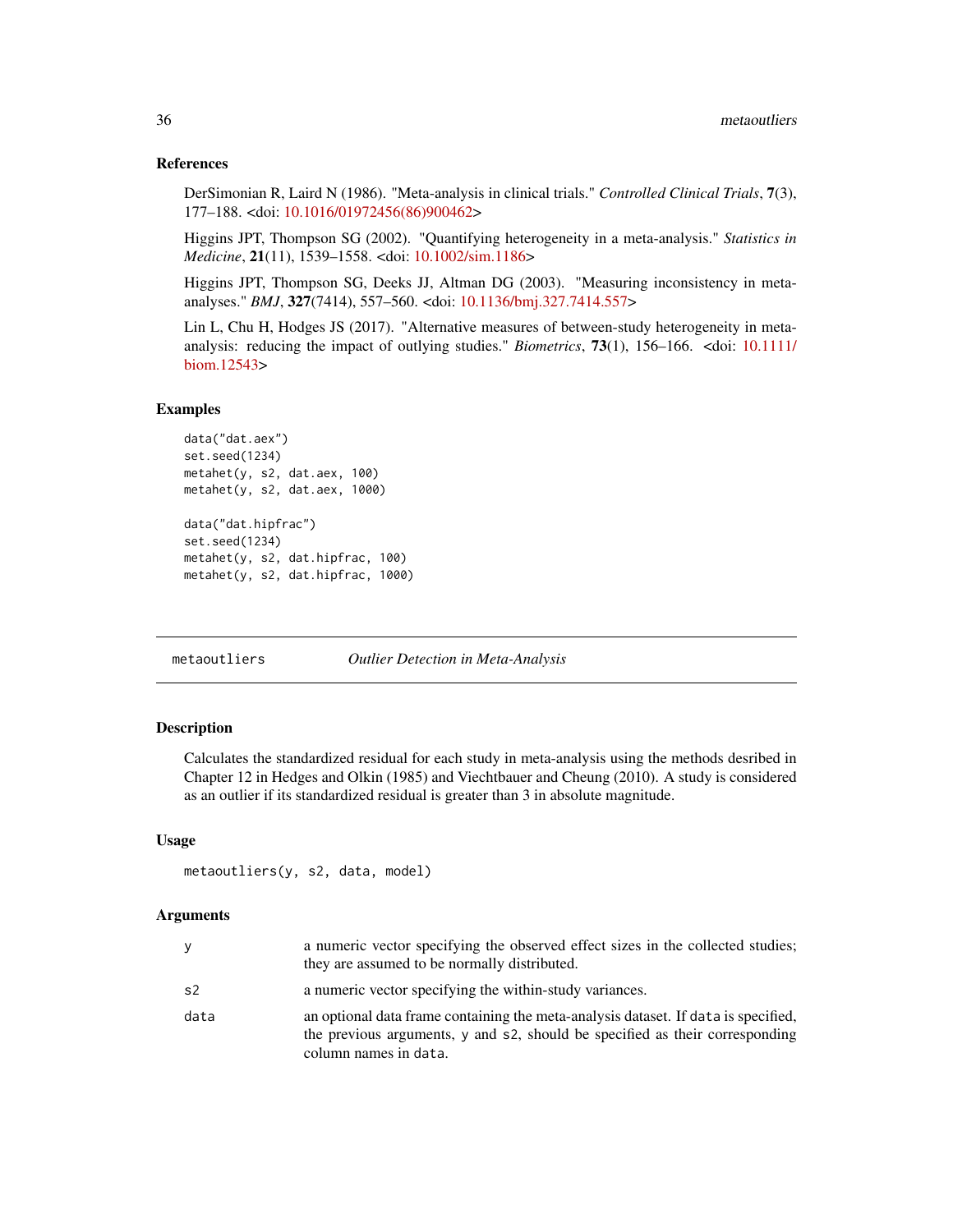model a character string specified as either "FE" or "RE". If model = "FE", this function uses the outlier detection procedure for the fixed-effect meta-analysis desribed in Chapter 12 in Hedges and Olkin (1985); If model  $=$  "RE", the procedure for the random-effects meta-analysis desribed in Viechtbauer and Cheung (2010) is used. See Details for the two approaches. If the argument model is not specified, this function sets model = "FE" if  $I_r^2 < 30\%$  and sets model = "RE" if  $I_r^2 \ge 30\%$ .

#### Details

Suppose that a meta-analysis collects n studies. The observed effect size in study i is  $y_i$  and its within-study variance is  $s_i^2$ . Also, the inverse-variance weight is  $w_i = 1/s_i^2$ .

Chapter 12 in Hedges and Olkin (1985) describes the outlier detection procedure for the fixed-effect meta-analysis (model  $=$  "FE"). Using the studies except study i, the pooled estimate of the overall effect size is  $\bar{\mu}_{(-i)} = \sum_{j \neq i} w_j y_j / \sum_{j \neq i} w_j$ . The residual of study i is  $e_i = y_i - \bar{\mu}_{(-i)}$ . The variance of  $e_i$  is  $v_i = s_i^2 + (\sum_{j\neq i} w_j)^{-1}$ , so the standardized residual of study i is  $\epsilon_i = e_i/\sqrt{v_i}$ .

Viechtbauer and Cheung (2010) describes the outlier detection procedure for the random-effects meta-analysis (model = "RE"). Using the studies except study i, let the method-of-moments estimate of the between-study variance be  $\hat{\tau}_{(-i)}^2$ . The pooled estimate of the overall effect size is  $\bar{\mu}_{(-i)} = \sum_{j \neq i} \tilde{w}_{(-i)j} y_j / \sum_{j \neq i} \tilde{w}_{(-i)j}$ , where  $\tilde{w}_{(-i)j} = 1/(s_j^2 + \hat{\tau}_{(-i)}^2)$ . The residual of study *i* is  $e_i = y_i - \bar{\mu}_{(-i)}$ , and its variance is  $v_i = s_i^2 + \hat{\tau}_{(-i)}^2 + (\sum_{j \neq i} \tilde{w}_{(-i)j})^{-1}$ . Then, the standardized residual of study *i* is  $\epsilon_i = e_i / \sqrt{v_i}$ .

#### Value

This functions returns a list which contains standardized residuals and identified outliers. A study is considered as an outlier if its standardized residual is greater than 3 in absolute magnitude.

# References

Hedges LV, Olkin I (1985). *Statistical Method for Meta-Analysis*. Academic Press, Orlando, FL.

Viechtbauer W, Cheung MWL (2010). "Outlier and influence diagnostics for meta-analysis." *Research Synthesis Methods*, 1(2), 112–125. <doi: [10.1002/jrsm.11>](https://doi.org/10.1002/jrsm.11)

# Examples

```
data("dat.aex")
metaoutliers(y, s2, dat.aex, model = "FE")
metaoutliers(y, s2, dat.aex, model = "RE")data("dat.hipfrac")
metaoutliers(y, s2, dat.hipfrac)
```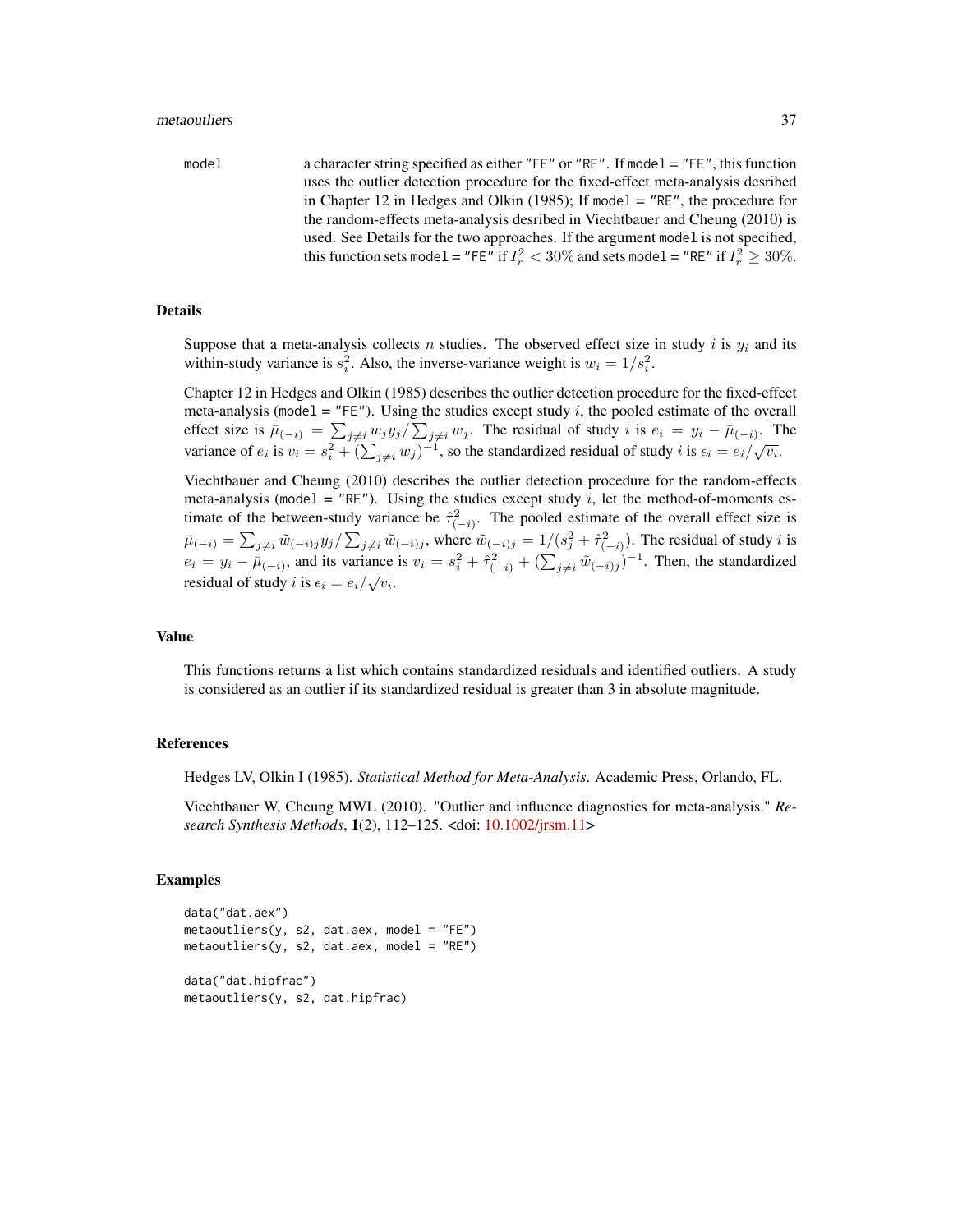<span id="page-37-0"></span>

# Description

Performs the regression test and calculates skewness for detecting and quantifying publication bias/small-study effects.

# Usage

 $metapb(y, s2, data, model = "RE", n. resam = 1000)$ 

# Arguments

| y              | a numeric vector specifying the observed effect sizes in the collected studies;<br>they are assumed to be normally distributed.                                                                                                                                                      |
|----------------|--------------------------------------------------------------------------------------------------------------------------------------------------------------------------------------------------------------------------------------------------------------------------------------|
| s <sub>2</sub> | a numeric vector specifying the within-study variances.                                                                                                                                                                                                                              |
| data           | an optional data frame containing the meta-analysis dataset. If data is specified,<br>the previous arguments, y and s2, should be specified as their corresponding<br>column names in data.                                                                                          |
| model          | a characher string specifying the fixed-effect ("FE") or random-effects ("RE",<br>the default) model. If not specified, this function uses the $Q$ statistic to test<br>for heterogeneity: if the p-value is smaller than 0.05, model is set to "RE";<br>otherwise, mode $1 = "FE".$ |
| n.resam        | a positive integer specifying the number of resampling iterations.                                                                                                                                                                                                                   |

# Details

This function derives the measures of publication bias introduced in Lin and Chu (2018).

# Value

This function returns a list containing measures of publication bias, their 95% confidence intervals, and p-values. Specifically, the components include:

| n          | the number of studies in the meta-analysis.                                |
|------------|----------------------------------------------------------------------------|
| p.Q        | the p-value of the $Q$ -test for heterogeneity.                            |
| I2         | the $I^2$ statistic for quantifying heterogeneity.                         |
| tau2       | the DerSimonian–Laird estimate of the between-study variance.              |
| model      | the model setting ("FE" or "RE").                                          |
| std.dev    | the standardized deviates of the studies.                                  |
| reg.int    | the estimate of the regression intercept for quantifying publication bias. |
| reg.int.ci | the 95% CI of the regression intercept.                                    |
|            |                                                                            |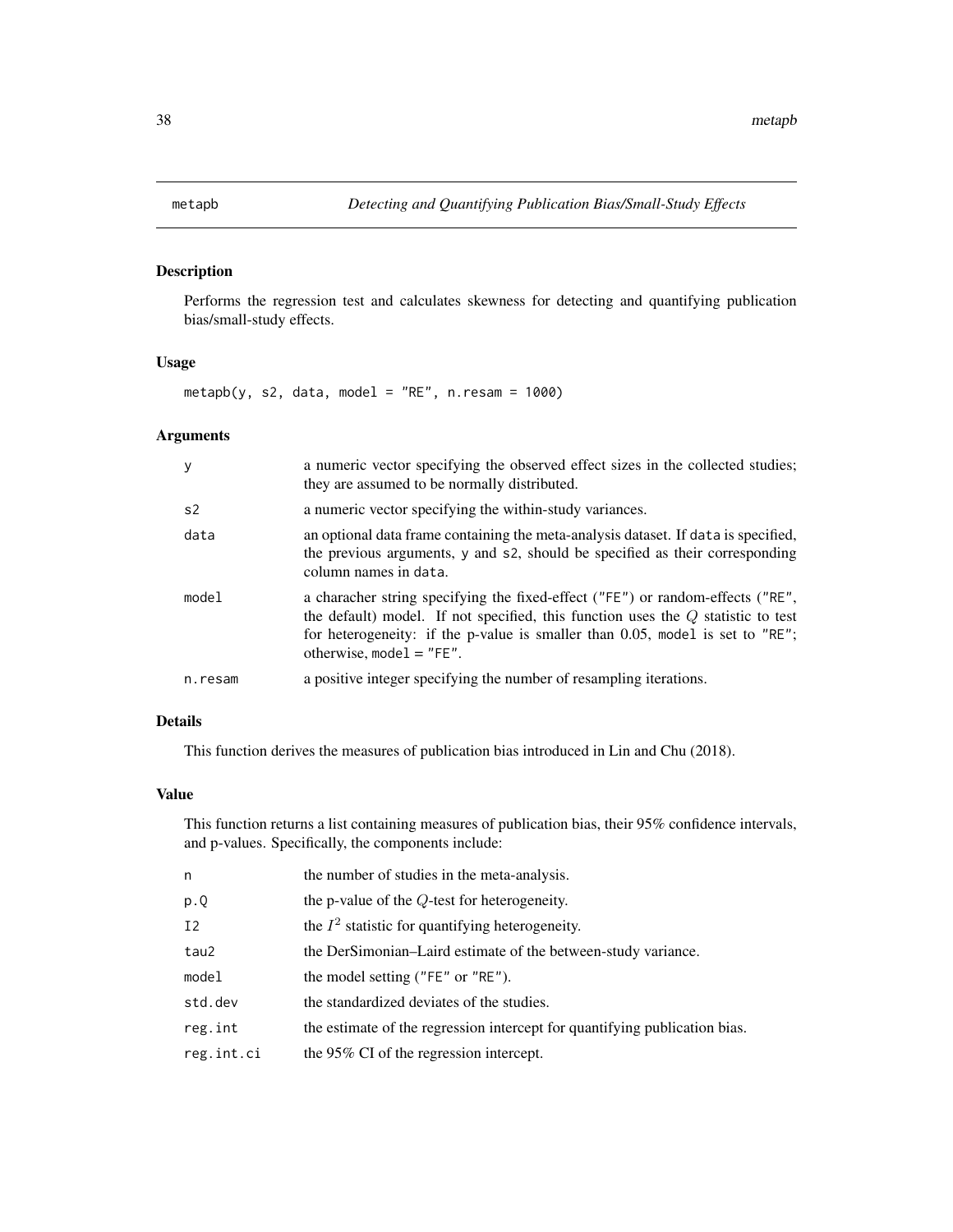#### <span id="page-38-0"></span>mvma 39

| reg.int.ci.resam                                                                                                                |
|---------------------------------------------------------------------------------------------------------------------------------|
| the 95% CI of the regression intercept based on the resampling method.                                                          |
| the p-value of the regression intercept.                                                                                        |
| the p-value of the regression intercept based on the resampling method.                                                         |
| the estimate of the skewness for quantifying publication bias.                                                                  |
| the 95% CI of the skewness.                                                                                                     |
| skewness.ci.resam                                                                                                               |
| the 95% CI of the skewness based on the resampling method.                                                                      |
| the p-value of the skewness.                                                                                                    |
| skewness.pval.resam                                                                                                             |
| the p-value of the skewness based on the resampling method.                                                                     |
| the p-value of the combined test that incorporates the regression intercept and<br>the skewness.                                |
| combined.pval.resam                                                                                                             |
| the p-value of the combined test that incorporates the regression intercept and<br>the skewness based on the resampling method. |
|                                                                                                                                 |

# References

Egger M, Davey Smith G, Schneider M, Minder C (1997). "Bias in meta-analysis detected by a simple, graphical test." *BMJ*, 315(7109), 629–634. <doi: [10.1136/bmj.315.7109.629>](https://doi.org/10.1136/bmj.315.7109.629)

Lin L, Chu H (2018). "Quantifying publication bias in meta-analysis." *Biometrics*, 74(3), 785–794. <doi: [10.1111/biom.12817>](https://doi.org/10.1111/biom.12817)

# Examples

data("dat.slf") set.seed(1234) metapb(y, s2, dat.slf)

data("dat.ha") set.seed(1234) metapb(y, s2, dat.ha)

data("dat.lcj") set.seed(1234) metapb(y, s2, dat.lcj)

<span id="page-38-1"></span>mvma *Multivariate Meta-Analysis*

### Description

Performs a multivariate meta-analysis when the within-study correlations are known.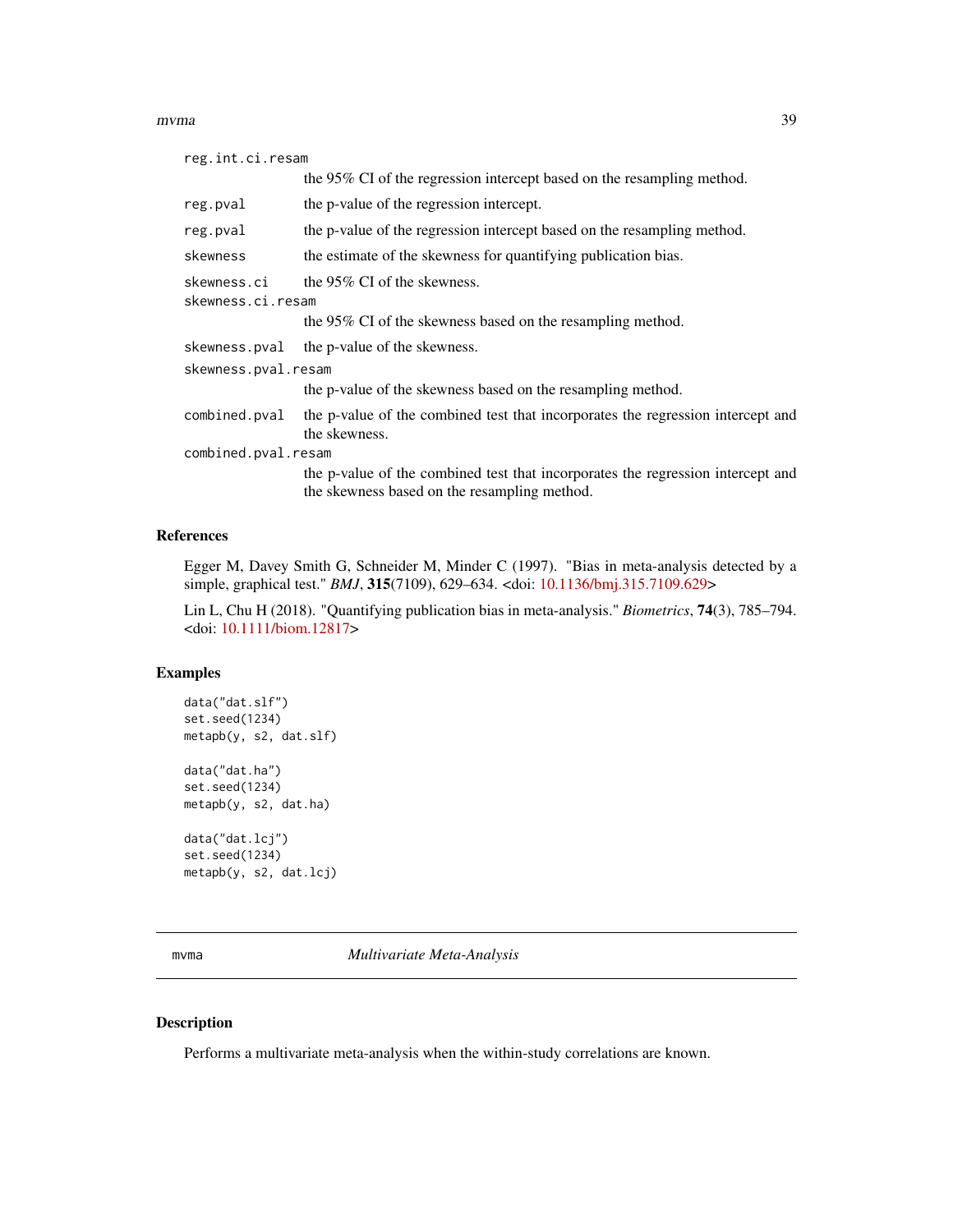#### Usage

 $mvma(ys, covs, data, method = "reml", tol = 1e-10)$ 

#### Arguments

| ys     | an n x p numeric matrix containing the observed effect sizes. The n rows rep-<br>resent studies, and the p columns represent the multivariate endpoints. NA is<br>allowed for missing endpoints.                                                                                                     |
|--------|------------------------------------------------------------------------------------------------------------------------------------------------------------------------------------------------------------------------------------------------------------------------------------------------------|
| COVS   | a numeric list with length n. Each element is the p x p within-study covariance<br>matrix. NA is allowed for missing endpoints in the covariance matrix.                                                                                                                                             |
| data   | an optional data frame containing the multivariate meta-analysis dataset. If data<br>is specified, the previous arguments, ys and covs, should be specified as their<br>corresponding column names in data.                                                                                          |
| method | a character string specifying the method for estimating the overall effect sizes.<br>It should be "fe" (fixed-effects model), "ml" (random-effects model using the<br>maximum likelihood method), or "reml" (random-effects model using the re-<br>stricted maximum likelihood method, the default). |
| tol    | a small number specifying the convergence tolerance for the estimates by maxi-<br>mizing (restricted) likelihood. The default is $1e-10$ .                                                                                                                                                           |

#### Details

Suppose  $n$  studies are collected in a multivariate meta-analysis on a total of  $p$  endpoints. Denote the p-dimensional vector of effect sizes as  $y_i$ , and the within-study covariance matrix  $\mathbf{S}_i$  is assumed to be known. Then, the random-effects model is as follows:

> $\boldsymbol{y}_i \sim N(\boldsymbol{\mu}_i,\mathbf{S}_i);$  $\mu_i \sim N(\mu, T)$ .

Here,  $\mu_i$  represents the true underlying effect sizes in study i,  $\mu$  represents the overall effect sizes across studies, and  $T$  is the between-study covariance matrix due to heterogeneity. By setting  $T = 0$ , this model becomes the fixed-effects model.

#### Value

This function returns a list containing the following elements:

| mu.est  | The estimated overall effect sizes of the p endpoints.       |
|---------|--------------------------------------------------------------|
| Tau.est | The estimated between-study covariance matrix.               |
| mu.cov  | The covariance matrix of the estimated overall effect sizes. |
| method  | The method used to produce the estimates.                    |

#### References

Jackson D, Riley R, White IR (2011). "Multivariate meta-analysis: potential and promise." *Statistics in Medicine*, 30(20), 2481–2498. <doi: [10.1002/sim.4172>](https://doi.org/10.1002/sim.4172)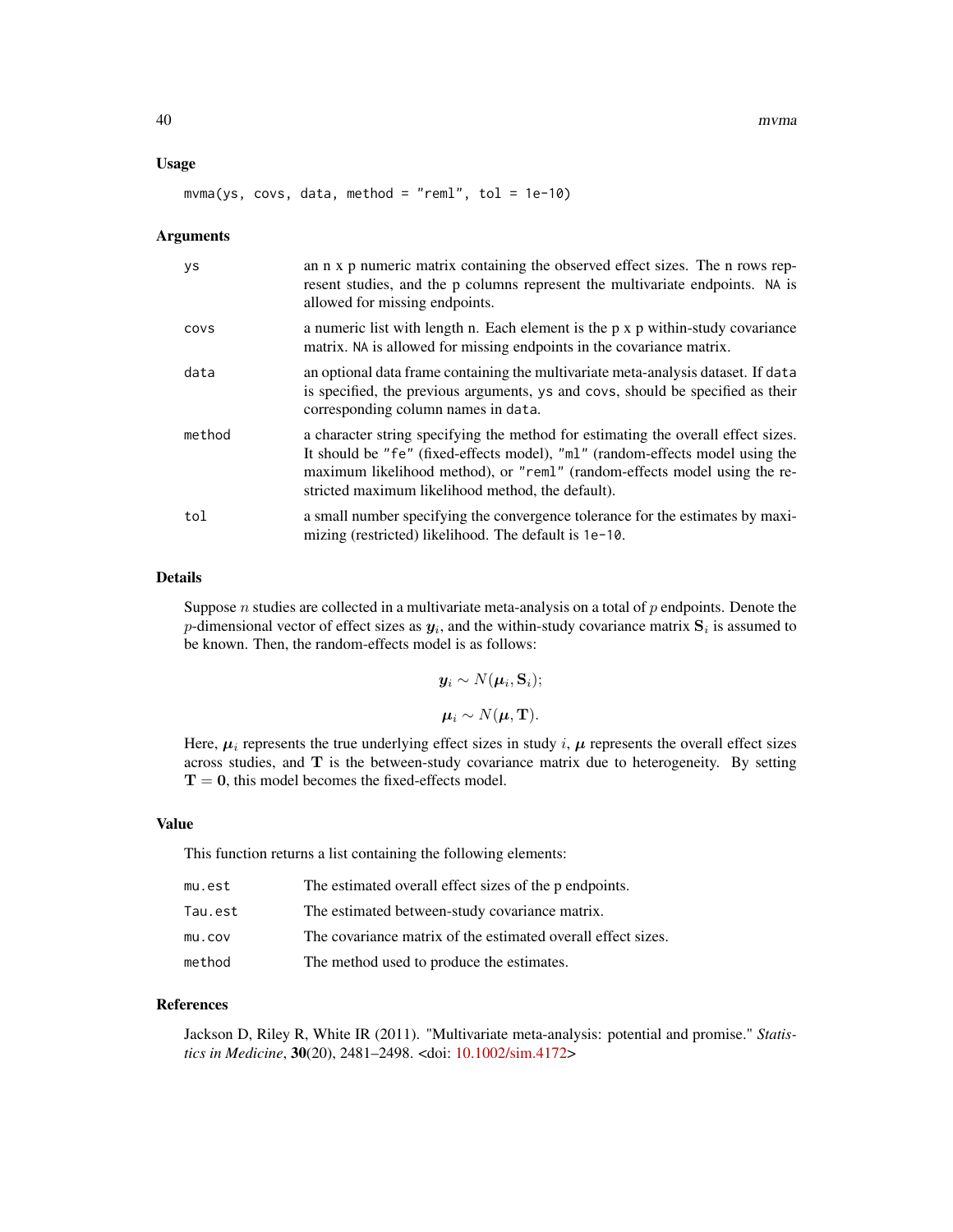# <span id="page-40-0"></span>mvma.bayesian 41

# See Also

[mvma.bayesian](#page-40-1), [mvma.hybrid](#page-42-1), [mvma.hybrid.bayesian](#page-44-1)

### Examples

```
data("dat.fib")
mvma(ys = y, \text{covs} = S, \text{data} = \text{dat.fib}, \text{method} = "fe")mvma(ys = y, \text{covs} = S, \text{data} = \text{dat.fib}, \text{method} = "reml")
```
<span id="page-40-1"></span>mvma.bayesian *Bayesian Random-Effects Multivariate Meta-Analysis*

# Description

Performs a Bayesian random-effects model for multivariate meta-analysis when the within-study correlations are known.

#### Usage

```
mvma.bayesian(ys, covs, data, n.adapt = 1000, n.chains = 3,
              n.burnin = 10000, n.iter = 10000, n.thin = 1,
              data.name = NULL, traceplot = FALSE, coda = FALSE)
```
# Arguments

| <b>ys</b> | an n x p numeric matrix containing the observed effect sizes. The n rows rep-<br>resent studies, and the p columns represent the multivariate endpoints. NA is<br>allowed for missing endpoints.                                               |
|-----------|------------------------------------------------------------------------------------------------------------------------------------------------------------------------------------------------------------------------------------------------|
| COVS      | a numeric list with length n. Each element is the $p \times p$ within-study covariance<br>matrix. NA is allowed for missing endpoints in the covariance matrix.                                                                                |
| data      | an optional data frame containing the multivariate meta-analysis dataset. If data<br>is specified, the previous arguments, ys and covs, should be specified as their<br>corresponding column names in data.                                    |
| n.adapt   | the number of iterations for adaptation in the Markov chain Monte Carlo (MCMC)<br>algorithm. The default is 1,000. This argument and the following n.chains,<br>n.burnin, n.iter, and n.thin are passed to the functions in the package rjags. |
| n.chains  | the number of MCMC chains. The default is 3.                                                                                                                                                                                                   |
| n.burnin  | the number of iterations for burn-in period. The default is 10,000.                                                                                                                                                                            |
| n.iter    | the total number of iterations in each MCMC chain after the burn-in period. The<br>default is 10,000.                                                                                                                                          |
| n.thin    | a positive integer specifying thinning rate. The default is 1.                                                                                                                                                                                 |
| data.name | a character string specifying the data name. This is used in the names of the<br>generated files that contain results. The default is NULL.                                                                                                    |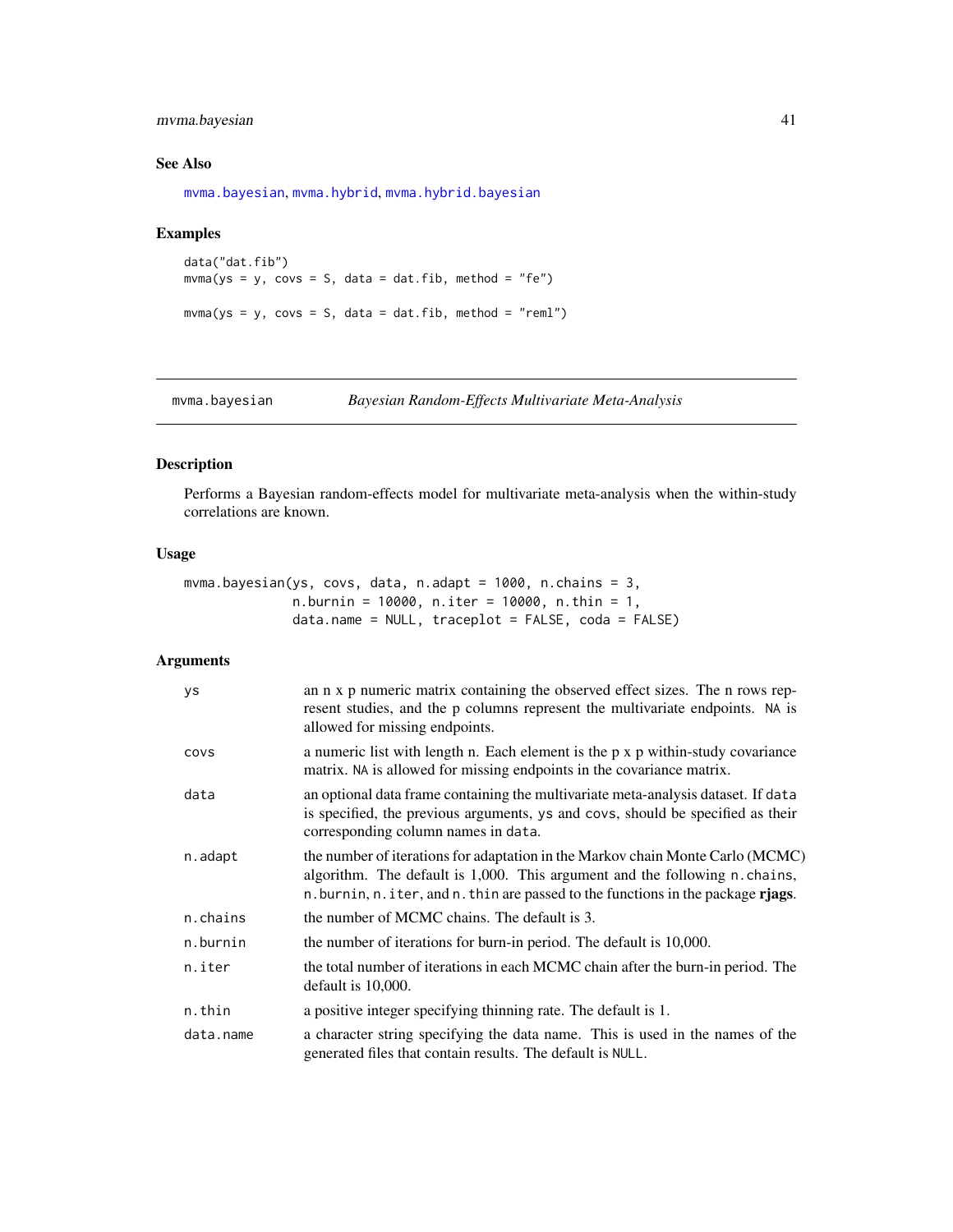<span id="page-41-0"></span>

| traceplot | a logical value indicating whether to save trace plots for the overall effect sizes<br>and between-study standard deviations. The default is FALSE. |
|-----------|-----------------------------------------------------------------------------------------------------------------------------------------------------|
| coda      | a logical value indicating whether to output MCMC posterior samples. The<br>default is FALSE.                                                       |

#### Details

Suppose n studies are collected in a multivariate meta-analysis on a total of p endpoints. Denote the p-dimensional vector of effect sizes as  $y_i$ , and the within-study covariance matrix  $\mathbf{S}_i$  is assumed to be known. Then, the random-effects model is as follows:

$$
\boldsymbol{y}_i \sim N(\boldsymbol{\mu}_i, \mathbf{S}_i);
$$

$$
\boldsymbol{\mu}_i \sim N(\boldsymbol{\mu}, \mathbf{T}).
$$

Here,  $\mu_i$  represents the true underlying effect sizes in study i,  $\mu$  represents the overall effect sizes across studies, and  $T$  is the between-study covariance matrix due to heterogeneity.

The vague priors  $N(0, 10^3)$  are specified for the fixed effects  $\mu$ . Also, this function uses the separation strategy to specify vague priors for the variance and correlation components in T (Pinheiro and Bates, 1996); this technique is considered less sensitive to hyperparameters compared to specifying the inverse-Wishart prior (Lu and Ades, 2009; Wei and Higgins, 2013). Specifically, write the between-study covariance matrix as  $T = D^{1/2}RD^{1/2}$ , where the diagonal matrix  $\mathbf{D} = diag(\mathbf{T}) = diag(\tau_1^2, \dots, \tau_p^2)$  contains the between-study variances, and **R** is the correlation matrix. Uniform priors  $U(0, 10)$  are specified for  $\tau_i$ 's  $(j = 1, \ldots, p)$ . Further, the correlation matrix can be written as  $\mathbf{R} = \mathbf{L}\mathbf{L}'$ , where  $\mathbf{L} = (L_{ij})$  is a lower triangular matrix with nonnegative diagonal elements. Also,  $L_{11} = 1$  and for  $i = 2, \ldots, p$ ,  $L_{ij} = \cos \theta_{i2}$  if  $j = 1$ ;  $L_{ij} = (\prod_{k=2}^{j} \sin \theta_{ik}) \cos \theta_{i,j+1}$  if  $j = 2, \ldots, i-1$ ; and  $L_{ij} = \prod_{k=2}^{i} \sin \theta_{ik}$  if  $j = i$ . Here,  $\theta_{ij}$ 's are angle parameters for  $2 \le j \le i \le p$ , and  $\theta_{ij} \in (0, \pi)$ . Uniform priors are specified for the angle parameters:  $\theta_{ij} \sim U(0, \pi)$ .

#### Value

This functions produces posterior estimates and Gelman and Rubin's potential scale reduction factor, and it generates several files that contain trace plots (if traceplot = TRUE) and MCMC posterior samples (if coda = TRUE) in users' working directory. In these results, mu represents the overall effect sizes, tau represents the between-study variances, R contains the elements of the correlation matrix, and theta represents the angle parameters (see "Details").

#### Note

This function only implements the MCMC algorithm for the random-effects multivariate model, but not the fixed-effects model. Generally, the fixed-effects model can be easily implemented using the function [mvma](#page-38-1). However, when using [mvma](#page-38-1) to fit the random-effects model, a large number of parameters need to be estimated, and the algorithm for maximizing (restricted) likelihood may not converge well. The Bayesian method in this function provides an alternative.

If a warning "adaptation incomplete" appears, users may increase n.adapt.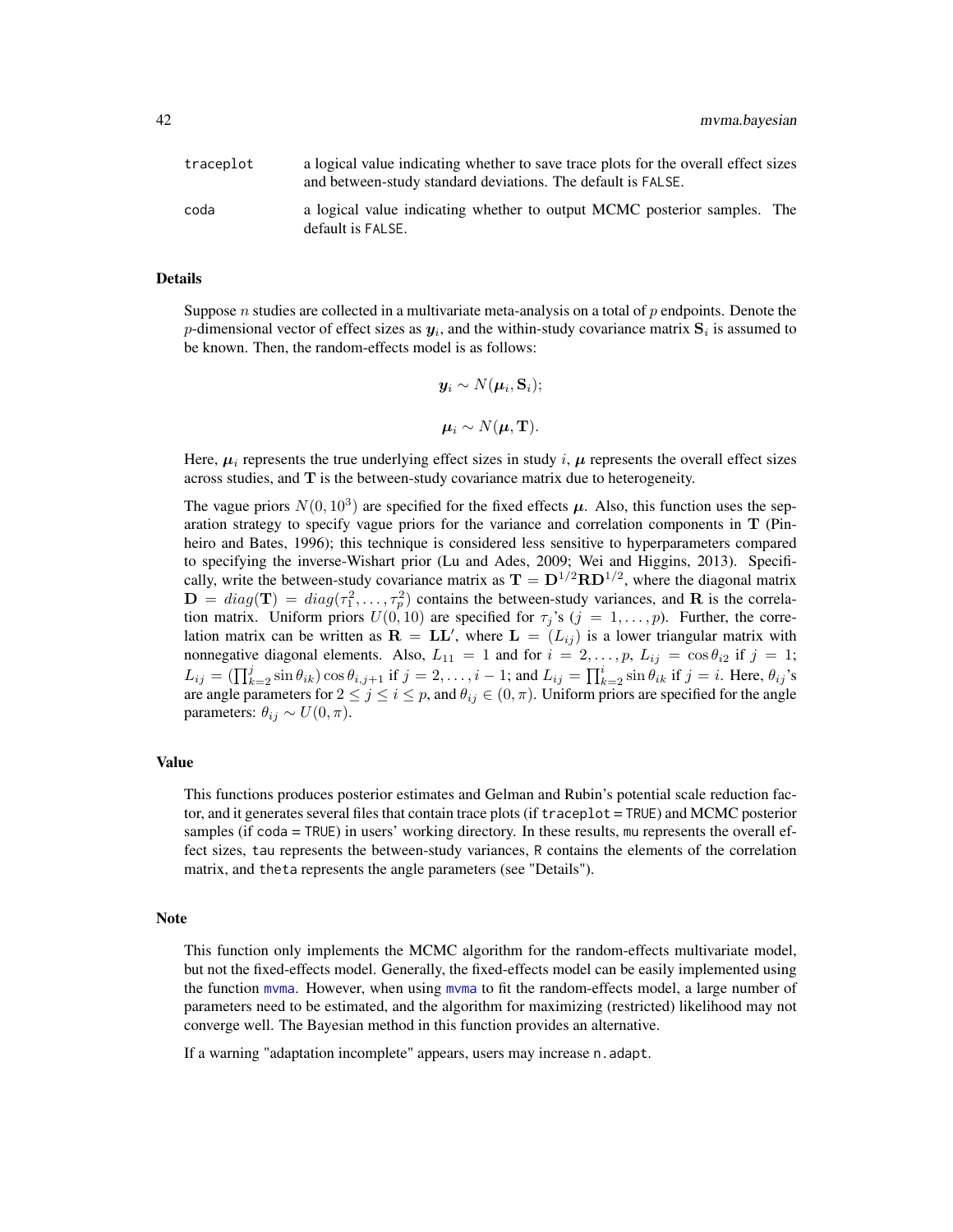#### <span id="page-42-0"></span>mvma.hybrid 43

#### References

Gelman A, Rubin DB (1992). "Inference from iterative simulation using multiple sequences." *Statistical Science*, 7(4), 457–472. <doi: [10.1214/ss/1177011136>](https://doi.org/10.1214/ss/1177011136)

Jackson D, Riley R, White IR (2011). "Multivariate meta-analysis: potential and promise." *Statistics in Medicine*, 30(20), 2481–2498. <doi: [10.1002/sim.4172>](https://doi.org/10.1002/sim.4172)

Lu G, Ades AE (2009). "Modeling between-trial variance structure in mixed treatment comparisons." *Biostatistics*, 10(4), 792–805. <doi: [10.1093/biostatistics/kxp032>](https://doi.org/10.1093/biostatistics/kxp032)

Pinheiro JC, Bates DM (1996). "Unconstrained parametrizations for variance-covariance matrices." *Statistics and Computing*, 6(3), 289–296. <doi: [10.1007/BF00140873>](https://doi.org/10.1007/BF00140873)

Wei Y, Higgins JPT (2013). "Bayesian multivariate meta-analysis with multiple outcomes." *Statistics in Medicine*, 32(17), 2911–2934. <doi: [10.1002/sim.5745>](https://doi.org/10.1002/sim.5745)

# See Also

[mvma](#page-38-1), [mvma.hybrid](#page-42-1), [mvma.hybrid.bayesian](#page-44-1)

#### Examples

```
data("dat.fib")
set.seed(12345)
## increase n.burnin and n.iter for better convergence of MCMC
out \leq mvma.bayesian(ys = y, covs = S, data = dat.fib,
  n.adapt = 1000, n.chains = 3, n.burnin = 100, n.iter = 100,
  n.thin = 1, data.name = "Fibrinogen")
out
```
<span id="page-42-1"></span>mvma.hybrid *Hybrid Model for Random-Effects Multivariate Meta-Analysis*

#### Description

Performs a multivariate meta-analysis using the hybrid random-effects model when the within-study correlations are unknown.

#### Usage

```
mvma.hybrid(ys, vars, data, method = "reml", tol = 1e-10)
```
#### Arguments

ys an n x p numeric matrix containing the observed effect sizes. The n rows represent studies, and the p columns represent the multivariate endpoints. NA is allowed for missing endpoints.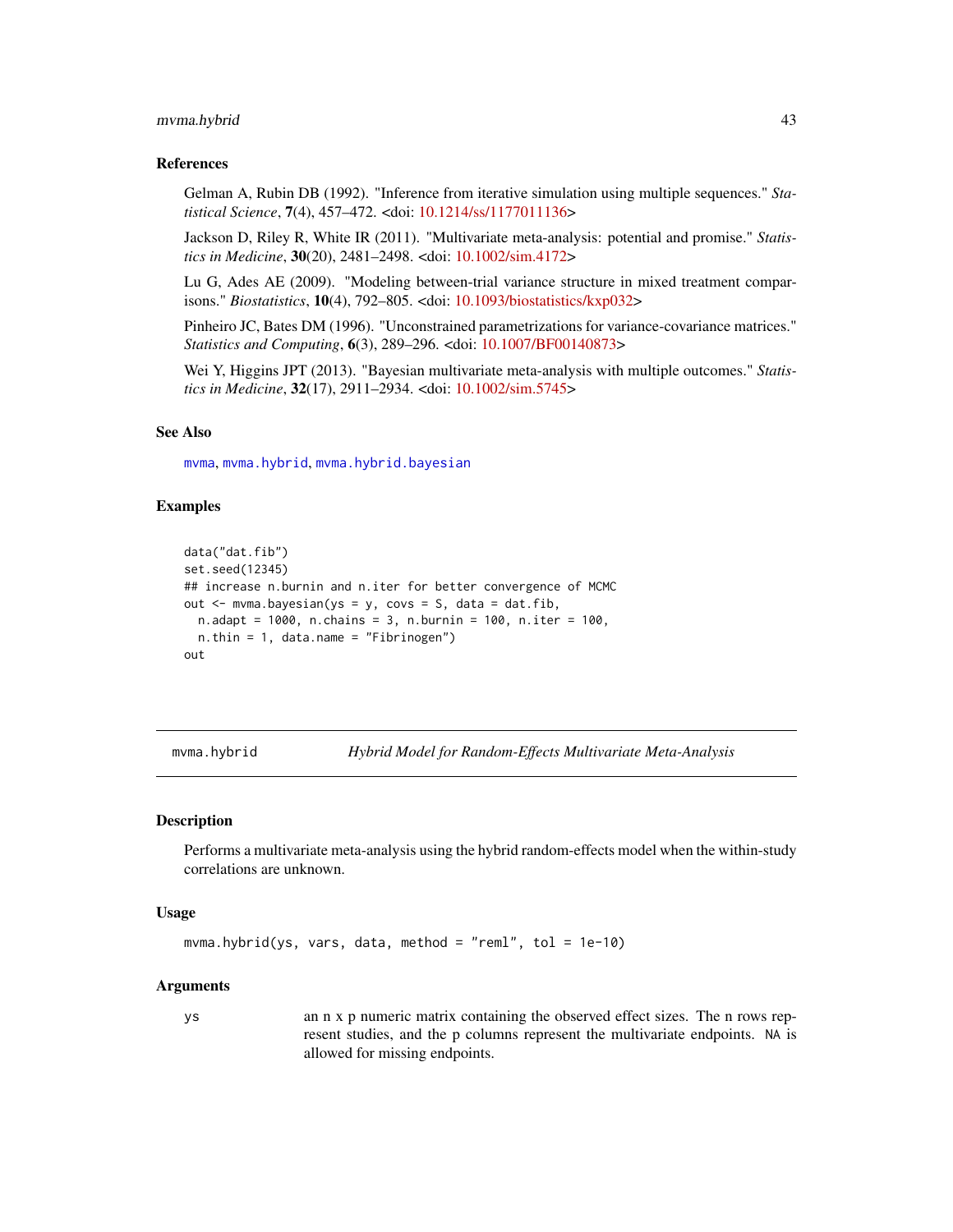| vars   | an n x p numeric matrix containing the observed within-study variances. The n<br>rows represent studies, and the p columns represent the multivariate endpoints.<br>NA is allowed for missing endpoints.                                                              |
|--------|-----------------------------------------------------------------------------------------------------------------------------------------------------------------------------------------------------------------------------------------------------------------------|
| data   | an optional data frame containing the multivariate meta-analysis dataset. If data<br>is specified, the previous arguments, ys and vars, should be specified as their<br>corresponding column names in data.                                                           |
| method | a character string specifying the method for estimating the overall effect sizes. It<br>should be "ml" (random-effects model using the maximum likelihood method)<br>or "reml" (random-effects model using the restricted maximum likelihood method,<br>the default). |
| tol    | a small number specifying the convergence tolerance for the estimates by maxi-<br>mizing (restricted) likelihood. The default is 1e-10.                                                                                                                               |

#### Details

Suppose  $n$  studies are collected in a multivariate meta-analysis on a total of  $p$  endpoints. Denote the p-dimensional vector of effect sizes as  $y_i$ , and their within-study variances form a diagonal matrix  $D_i$ . However, the within-study correlations are unknown. Then, the random-effects hybrid model is as follows (Riley et al., 2008; Lin and Chu, 2018):

$$
\mathbf{y}_i \sim N(\boldsymbol{\mu}, (\mathbf{D}_i + \mathbf{T})^{1/2} \mathbf{R} (\mathbf{D}_i + \mathbf{T})^{1/2}),
$$

where  $\mu$  represents the overall effect sizes across studies,  $\mathbf{T} = diag(\tau_1^2, \dots, \tau_p^2)$  consists of the between-study variances, and  $\bf{R}$  is the marginal correlation matrix. Although the within-study correlations are unknown, this model accounts for both within- and between-study correlations by using the marginal correlation matrix.

#### Value

This function returns a list containing the following elements:

| mu.est   | The estimated overall effect sizes of the p endpoints.       |
|----------|--------------------------------------------------------------|
| tau2.est | The estimated between-study variances of the p endpoints.    |
| mar.R    | The estimated marginal correlation matrix.                   |
| mu.cov   | The covariance matrix of the estimated overall effect sizes. |
| method   | The method used to produce the estimates.                    |

#### Note

The algorithm for maximizing (restricted) likelihood may not converge when the dimension of endpoints is too high or the data are too sparse.

#### References

Lin L, Chu H (2018), "Bayesian multivariate meta-analysis of multiple factors." *Research Synthesis Methods*, 9(2), 261–272. <doi: [10.1002/jrsm.1293>](https://doi.org/10.1002/jrsm.1293)

Riley RD, Thompson JR, Abrams KR (2008), "An alternative model for bivariate random-effects meta-analysis when the within-study correlations are unknown." *Biostatistics*, 9(1), 172–186. <doi: [1](https://doi.org/10.1093/biostatistics/kxm023)0.1093/ [biostatistics/kxm023>](https://doi.org/10.1093/biostatistics/kxm023)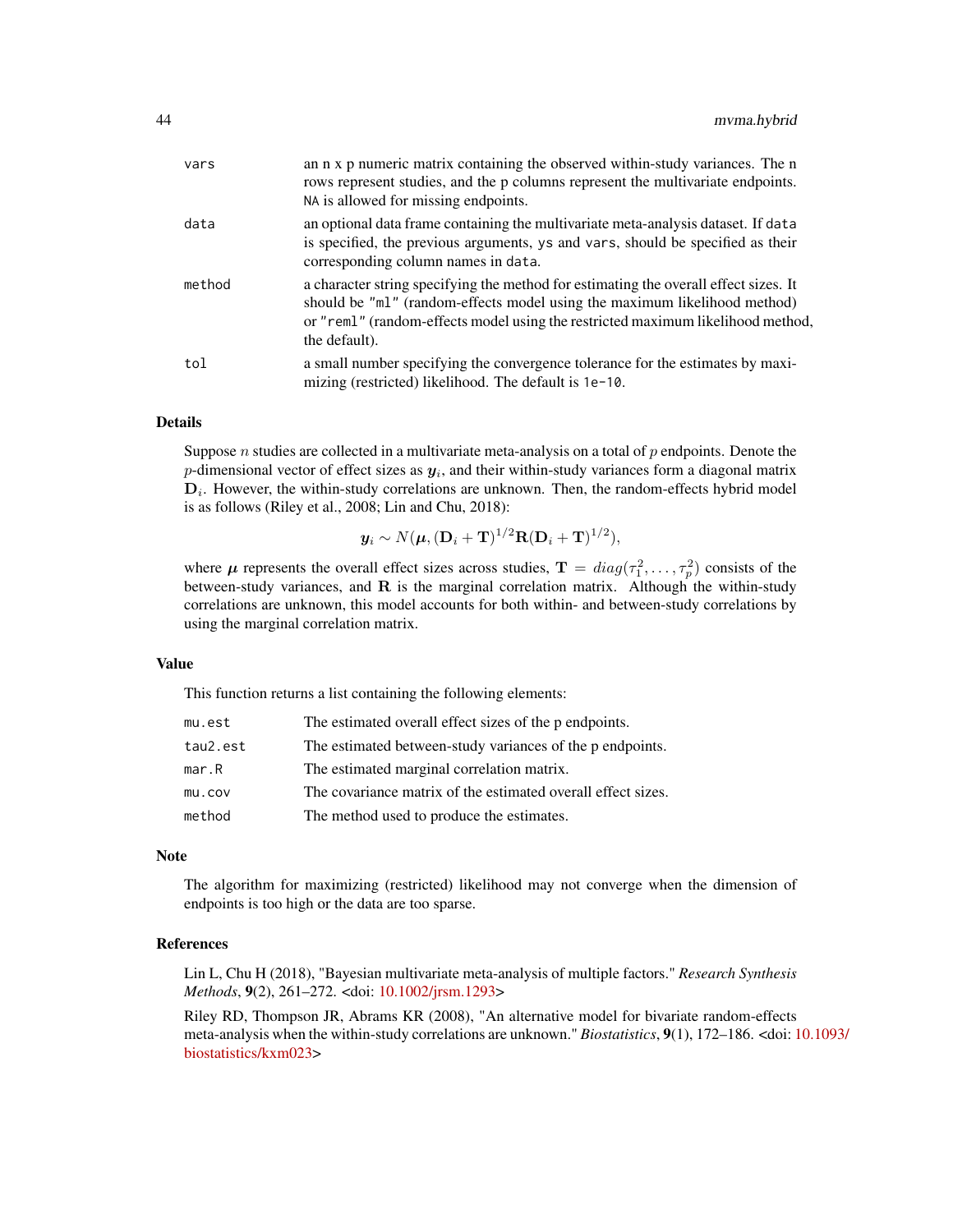# <span id="page-44-0"></span>mvma.hybrid.bayesian 45

# See Also

[mvma](#page-38-1), [mvma.bayesian](#page-40-1), [mvma.hybrid.bayesian](#page-44-1)

# Examples

```
data("dat.fib")
y <- dat.fib$y
sd <- dat.fib$sd
mvma.hybrid(y = y, vars = sd^2)
```
<span id="page-44-1"></span>mvma.hybrid.bayesian *Bayesian Hybrid Model for Random-Effects Multivariate Meta-Analysis*

# Description

Performs a multivariate meta-analysis using the Bayesian hybrid random-effects model when the within-study correlations are unknown.

# Usage

```
mvma.hybrid.bayesian(ys, vars, data, n.adapt = 1000, n.chains = 3,
                     n.burnin = 10000, n.iter = 10000, n.thin = 1,
                     data.name = NULL, traceplot = FALSE, coda = FALSE)
```
# Arguments

| ys       | an n x p numeric matrix containing the observed effect sizes. The n rows rep-<br>resent studies, and the p columns represent the multivariate endpoints. NA is<br>allowed for missing endpoints.                                                  |
|----------|---------------------------------------------------------------------------------------------------------------------------------------------------------------------------------------------------------------------------------------------------|
| vars     | an n x p numeric matrix containing the observed within-study variances. The n<br>rows represent studies, and the p columns represent the multivariate endpoints.<br>NA is allowed for missing endpoints.                                          |
| data     | an optional data frame containing the multivariate meta-analysis dataset. If data<br>is specified, the previous arguments, ys and vars, should be specified as their<br>corresponding column names in data.                                       |
| n.adapt  | the number of iterations for adaptation in the Markov chain Monte Carlo (MCMC)<br>algorithm. The default is 1,000. This argument and the following n.chains,<br>n. burnin, n. iter, and n. thin are passed to the functions in the package rjags. |
| n.chains | the number of MCMC chains. The default is 3.                                                                                                                                                                                                      |
| n.burnin | the number of iterations for burn-in period. The default is 10,000.                                                                                                                                                                               |
| n.iter   | the total number of iterations in each MCMC chain after the burn-in period. The<br>default is 10,000.                                                                                                                                             |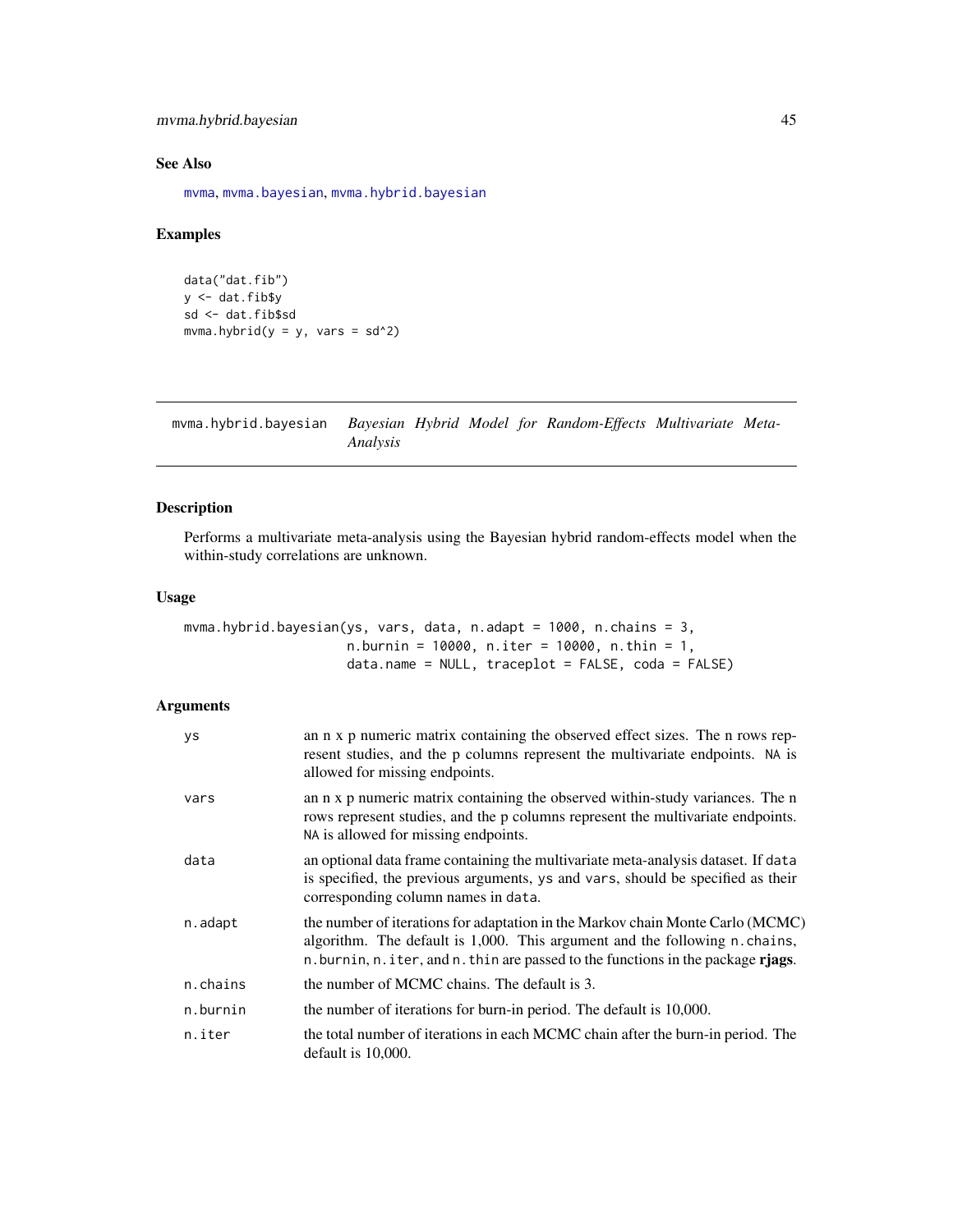| n.thin    | a positive integer specifying thinning rate. The default is 1.                                                                                      |
|-----------|-----------------------------------------------------------------------------------------------------------------------------------------------------|
| data.name | a character string specifying the data name. This is used in the names of the<br>generated files that contain results. The default is NULL.         |
| traceplot | a logical value indicating whether to save trace plots for the overall effect sizes<br>and between-study standard deviations. The default is FALSE. |
| coda      | a logical value indicating whether to output MCMC posterior samples. The<br>default is FALSE.                                                       |

#### Details

Suppose  $n$  studies are collected in a multivariate meta-analysis on a total of  $p$  endpoints. Denote the p-dimensional vector of effect sizes as  $y_i$ , and their within-study variances form a diagonal matrix  $D_i$ . However, the within-study correlations are unknown. Then, the random-effects hybrid model is as follows (Riley et al., 2008; Lin and Chu, 2018):

$$
\mathbf{y}_i \sim N(\boldsymbol{\mu}, (\mathbf{D}_i + \mathbf{T})^{1/2} \mathbf{R} (\mathbf{D}_i + \mathbf{T})^{1/2}),
$$

where  $\mu$  represents the overall effect sizes across studies,  $\mathbf{T} = diag(\tau_1^2, \dots, \tau_p^2)$  consists of the between-study variances, and  $R$  is the marginal correlation matrix. Although the within-study correlations are unknown, this model accounts for both within- and between-study correlations by using the marginal correlation matrix.

Uniform priors  $U(0, 10)$  are specified for the between-study standard deviations  $\tau_j$  ( $j = 1, \ldots, p$ ). The correlation matrix can be written as  $\mathbf{R} = \mathbf{L}\mathbf{L}'$ , where  $\mathbf{L} = (L_{ij})$  is a lower triangular matrix with nonnegative diagonal elements. Also,  $L_{11} = 1$  and for  $i = 2, \ldots, p$ ,  $L_{ij} = \cos \theta_{i2}$  if  $j = 1$ ;  $L_{ij} = (\prod_{k=2}^j \sin \theta_{ik}) \cos \theta_{i,j+1}$  if  $j = 2, \ldots, i-1$ ; and  $L_{ij} = \prod_{k=2}^i \sin \theta_{ik}$  if  $j = i$  (Lu and Ades, 2009; Wei and Higgins, 2013). Here,  $\theta_{ij}$ 's are angle parameters for  $2 \leq j \leq i \leq p$ , and  $\theta_{ij} \in (0, \pi)$ . Uniform priors are specified for the angle parameters:  $\theta_{ij} \sim U(0, \pi)$ .

#### Value

This functions produces posterior estimates and Gelman and Rubin's potential scale reduction factor, and it generates several files that contain trace plots (if traceplot = TRUE), and MCMC posterior samples (if coda = TRUE) in users' working directory. In these results, mu represents the overall effect sizes, tau represents the between-study variances, R contains the elements of the correlation matrix, and theta represents the angle parameters (see "Details").

#### References

Lin L, Chu H (2018), "Bayesian multivariate meta-analysis of multiple factors." *Research Synthesis Methods*, 9(2), 261–272. <doi: [10.1002/jrsm.1293>](https://doi.org/10.1002/jrsm.1293)

Lu G, Ades AE (2009). "Modeling between-trial variance structure in mixed treatment comparisons." *Biostatistics*, 10(4), 792–805. <doi: [10.1093/biostatistics/kxp032>](https://doi.org/10.1093/biostatistics/kxp032)

Riley RD, Thompson JR, Abrams KR (2008), "An alternative model for bivariate random-effects meta-analysis when the within-study correlations are unknown." *Biostatistics*, 9(1), 172–186. <doi: [1](https://doi.org/10.1093/biostatistics/kxm023)0.1093/ [biostatistics/kxm023>](https://doi.org/10.1093/biostatistics/kxm023)

Wei Y, Higgins JPT (2013). "Bayesian multivariate meta-analysis with multiple outcomes." *Statistics in Medicine*, 32(17), 2911–2934. <doi: [10.1002/sim.5745>](https://doi.org/10.1002/sim.5745)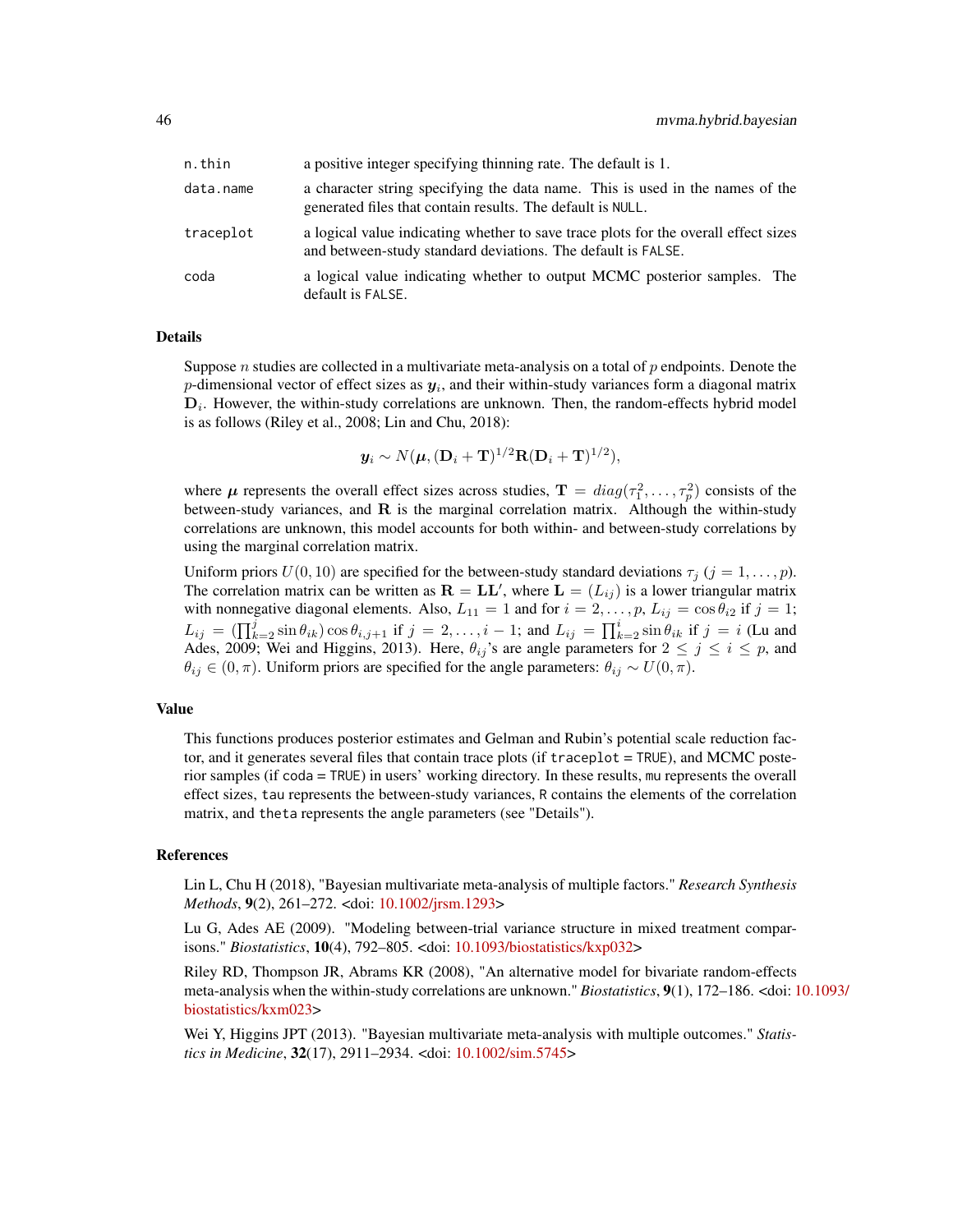#### <span id="page-46-0"></span>nma.icdf 47

# See Also

[mvma](#page-38-1), [mvma.bayesian](#page-40-1), [mvma.hybrid](#page-42-1)

# Examples

```
data("dat.pte")
set.seed(12345)
## increase n.burnin and n.iter for better convergence of MCMC
out <- mvma.hybrid.bayesian(ys = dat.pte$y, vars = (dat.pte$se)^2,
 n.adapt = 1000, n.chains = 3, n.burnin = 100, n.iter = 100,
  n.thin = 1, data.name = "Pterygium")
out
```
nma.icdf *Evidence Inconsistency Degrees of Freedom in Bayesian Network Meta-Analysis*

### Description

Calculates evidence inconsistency degrees of freedom (ICDF) in Bayesian network meta-analysis with binary outcomes.

#### Usage

```
nma.icdf(sid, tid, r, n, data, type = c("la", "fe", "re"),
        n.adapt = 1000, n.chains = 3, n.burnin = 5000, n.iter = 20000,
        n.thin = 2, traceplot = FALSE, nma.name = NULL, seed = 1234)
```
# Arguments

| sid          | a vector specifying the study IDs.                                                                                                                                                                                                                |
|--------------|---------------------------------------------------------------------------------------------------------------------------------------------------------------------------------------------------------------------------------------------------|
| tid          | a vector specifying the treatment IDs.                                                                                                                                                                                                            |
| $\mathsf{r}$ | a numeric vector specifying the event counts.                                                                                                                                                                                                     |
| n            | a numeric vector specifying the sample sizes.                                                                                                                                                                                                     |
| data         | an optional data frame containing the network meta-analysis dataset. If data<br>is specified, the previous arguments, sid, tid, r, and n, should be specified as<br>their corresponding column names in data.                                     |
| type         | a character string or a vector of character strings specifying the ICDF measures.<br>It can be chosen from "1a" (the Lu–Ades measure), "fe" (based on fixed-effects<br>models), and "re" (based on random-effects models).                        |
| n.adapt      | the number of iterations for adaptation in the Markov chain Monte Carlo (MCMC)<br>algorithm. The default is 1,000. This argument and the following n.chains,<br>n. burnin, n. iter, and n. thin are passed to the functions in the package rjags. |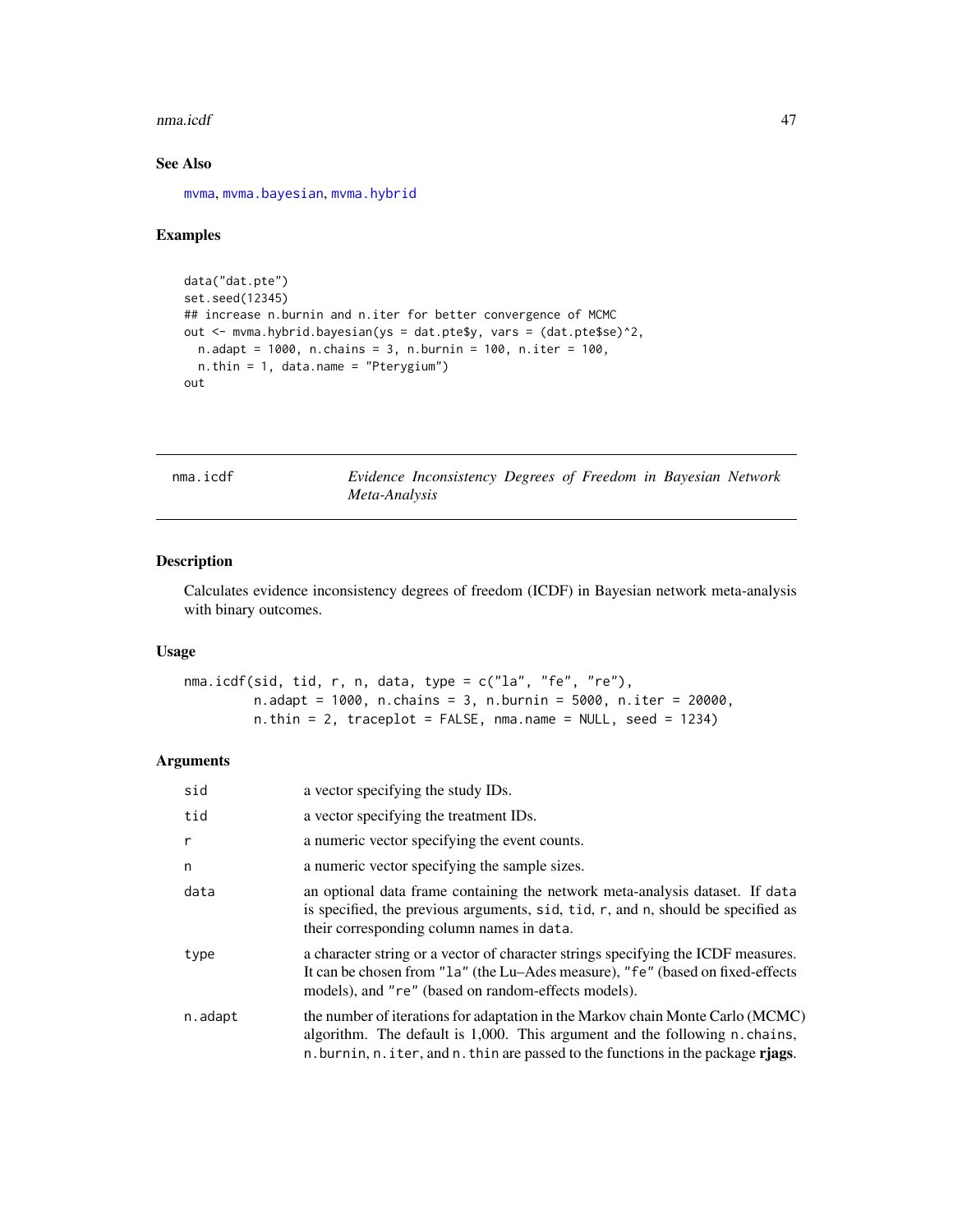| n.chains  | the number of MCMC chains. The default is 3.                                                                                                                                                                |
|-----------|-------------------------------------------------------------------------------------------------------------------------------------------------------------------------------------------------------------|
| n.burnin  | the number of iterations for burn-in period. The default is 5,000.                                                                                                                                          |
| n.iter    | the total number of iterations in each MCMC chain after the burn-in period. The<br>default is 20,000.                                                                                                       |
| n.thin    | a positive integer specifying thinning rate. The default is 2.                                                                                                                                              |
| traceplot | a logical value indicating whether to generate trace plots of network meta-analysis<br>models for calculating the ICDF measures. It is only used when the argument<br>type includes "fe" and/or "re".       |
| nma.name  | a character string for specifying the name of the network meta-analysis, which<br>will be used in the file names of the trace plots. It is only used when traceplot<br>$=$ TRUE.                            |
| seed      | an integer for specifying the seed of the random number generation for repro-<br>ducibility during the Markov chain Monte Carlo (MCMC) algorithm for per-<br>forming Bayesian network meta-analysis models. |

#### Details

Network meta-analysis frequenlty assumes that direct evidence is consistent with indirect evidence, but this consistency assumption may not hold in some cases. One may use the ICDF to assess the potential that a network meta-analysis might suffer from inconsistency. Suppose that a network meta-analysis compares a total of  $K$  treatments. When it contains two-arm studies only, Lu and Ades (2006) propose to measure the ICDF as

$$
ICDF^{LA} = T - K + 1,
$$

where  $T$  is the total number of treatment pairs that are directly compared in the treatment network. This measure is interpreted as the number of independent treatment loops. However, it may not be feasibly calculated when the network meta-analysis contains multi-arm studies. Multi-arm studies provide intrinsically consistent evidence and complicate the calculation of the ICDF.

Alternatively, the ICDF may be measured as the difference between the effective numbers of parameters of the consistency and inconsistency models for network meta-analysis. The consistency model assumes evidence consistency in all treatment loops, and the inconsistency model treats the overall effect sizes of all direct treatment comparisons as separate, unrelated parameters (Dias et al., 2013). The effective number of parameters is frequently used to assess the complexity of Bayesian hierarchical models (Spiegelhalter et al., 2002). The effect measure is the (log) odds ratio in the models used in this function. Let  $p_D^{FE,con}$  and  $p_D^{FE,incon}$  be the effective numbers of parameters of the consistency and inconsistency models under the fixed-effects setting, and  $p_D^{RE,con}$  and  $p_D^{RE,incon}$  be those under the random-effects setting. The ICDF measures under the fixed-effects and random-effects settings are

$$
ICDF^{FE} = p_D^{FE,incon} - p_D^{FE,con};
$$
  

$$
ICDF^{RE} = p_D^{RE,incon} - p_D^{RE,con},
$$

respectively. See more details in Lin (2020).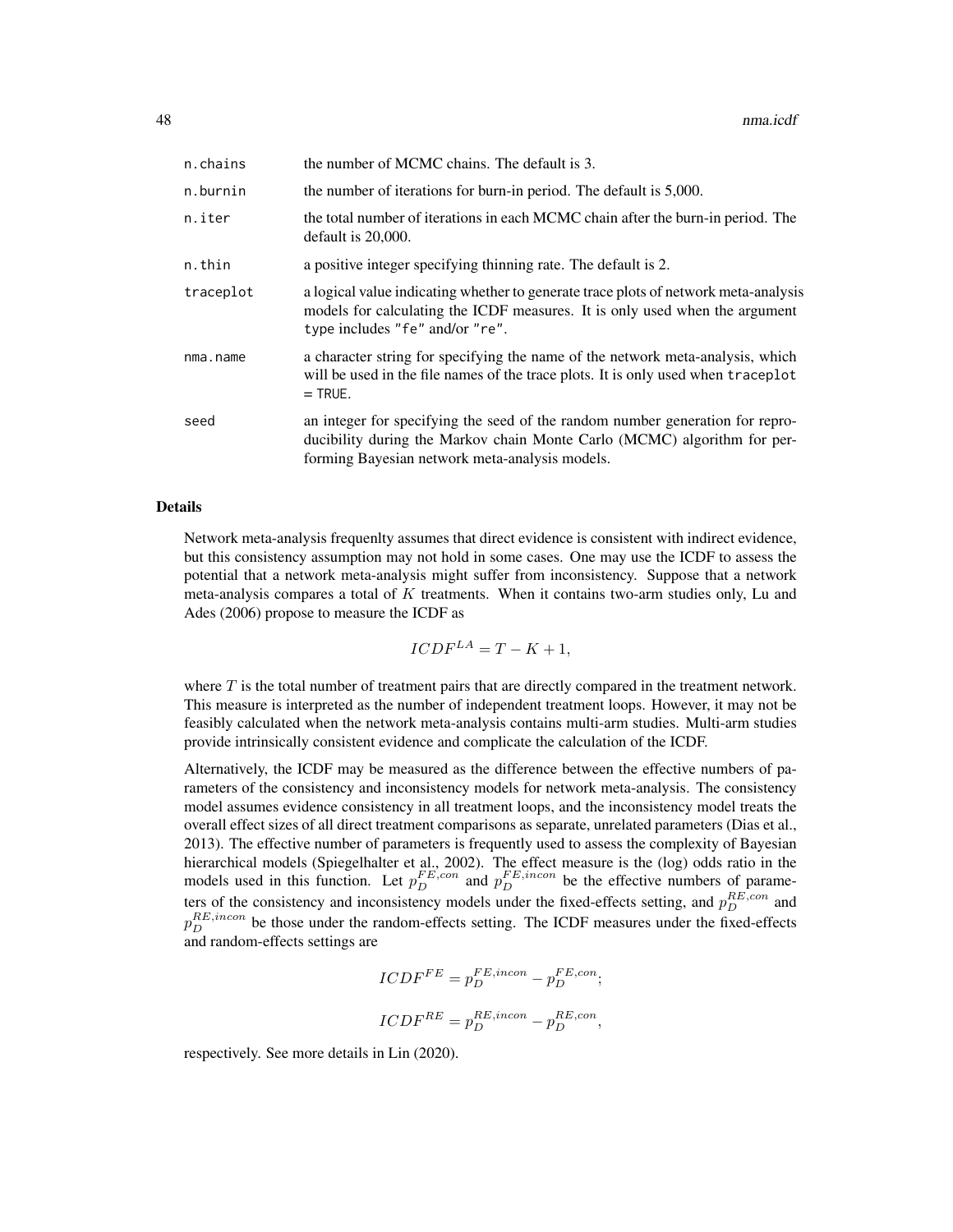#### <span id="page-48-0"></span>nma.predrank 49

#### Value

This function produces a list containing the following results: a table of the number of arms within studies and the corresponding counts of studies (nstudy.trtarm); the number of multi-arm studies (nstudy.multi); the set of treatments compared in each multi-arm study (multi.trtarm); the Lu–Ades ICDF measure (icdf.la); the ICDF measure based on the fixed-effects consistency and inconsistency models (icdf.fe); and the ICDF measure based on the random-effects consistency and inconsistency models (icdf.re). The Lu–Ades ICDF measure is NA (not available) in the presence of multi-arm studies, because multi-arm studies complicate the counting of independent treatment loops in generic network meta-analyses. When traceplot = TRUE, the trace plots will be saved in users' working directory.

#### References

Dias S, Welton NJ, Sutton AJ, Caldwell DM, Lu G, Ades AE (2013). "Evidence synthesis for decision making 4: inconsistency in networks of evidence based on randomized controlled trials." *Medical Decision Making*, 33(5), 641–656. <doi: [10.1177/0272989X12455847>](https://doi.org/10.1177/0272989X12455847)

Lin L (2021). "Evidence inconsistency degrees of freedom in Bayesian network meta-analysis." *Journal of Biopharmaceutical Statistics*, 31(3), 317–330. <doi: [10.1080/10543406.2020.1852247>](https://doi.org/10.1080/10543406.2020.1852247)

Lu G, Ades AE (2006). "Assessing evidence inconsistency in mixed treatment comparisons." *Journal of the American Statistical Association*, 101(474), 447–459. <doi: [10.1198/016214505000001302>](https://doi.org/10.1198/016214505000001302)

Spiegelhalter DJ, Best NG, Carlin BP, Van Der Linde A (2002). "Bayesian measures of model complexity and fit." *Journal of the Royal Statistical Society, Series B (Statistical Methodology)*, 64(4), 583–639. <doi: [10.1111/14679868.00353>](https://doi.org/10.1111/1467-9868.00353)

# Examples

```
data("dat.baker")
## increase n.burnin (e.g., to 50000) and n.iter (e.g., to 200000)
## for better convergence of MCMC
out <- nma.icdf(sid, tid, r, n, data = dat.baker,
 type = c("la", "fe", "re"),
 n.adapt = 1000, n.chains = 3, n.burnin = 500, n.iter = 2000,
 n. thin = 2, traceplot = FALSE, seed = 1234)
out
```
nma.predrank *Predictive P-Score for Treatment Ranking in Bayesian Network Meta-Analysis*

#### Description

Calculates the P-score and predictive P-score for a network meta-analysis in the Bayesian framework described in Rosenberger et al. (2021).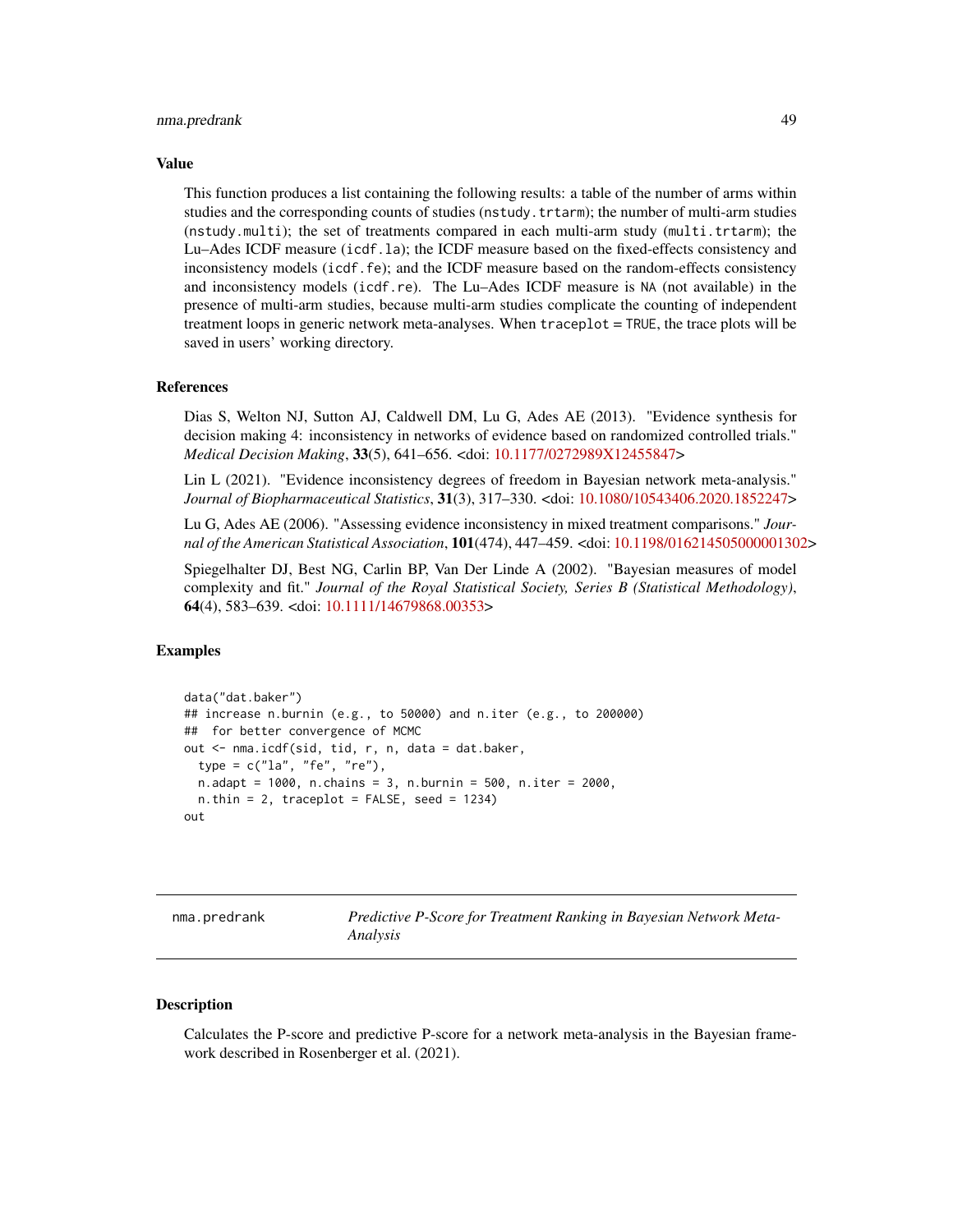#### Usage

```
nma.predrank(sid, tid, r, n, data, n.adapt = 1000, n.chains = 3, n.burnin = 2000,
             n.iter = 5000, n.thin = 2, lowerbetter = TRUE, pred = TRUE,
             pred.samples = FALSE, trace = FALSE)
```
#### Arguments

| sid          | a vector specifying the study IDs, from 1 to the number of studies.                                                                                                                                                                            |
|--------------|------------------------------------------------------------------------------------------------------------------------------------------------------------------------------------------------------------------------------------------------|
| tid          | a vector specifying the treatment IDs, from 1 to the number of treatments.                                                                                                                                                                     |
| r            | a numeric vector specifying the event counts.                                                                                                                                                                                                  |
| n            | a numeric vector specifying the sample sizes.                                                                                                                                                                                                  |
| data         | an optional data frame containing the network meta-analysis dataset. If data<br>is specified, the previous arguments, sid, tid, r, and n, should be specified as<br>their corresponding column names in data.                                  |
| n.adapt      | the number of iterations for adaptation in the Markov chain Monte Carlo (MCMC)<br>algorithm. The default is 1,000. This argument and the following n.chains,<br>n.burnin, n.iter, and n.thin are passed to the functions in the package rjags. |
| n.chains     | the number of MCMC chains. The default is 3.                                                                                                                                                                                                   |
| n.burnin     | the number of iterations for burn-in period. The default is 2,000.                                                                                                                                                                             |
| n.iter       | the total number of iterations in each MCMC chain after the burn-in period. The<br>default is 5,000.                                                                                                                                           |
| n.thin       | a positive integer specifying thinning rate. The default is 2.                                                                                                                                                                                 |
| lowerbetter  | A logical value indicating whether lower effect measures indicate better treaet-<br>ments. If lowerbetter = TRUE (the default), then lower effect measures indicate<br>better treatments.                                                      |
| pred         | a logical value indicating whether the treatment ranking measures in a new study<br>are to be derived. These measures are only derived when pred = TRUE.                                                                                       |
| pred.samples | a logical value indicating whether the posterior samples of expected scaled ranks<br>in a new study are to be saved.                                                                                                                           |
| trace        | a logical value indicating whether all posterior samples are to be saved.                                                                                                                                                                      |

#### Details

Under the frequentist setting, the P-score is built on the quantiles

$$
P_{kh} = \Phi((\hat{d}_{1k} - \hat{d}_{1h})/s_{kh}),
$$

where  $\hat{d}_{1k}$  and  $\hat{d}_{1h}$  are the point estimates of treatment effects for k vs. 1 and h vs. 1, respectively, and  $s_{kh}$  is the standard error of  $\hat{d}_{1k} - \hat{d}_{1h}$  (Rucker and Schwarzer, 2015). Moreover,  $\Phi(\cdot)$  is the cumulative distribution function of the standard normal distribution. The quantity  $P_{kh}$  can be interpreted as the extent of certainty that treatment  $k$  is better than  $h$ . The frequentist P-score of treatment  $k$  is  $\frac{1}{K-1} \sum_{h \neq k} P_{kh}$ .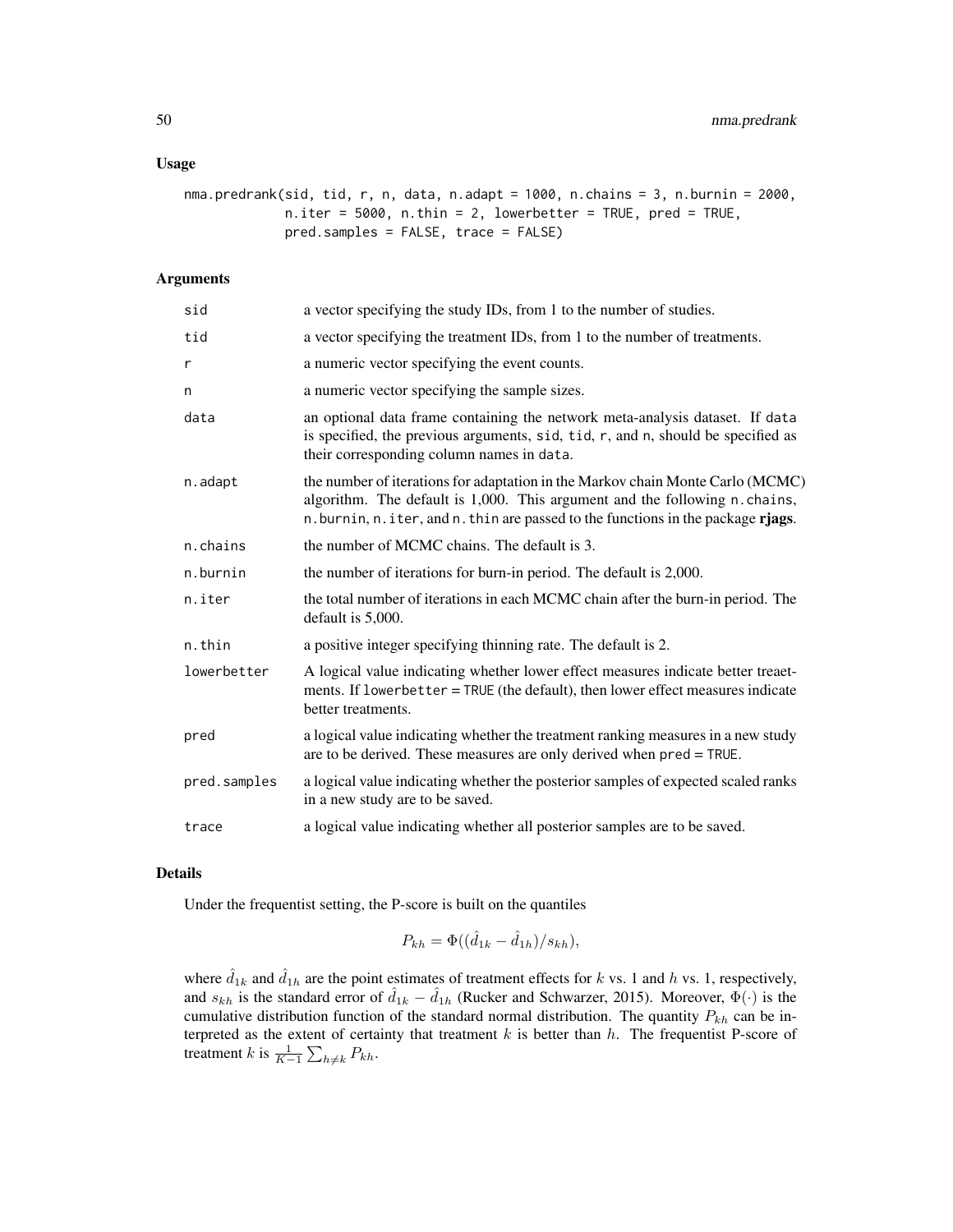Analogously to the frequentist P-score, conditional on  $d_{1h}$  and  $d_{1k}$ , the quantities  $P_{hk}$  from the Bayesian perspective can be considered as  $I(d_{1k} > d_{1h})$ , which are Bernoulli random variables. To quantify the overall performance of treatment  $k$ , we may similarly use

$$
\bar{P}_k = \frac{1}{K-1} \sum_{h \neq k} I(d_{1k} > d_{1h}).
$$

Note that  $\bar{P}_k$  is a parameter under the Bayesian framework, while the frequentist P-score is a statistic. Moreover,  $\sum_{h\neq k} I(d_{1k} > d_{1h})$  is equivalent to  $K - R_k$ , where  $R_k$  is the true rank of treatment k. Thus, we may also write  $\bar{P}_k = (K - R_k)/(K - 1)$ ; this corresponds to the findings by Rucker and Schwarzer (2015). Consequently, we call  $\overline{P}_k$  the scaled rank in the network meta-analysis (NMA) for treatment k. It transforms the range of the original rank between 1 and  $K$  to a range between 0 and 1. In addition, note that  $E[I(d_{1k} > d_{1h} | Data)] = Pr(d_{1k} > d_{1h} | Data)$ , which is analogous to the quantity of  $P_{kh}$  under the frequentist framework. Therefore, we use the posterior mean of the scaled rank  $\overline{P}_k$  as the Bayesian P-score; it is a counterpart of the frequentist P-score.

The scaled ranks  $\bar{P}_k$  can be feasibly estimated via the MCMC algorithm. Let  $\{d_{1k}^{(j)}\}$  $\{1k, 1k; k = 2, \ldots, K\}_{j=1}^J$ be the posterior samples of the overall relative effects  $d_{1k}$  of all treatments vs. the reference treatment 1 in a total of  $J$  MCMC iterations after the burn-in period, where  $j$  indexes the iterations. As  $d_{11}$  is trivially 0, we set  $d_{11}^{(j)}$  to 0 for all j. The jth posterior sample of treatment k's scaled rank is  $\bar{P}_k^{(j)} = \frac{1}{K-1} \sum_{h \neq k} I(d_{1k}^{(j)} > d_{1h}^{(j)})$ . We can make inferences for the scaled ranks from the posterior samples  $\{\bar{P}_k^{(j)}\}$  $\{f_k^{(j)}\}_{j=1}^J$ , and use their posterior means as the Bayesian P-scores. We may also obtain the posterior medians as another set of point estimates, and the 2.5% and 97.5% posterior quantiles as the lower and upper bounds of 95% credible intervals (CrIs), respectively. Because the posterior samples of the scaled ranks take discrete values, the posterior medians and the CrI bounds are also discrete.

Based on the idea of the Bayesian P-score, we can similarly define the predictive P-score for a future study by accounting for the heterogeneity between the existing studies in the NMA and the new study. Specifically, we consider the probabilities in the new study

$$
P_{new,kh} = \Pr(\delta_{new,1k} > \delta_{new,1h}),
$$

conditional on the population parameters  $d_{1h}$ ,  $d_{1k}$ , and  $\tau$  from the NMA. Here,  $\delta_{new,1k}$  and  $\delta_{new,1h}$ represent the treatment effects of k vs. 1 and h vs. 1 in the new study, respectively. The  $P_{new,kh}$ corresponds to the quantity  $P_{kh}$  in the NMA; it represents the probability of treatment k being better than h in the new study. Due to heterogeneity,  $\delta_{new,1k} \sim N(d_{1k}, \tau^2)$  and  $\delta_{new,1h} \sim N(d_{1h}, \tau^2)$ . The correlation coefficients between treatment comparisons are typically assumed to be 0.5; therefore, such probabilities in the new study can be explicitly calculated as  $P_{new,kh} = \Phi((d_{1k} (d_{1h})/\tau$ , which is a function of  $d_{1h}$ ,  $d_{1k}$ , and  $\tau$ . Finally, we use

$$
\bar{P}_{new,k} = \frac{1}{K-1} \sum_{h \neq k} P_{new,kh}
$$

to quantify the performance of treatment k in the new study. The posterior samples of  $\bar{P}_{new,k}$  can be derived from the posterior samples of  $d_{1k}$ ,  $d_{1h}$ , and  $\tau$  during the MCMC algorithm.

Note that the probabilities  $P_{new,kh}$  can be written as  $E[I(\delta_{new,1k} > \delta_{new,1h})]$ . Based on similar observations for the scaled ranks in the NMA, the  $\bar{P}_{new,k}$  in the new study subsequently becomes

$$
\bar{P}_{new,k} = \frac{1}{K-1} E\left[\sum_{h \neq k} I(\delta_{new,1k} > \delta_{new,1h})\right] = E\left[\frac{K - R_{new,k}}{K-1}\right],
$$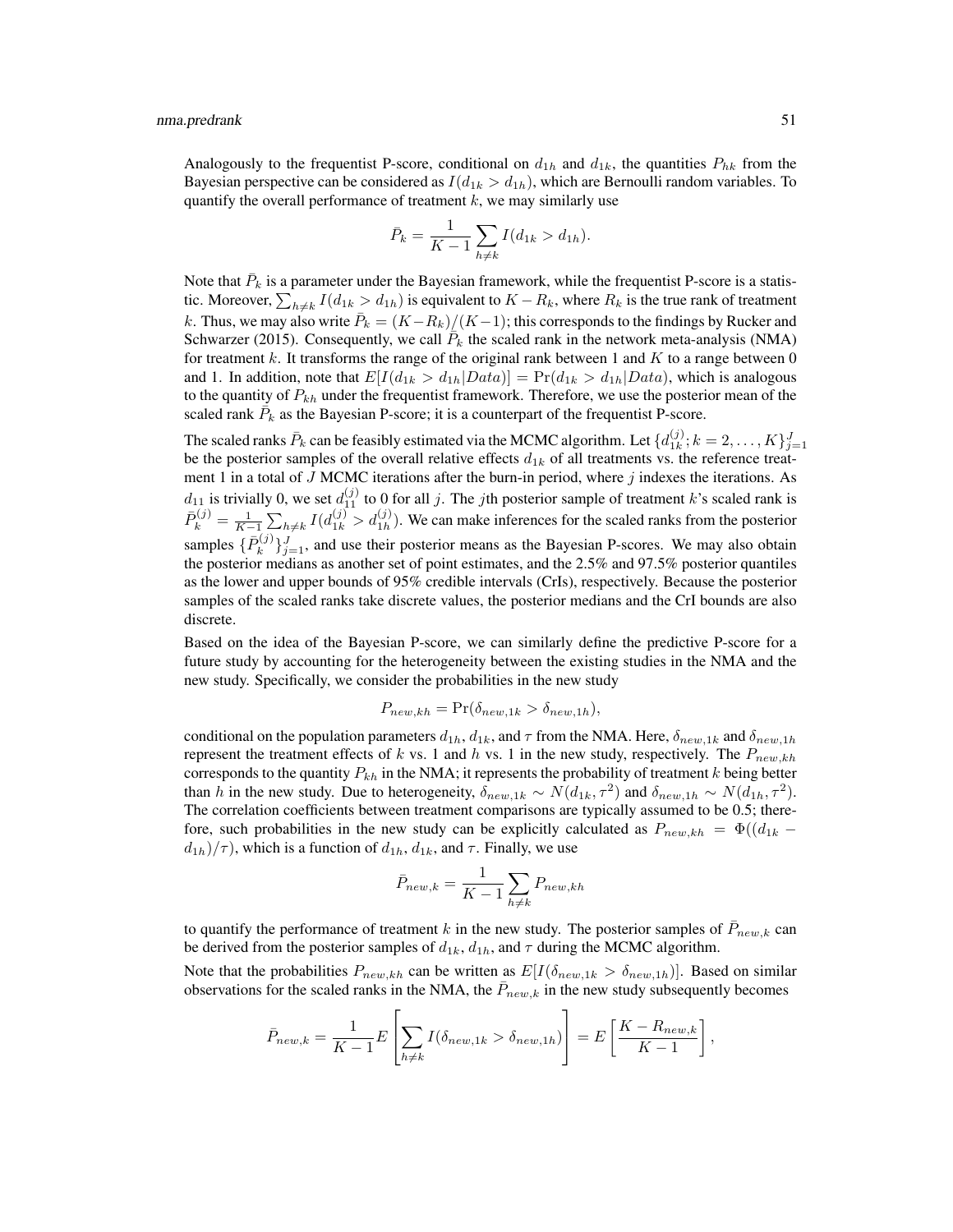where  $R_{new,k}$  is the true rank of treatment k in the new study. Thus, we call  $\bar{P}_{new,k}$  the expected scaled rank in the new study. Like the Bayesian P-score, we define the predictive P-score as the posterior mean of  $\bar{P}_{new,k}$ . The posterior medians and 95% CrIs can also be obtained using the MCMC samples of  $\bar{P}_{new,k}$ . See more details in Rosenberger et al. (2021).

#### Value

This function estimates the P-score for all treatments in a Bayesian NMA, estimates the predictive P-score (if pred = TRUE), gives the posterior samples of expected scaled ranks in a new study (if pred.samples = TRUE), and outputs all MCMC posterior samples (if trace = TRUE).

#### Author(s)

Kristine J. Rosenberger, Lifeng Lin

# References

Rosenberger KJ, Duan R, Chen Y, Lin L (2021). "Predictive P-score for treatment ranking in Bayesian network meta-analysis." *BMC Medical Research Methodology*, 21, 213. <doi: [10.1186/](https://doi.org/10.1186/s12874-021-01397-5) [s12874021013975>](https://doi.org/10.1186/s12874-021-01397-5)

Rucker G, Schwarzer G (2015). "Ranking treatments in frequentist network meta-analysis works without resampling methods." *BMC Medical Research Methodology*, 15, 58. <doi: [10.1186/s12874-](https://doi.org/10.1186/s12874-015-0060-8) [01500608>](https://doi.org/10.1186/s12874-015-0060-8)

# Examples

```
## increase n.burnin (e.g., to 50000) and n.iter (e.g., to 200000)
## for better convergence of MCMC
data("dat.sc")
set.seed(1234)
out1 <- nma.predrank(sid, tid, r, n, data = dat.sc, n.burnin = 500, n.iter = 2000,
 lowerbetter = FALSE, pred.samples = TRUE)
out1$P.score
out1$P.score.pred
cols <- c("red4", "plum4", "paleturquoise4", "palegreen4")
cols.hist \leq adjustcolor(cols, alpha.f = 0.4)
trtnames <- c("1) No contact", "2) Self-help", "3) Individual counseling",
  "4) Group counseling")
brks \leq seq(0, 1, 0.01)
hist(out1$P.pred[[1]], breaks = brks, freq = FALSE,
 xlim = c(0, 1), ylim = c(0, 5), col = cols.hist[1], border = cols[1],xlab = "Expected scaled rank in a new study", ylab = "Density", main = "")
hist(out1$P.pred[[2]], breaks = brks, freq = FALSE,
 col = cols.hist[2], border = cols[2], add = TRUE)hist(out1$P.pred[[3]], breaks = brks, freq = FALSE,
 col = cols.hist[3], border = cols[3], add = TRUE)hist(out1$P.pred[[4]], breaks = brks, freq = FALSE,
 col = cols.hist[4], border = cols[4], add = TRUE)legend("topright", fill = cols.hist, border = cols, legend = trtnames)
```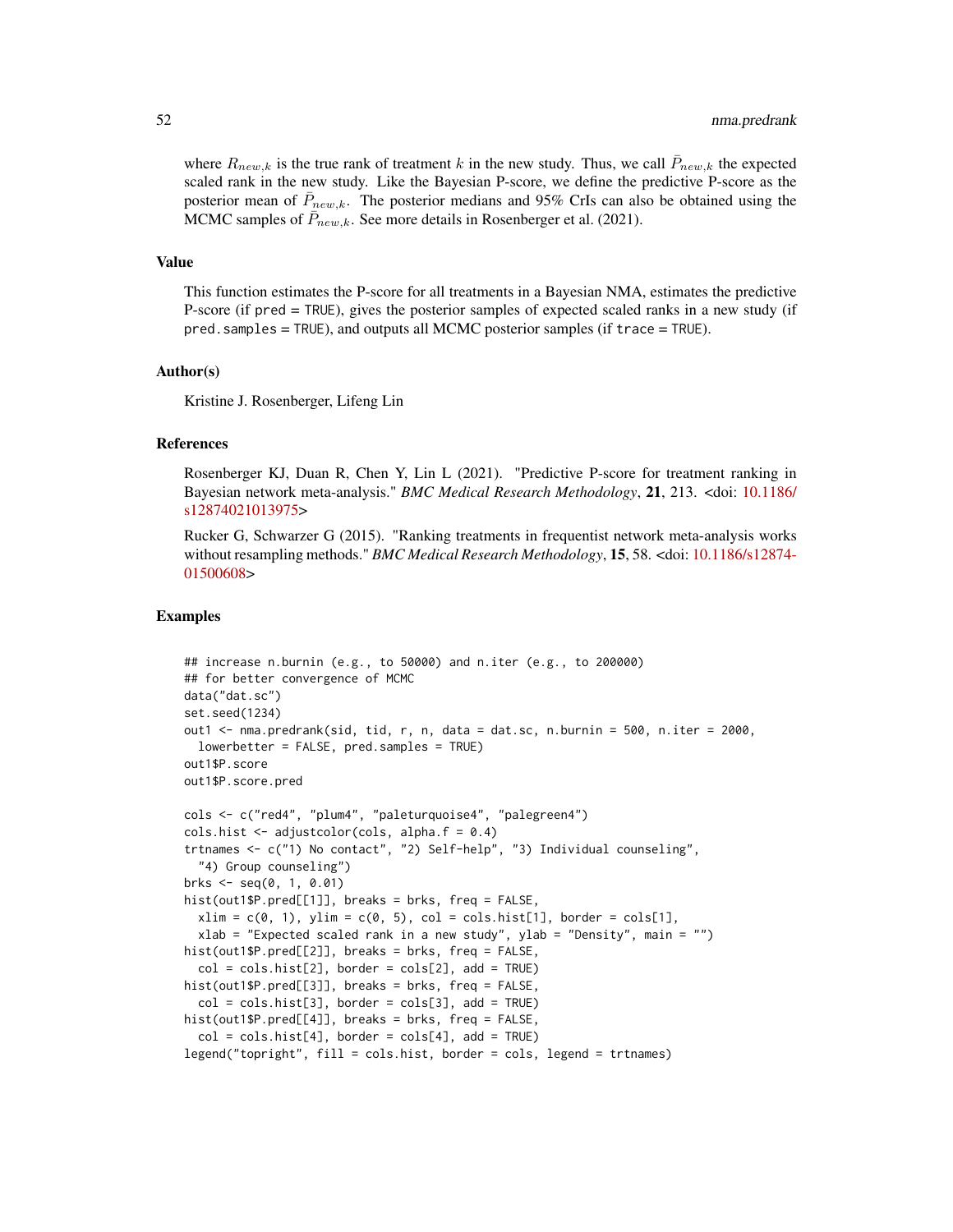```
data("dat.xu")
set.seed(1234)
out2 <- nma.predrank(sid, tid, r, n, data = dat.xu, n.burnin = 500, n.iter = 2000)
out2
```
<span id="page-52-1"></span>pb.bayesian.binary *Bayesian Method for Assessing Publication Bias/Small-Study Effects in Meta-Analysis of a Binary Outcome*

#### Description

Performs multiple methods introduced in Shi et al. (2020) to assess publication bias/small-study effects under the Bayesian framework in a meta-analysis of (log) odds ratios.

# Usage

```
pb.bayesian.binary(n00, n01, n10, n11, p01 = NULL, p11 = NULL, data,
                   sig. level = 0.1, method = "bay", het = "mul",
                   sd.prior = "unif", n.addapt = 1000, n.class = 3,
                   n.burnin = 5000, n.iter = 10000, thin = 2,
                   upp.het = 2, phi = 0.5, coda = FALSE,
                   traceplot = FALSE, seed = 1234)
```
# Arguments

| n00       | a numeric vector or the corresponding column name in the argument data, spec-<br>if ying the counts of non-events in treatment group $0$ in the collected studies.                                                                   |
|-----------|--------------------------------------------------------------------------------------------------------------------------------------------------------------------------------------------------------------------------------------|
| n01       | a numeric vector or the corresponding column name in the argument data, spec-<br>if ying the counts of events in treatment group 0 in the collected studies.                                                                         |
| n10       | a numeric vector or the corresponding column name in the argument data, spec-<br>ifying the counts of non-events in treatment group 1 in the collected studies.                                                                      |
| n11       | a numeric vector or the corresponding column name in the argument data, spec-<br>if ying the counts of events in treatment group 1 in the collected studies.                                                                         |
| p01       | an optional numeric vector specifying true event rates (e.g., from simulations)<br>in the treatment group 0 across studies.                                                                                                          |
| p11       | an optional numeric vector specifying true event rates (e.g., from simulations)<br>in the treatment group 1 across studies.                                                                                                          |
| data      | an optional data frame containing the meta-analysis dataset. If data is specified,<br>the previous arguments, n00, n01, n10, n11, p01 (if any), and p11 (if any) should<br>be specified as their corresponding column names in data. |
| sig.level | a numeric value specifying the statistical significance level $\alpha$ for testing for<br>publication bias. The default is 0.1. It corresponds to $(1 - \alpha) \times 100\%$ con-<br>fidence/credible intervals.                    |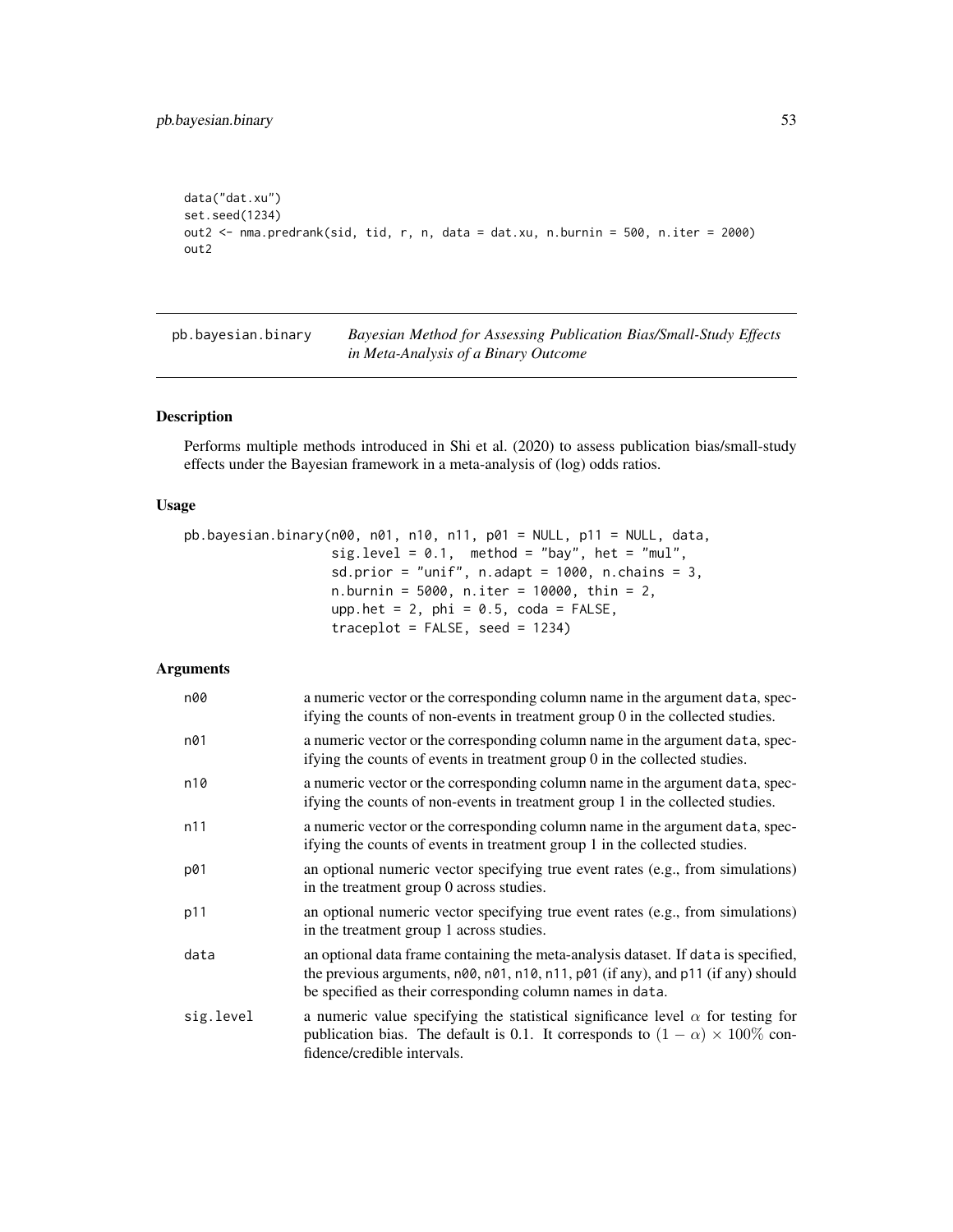| method    | a character string specifying the method for assessing publication bias via Bayesian<br>hierarchical models. It can be one of "bay" (the Bayesian approach proposed<br>in Shi et al., 2020), "reg.bay" (Egger's regression test, see Egger et al., 1997,<br>under the Bayesian framework) and "smoothed.bay" (the regression test based<br>on the smoothed sample variance, see Jin et al., 2014, under the Bayesian frame-<br>work), where all regression tests are under the random-effects setting. The de-<br>fault is "bay". |
|-----------|-----------------------------------------------------------------------------------------------------------------------------------------------------------------------------------------------------------------------------------------------------------------------------------------------------------------------------------------------------------------------------------------------------------------------------------------------------------------------------------------------------------------------------------|
| het       | a character string specifying the type of heterogeneity assumption for the pub-<br>lication bias tests. It can be either "mul" (multiplicative heterogeneity assump-<br>tion; see Thompson and Sharpe, 1999) or "add" (additive heterogeneity assump-<br>tion). The default is "mul".                                                                                                                                                                                                                                             |
| sd.prior  | a character string specifying prior distributions for standard deviation parame-<br>ters. It can be either "unif" (uniform distribution) or "hn" (half-normal distri-<br>bution). The default is "unif".                                                                                                                                                                                                                                                                                                                          |
| n.adapt   | the number of iterations for adaptation in the Markov chain Monte Carlo (MCMC)<br>algorithm. The default is 1,000. This argument and the following n.chains,<br>n. burnin, n. iter, and thin are passed to the functions in the package rjags.                                                                                                                                                                                                                                                                                    |
| n.chains  | the number of MCMC chains. The default is 1.                                                                                                                                                                                                                                                                                                                                                                                                                                                                                      |
| n.burnin  | the number of iterations for burn-in period. The default is 5,000.                                                                                                                                                                                                                                                                                                                                                                                                                                                                |
| n.iter    | the total number of iterations in each MCMC chain after the burn-in period. The<br>default is 10,000.                                                                                                                                                                                                                                                                                                                                                                                                                             |
| thin      | a positive integer specifying thinning rate. The default is 2.                                                                                                                                                                                                                                                                                                                                                                                                                                                                    |
| upp.het   | a positive number for specifying the upper bound of uniform priors for standard<br>deviation parameters (if sd. prior = "unif"). The default is 2.                                                                                                                                                                                                                                                                                                                                                                                |
| phi       | a positive number for specifying the hyper-parameter of half-normal priors for<br>standard deviation parameters (if $sd. prior = "hn").$ The default is 0.5.                                                                                                                                                                                                                                                                                                                                                                      |
| coda      | a logical value indicating whether to output MCMC posterior samples. The<br>default is FALSE.                                                                                                                                                                                                                                                                                                                                                                                                                                     |
| traceplot | a logical value indicating whether to draw trace plots for the regression slopes.<br>The default is FALSE.                                                                                                                                                                                                                                                                                                                                                                                                                        |
| seed      | an integer for specifying the seed value for reproducibility.                                                                                                                                                                                                                                                                                                                                                                                                                                                                     |
|           |                                                                                                                                                                                                                                                                                                                                                                                                                                                                                                                                   |

# Details

The Bayesian models are specified in Shi et al. (2020). The vague prior  $N(0, 10^4)$  is used for the regression intercept and slope, and the uniform prior U(0, upp.het) and half-normal prior HN(phi) are used for standard deviation parameters. The half-normal priors may be preferred in meta-analyses with rare events or small sample sizes.

# Value

This function returns a list containing estimates of regression slopes and their credible intervals with the specified significance level (sig.level) as well as MCMC posterior samples (if  $\text{code} =$ TRUE). Each element name in this list is related to a certain publication bias method (e.g., est.bay and ci.bay represent the slope estimate and its credible interval based on the proposed Bayesian method). In addition, trace plots for the regression slope are drawn if traceplot = TRUE.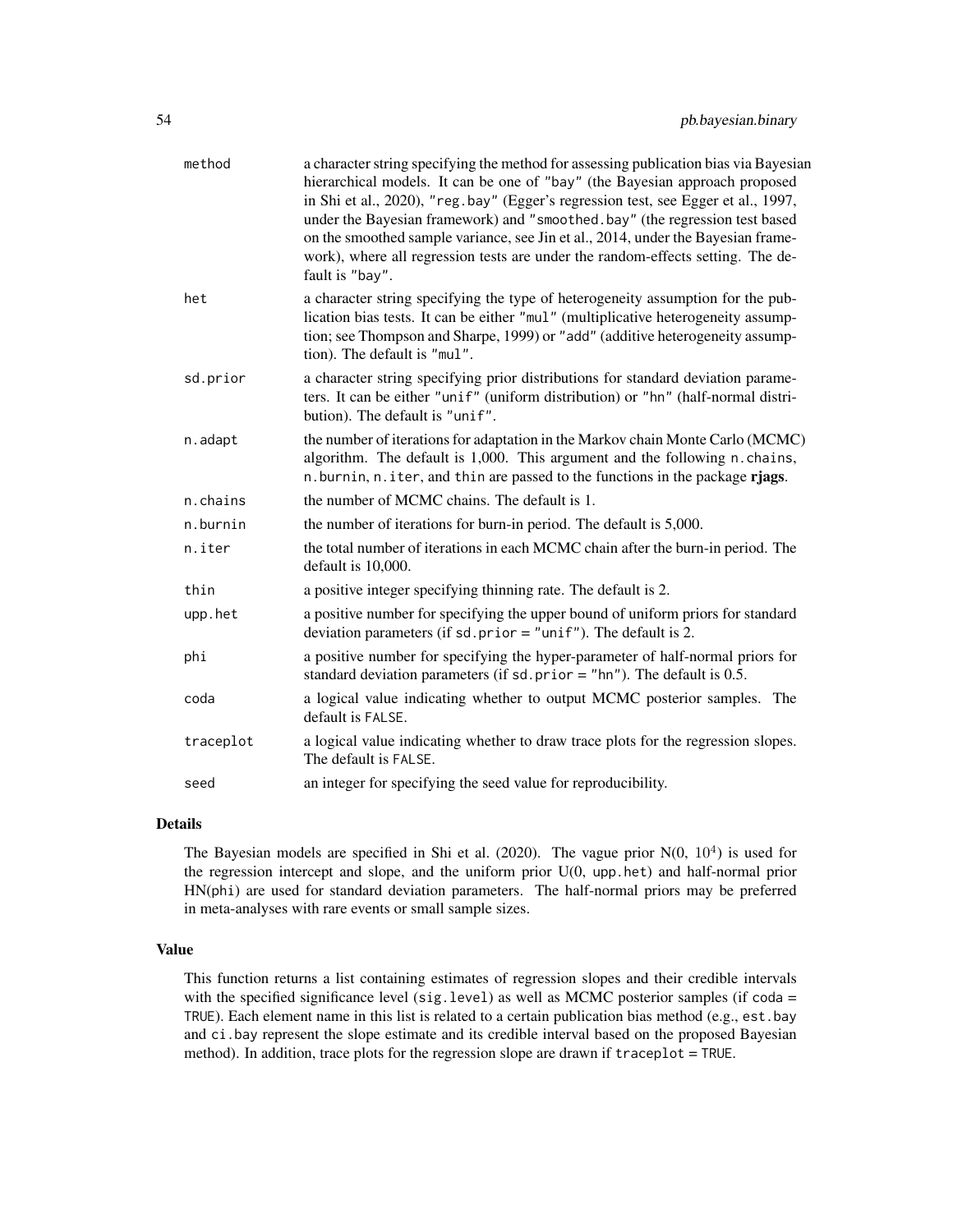# <span id="page-54-0"></span>Note

The current version does not support other effect measures such as relative risks or risk differences.

#### Author(s)

Linyu Shi<ls16d@my.fsu.edu>

#### References

Egger M, Davey Smith G, Schneider M, Minder C (1997). "Bias in meta-analysis detected by a simple, graphical test." *BMJ*, 315(7109), 629–634. <doi: [10.1136/bmj.315.7109.629>](https://doi.org/10.1136/bmj.315.7109.629)

Jin Z-C, Wu C, Zhou X-H, He J (2014). "A modified regression method to test publication bias in meta-analyses with binary outcomes." *BMC Medical Research Methodology*, 14, 132. <doi: [10.1186](https://doi.org/10.1186/1471-2288-14-132)/ [1471228814132>](https://doi.org/10.1186/1471-2288-14-132)

Shi L, Chu H, Lin L (2020). "A Bayesian approach to assessing small-study effects in meta-analysis of a binary outcome with controlled false positive rate". *Research Synthesis Methods*, 11(4), 535– 552. <doi: [10.1002/jrsm.1415>](https://doi.org/10.1002/jrsm.1415)

Thompson SG, Sharp SJ (1999). "Explaining heterogeneity in meta-analysis: a comparison of methods." *Statistics in Medicine*, 18(20), 2693–2708. <doi: [10.1002/\(SICI\)10970258\(19991030\)18:](https://doi.org/10.1002/(SICI)1097-0258(19991030)18:20<2693::AID-SIM235>3.0.CO;2-V)20<2693::AID-[SIM235>3.0.CO;2V>](https://doi.org/10.1002/(SICI)1097-0258(19991030)18:20<2693::AID-SIM235>3.0.CO;2-V)

#### See Also

[pb.hybrid.binary](#page-55-1), [pb.hybrid.generic](#page-57-1)

# Examples

```
data("dat.poole")
set.seed(654321)
## increase n.burnin and n.iter for better convergence of MCMC
rslt.poole <- pb.bayesian.binary(n00, n01, n10, n11, data = dat.poole,
 method = "bay", het = "mul", sd.prior = "unif", n.adapt = 1000,
 n.chains = 3, n.burnin = 500, n.iter = 2000, thin = 2, upp.het = 2)
rslt.poole
data("dat.ducharme")
set.seed(654321)
## increase n.burnin and n.iter for better convergence of MCMC
rslt.ducharme <- pb.bayesian.binary(n00, n01, n10, n11, data = dat.ducharme,
 method = "bay", het = "mul", sd.prior = "unif", n.adapt = 1000,
 n.chains = 3, n.burnin = 500, n.iter = 2000, thin = 2, upp.het = 2)
rslt.ducharme
data("dat.henry")
set.seed(654321)
## increase n.burnin and n.iter for better convergence of MCMC
rslt.henry <- pb.bayesian.binary(n00, n01, n10, n11, data = dat.henry,
 method = "bay", het = "mul", sd.prior = "unif", n.adapt = 1000,
 n.chains = 3, n.burnin = 500, n.iter = 2000, thin = 2, upp.het = 2)
```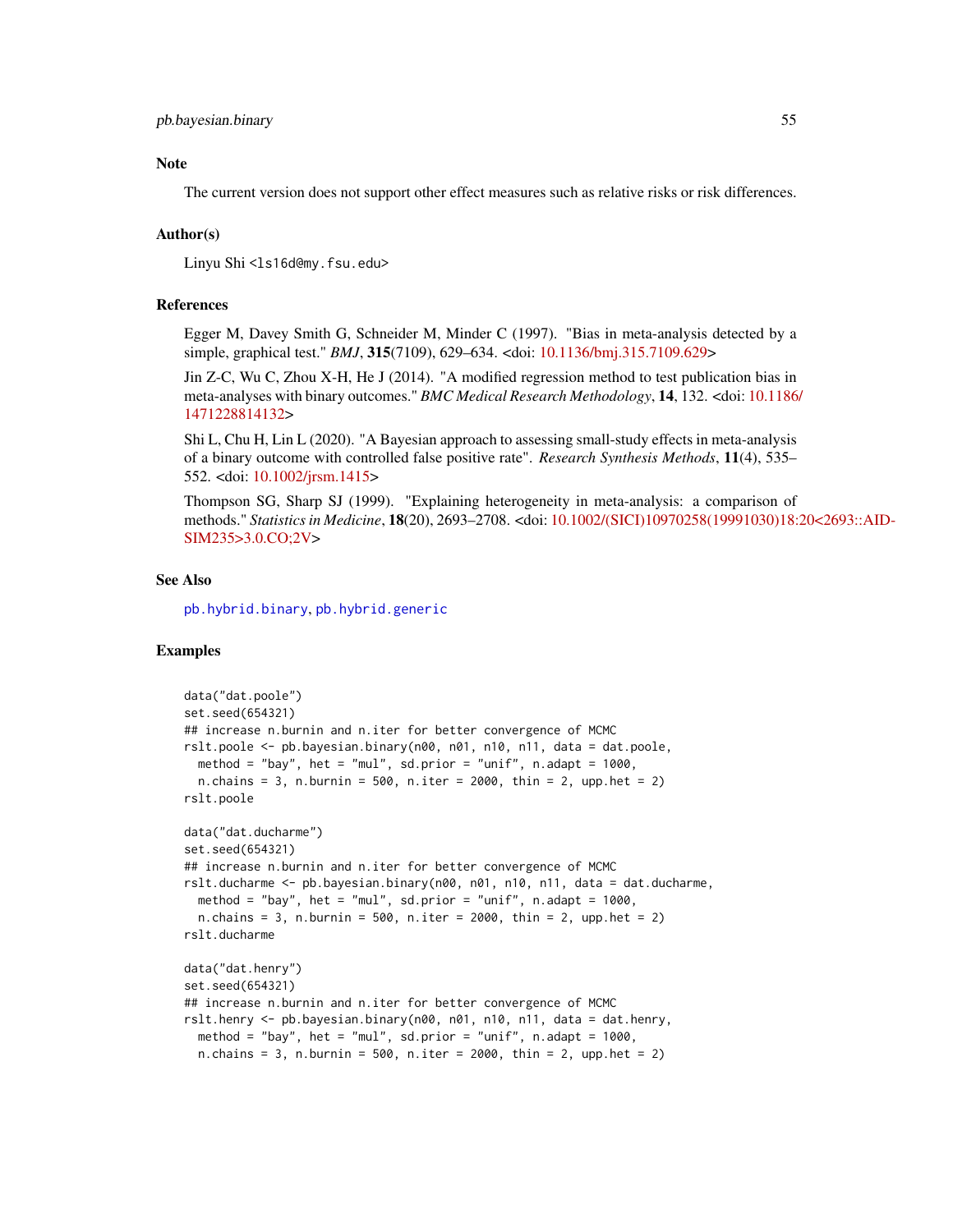<span id="page-55-0"></span>rslt.henry

<span id="page-55-1"></span>pb.hybrid.binary *Hybrid Test for Publication Bias/Small-Study Effects in Meta-Analysis With Binary Outcomes*

# Description

Performs the hybrid test for publication bias/small-study effects introduced in Lin (2020), which synthesizes results from multiple popular publication bias tests, in a meta-analysis with binary outcomes.

# Usage

pb.hybrid.binary(n00, n01, n10, n11, data, methods, iter.resam =  $1000$ , theo.pval = TRUE)

# Arguments

| n00     | a numeric vector or the corresponding column name in the argument data, spec-<br>if ying the counts of non-events in treatment group $0$ in the collected studies.                                                                                                                                                                                                                                                                                                                                                                                                                                                                                                                                                                                                                                                                                                                                                                                                                                                                                                                                                                                                                                                                                                               |
|---------|----------------------------------------------------------------------------------------------------------------------------------------------------------------------------------------------------------------------------------------------------------------------------------------------------------------------------------------------------------------------------------------------------------------------------------------------------------------------------------------------------------------------------------------------------------------------------------------------------------------------------------------------------------------------------------------------------------------------------------------------------------------------------------------------------------------------------------------------------------------------------------------------------------------------------------------------------------------------------------------------------------------------------------------------------------------------------------------------------------------------------------------------------------------------------------------------------------------------------------------------------------------------------------|
| n01     | a numeric vector or the corresponding column name in the argument data, spec-<br>if ying the counts of events in treatment group 0 in the collected studies.                                                                                                                                                                                                                                                                                                                                                                                                                                                                                                                                                                                                                                                                                                                                                                                                                                                                                                                                                                                                                                                                                                                     |
| n10     | a numeric vector or the corresponding column name in the argument data, spec-<br>if ying the counts of non-events in treatment group 1 in the collected studies.                                                                                                                                                                                                                                                                                                                                                                                                                                                                                                                                                                                                                                                                                                                                                                                                                                                                                                                                                                                                                                                                                                                 |
| n11     | a numeric vector or the corresponding column name in the argument data, spec-<br>if ying the counts of events in treatment group 1 in the collected studies.                                                                                                                                                                                                                                                                                                                                                                                                                                                                                                                                                                                                                                                                                                                                                                                                                                                                                                                                                                                                                                                                                                                     |
| data    | an optional data frame containing the meta-analysis dataset. If data is specified,<br>the previous arguments, n00, n01, n10, and n11, should be specified as their<br>corresponding column names in data.                                                                                                                                                                                                                                                                                                                                                                                                                                                                                                                                                                                                                                                                                                                                                                                                                                                                                                                                                                                                                                                                        |
| methods | a vector of character strings specifying the publication bias tests to be included in<br>the hybrid test. They can be a subset of "rank" (Begg's rank test; see Begg and<br>Mazumdar, 1994), "reg" (Egger's regression test under the fixed-effect setting;<br>see Egger et al., 1997), "reg.het" (Egger's regression test accounting for addi-<br>tive heterogeneity), "skew" (the skewness-based test under the fixed-effect set-<br>ting; see Lin and Chu, 2018), "skew.het" (the skewness-based test accounting<br>for additive heterogeneity), "inv.sqrt.n" (the regression test based on sam-<br>ple sizes; see Tang and Liu, 2000), "trimfill" (the trim-and-fill method; see<br>Duval and Tweedie, 2000), "n" (the regressoin test with sample sizes as the<br>predictor; see Macaskill et al., 2001), "inv.n" (the regressoin test with the<br>inverse of sample sizes as the predictor; see Peters et al., 2006), "as.rank"<br>(the rank test based on the arcsine-transformed effect sizes; see Rucker et al.,<br>2008), "as . reg" (the regression test based on the arcsine-transformed effect<br>sizes under the fixed-effect setting), "as.reg.het" (the regression test based<br>on the arcsine-transformed effect sizes accounting for additive heterogeneity), |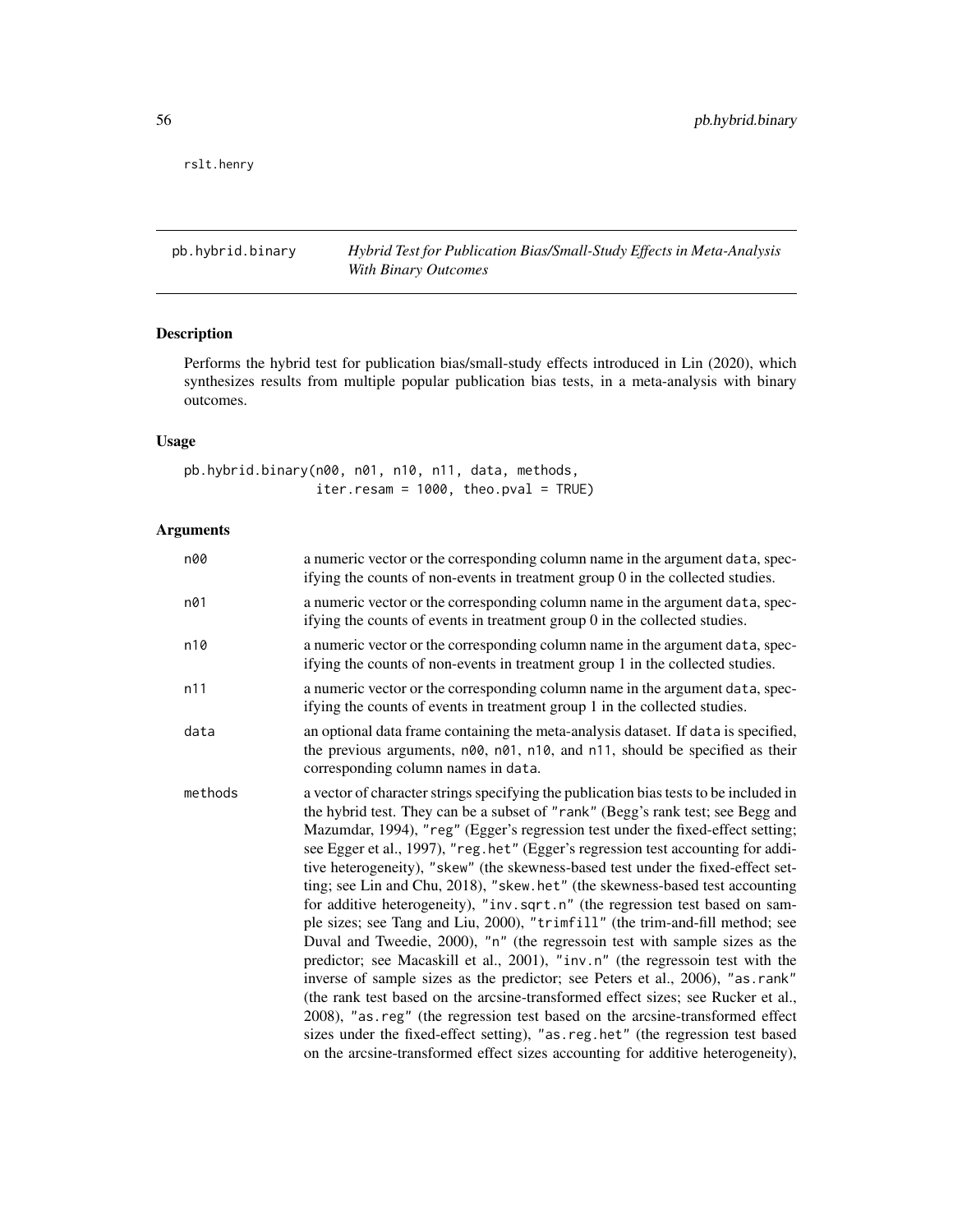|            | "smoothed" (the regression test based on the smoothed sample variances under<br>the fixed-effect setting; see Jin et al., 2014), "smoothed.het" (the regression<br>test based on the smoothed sample variances accounting for additive hetero-<br>geneity), "score" (the regression test based on the score function; see Harbord<br>et al., 2006), and "count" (the test based on the hypergeometric distributions of<br>event counts, designed for sparse data; see Schwarzer et al., 2007). The default<br>is to include all aforementioned tests. |
|------------|-------------------------------------------------------------------------------------------------------------------------------------------------------------------------------------------------------------------------------------------------------------------------------------------------------------------------------------------------------------------------------------------------------------------------------------------------------------------------------------------------------------------------------------------------------|
| iter.resam | a positive integer specifying the number of resampling iterations for calculating<br>the p-value of the hybrid test.                                                                                                                                                                                                                                                                                                                                                                                                                                  |
| theo.pval  | a logical value indicating whether additionally calculating the p-values of the<br>tests specified in methods based on the test statistics' theoretical null distribu-<br>tions. Regardless of this argument, the resampling-based p-values are always<br>produced by this function for the tests specified in methods.                                                                                                                                                                                                                               |

#### Details

The hybrid test statistic is defined as the minimum p-value among the publication bias tests considered in the set specified by the argument methods. Note that the minimum p-value is no longer a genuine p-value because it cannot control the type I error rate. Its p-value needs to be calculated via the resampling approach. See more details in Lin (2020).

#### Value

This function returns a list containing p-values of the publication bias tests specified in methods as well as the hybrid test. Each element's name in this list has the format of  $pval.x$ , where x stands for the character string corresponding to a certain publication bias test, such as rank, reg, skew, etc. The hybrid test's p-value has the name pval.hybrid. If theo.pval = TRUE, additional elements of p-values of the tests in methods based on theorectical null distributions are included in the produced list; their names have the format of pval.x.theo. Another p-value of the hybrid test is also produced based on them; its corresponding element has the name pval.hybrid.theo.

#### References

Begg CB, Mazumdar M (1994). "Operating characteristics of a rank correlation test for publication bias." *Biometrics*, 50(4), 1088–1101. <doi: [10.2307/2533446>](https://doi.org/10.2307/2533446)

Duval S, Tweedie R (2000). "A nonparametric 'trim and fill' method of accounting for publication bias in meta-analysis." *Journal of the American Statistical Association*, 95(449), 89–98. <doi: [10.1080/01621459.2000.10473905>](https://doi.org/10.1080/01621459.2000.10473905)

Egger M, Davey Smith G, Schneider M, Minder C (1997). "Bias in meta-analysis detected by a simple, graphical test." *BMJ*, 315(7109), 629–634. <doi: [10.1136/bmj.315.7109.629>](https://doi.org/10.1136/bmj.315.7109.629)

Harbord RM, Egger M, Sterne JAC (2006). "A modified test for small-study effects in metaanalyses of controlled trials with binary endpoints." *Statistics in Medicine*, 25(20), 3443–3457. <doi: [10.1002/sim.2380>](https://doi.org/10.1002/sim.2380)

Jin Z-C, Wu C, Zhou X-H, He J (2014). "A modified regression method to test publication bias in meta-analyses with binary outcomes." *BMC Medical Research Methodology*, 14, 132. <doi: [10.1186](https://doi.org/10.1186/1471-2288-14-132)/ [1471228814132>](https://doi.org/10.1186/1471-2288-14-132)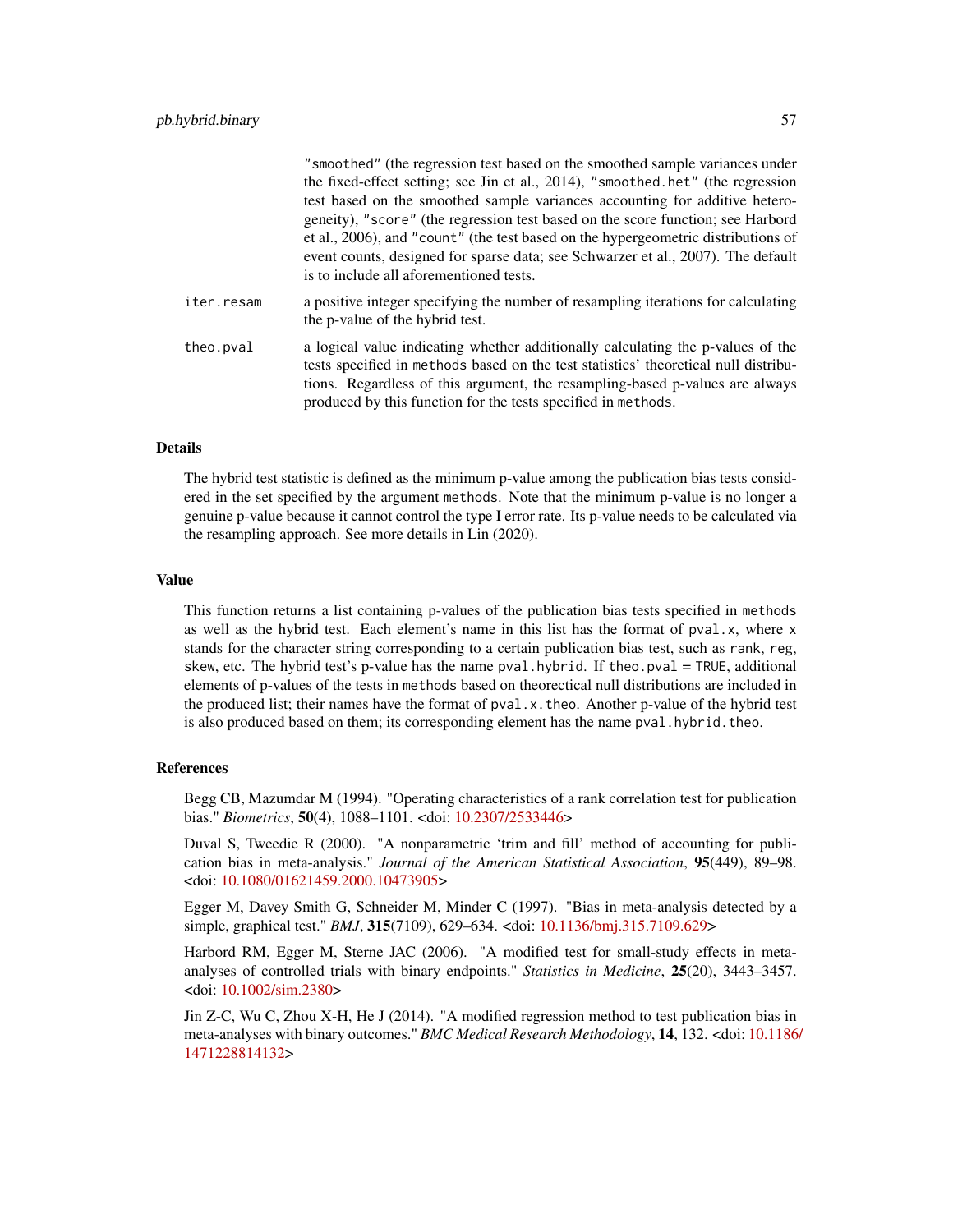<span id="page-57-0"></span>Lin L (2020). "Hybrid test for publication bias in meta-analysis." *Statistical Methods in Medical Research*, 29(10), 2881–2899. <doi: [10.1177/0962280220910172>](https://doi.org/10.1177/0962280220910172)

Lin L, Chu H (2018). "Quantifying publication bias in meta-analysis." *Biometrics*, 74(3), 785–794. <doi: [10.1111/biom.12817>](https://doi.org/10.1111/biom.12817)

Macaskill P, Walter SD, Irwig L (2001). "A comparison of methods to detect publication bias in meta-analysis." *Statistics in Medicine*, 20(4), 641–654. <doi: [10.1002/sim.698>](https://doi.org/10.1002/sim.698)

Peters JL, Sutton AJ, Jones DR, Abrams KR, Rushton L (2006). "Comparison of two methods to detect publication bias in meta-analysis." *JAMA*, 295(6), 676–680. <doi: [10.1001/jama.295.6.676>](https://doi.org/10.1001/jama.295.6.676)

Rucker G, Schwarzer G, Carpenter J (2008). "Arcsine test for publication bias in meta-analyses with binary outcomes." *Statistics in Medicine*, 27(5), 746–763. <doi: [10.1002/sim.2971>](https://doi.org/10.1002/sim.2971)

Schwarzer G, Antes G, Schumacher M (2007). "A test for publication bias in meta-analysis with sparse binary data." *Statistics in Medicine*, 26(4), 721–733. <doi: [10.1002/sim.2588>](https://doi.org/10.1002/sim.2588)

Tang J-L, Liu JLY (2000). "Misleading funnel plot for detection of bias in meta-analysis." *Journal of Clinical Epidemiology*, 53(5), 477–484. <doi: [10.1016/S08954356\(99\)002048>](https://doi.org/10.1016/S0895-4356(99)00204-8)

Thompson SG, Sharp SJ (1999). "Explaining heterogeneity in meta-analysis: a comparison of methods." *Statistics in Medicine*, 18(20), 2693–2708. <doi: [10.1002/\(SICI\)10970258\(19991030\)18:](https://doi.org/10.1002/(SICI)1097-0258(19991030)18:20<2693::AID-SIM235>3.0.CO;2-V)20<2693::AID-[SIM235>3.0.CO;2V>](https://doi.org/10.1002/(SICI)1097-0258(19991030)18:20<2693::AID-SIM235>3.0.CO;2-V)

# See Also

[pb.bayesian.binary](#page-52-1), [pb.hybrid.generic](#page-57-1)

#### Examples

```
## meta-analysis of (log) odds ratios
data("dat.whiting")
# based on only 10 resampling iterations
set.seed(1234)
out.whiting \leq pb.hybrid.binary(n00 = n00, n01 = n01,
 n10 = n10, n11 = n11, data = dat.whiting, iter.resam = 10)
out.whiting
# increases the number of resampling iterations to 10000,
# taking longer time
```
<span id="page-57-1"></span>pb.hybrid.generic *Hybrid Test for Publication Bias/Small-Study Effects in Meta-Analysis With Generic Outcomes*

#### **Description**

Performs the hybrid test for publication bias/small-study effects introduced in Lin (2020), which synthesizes results from multiple popular publication bias tests, in a meta-analysis with generic outcomes.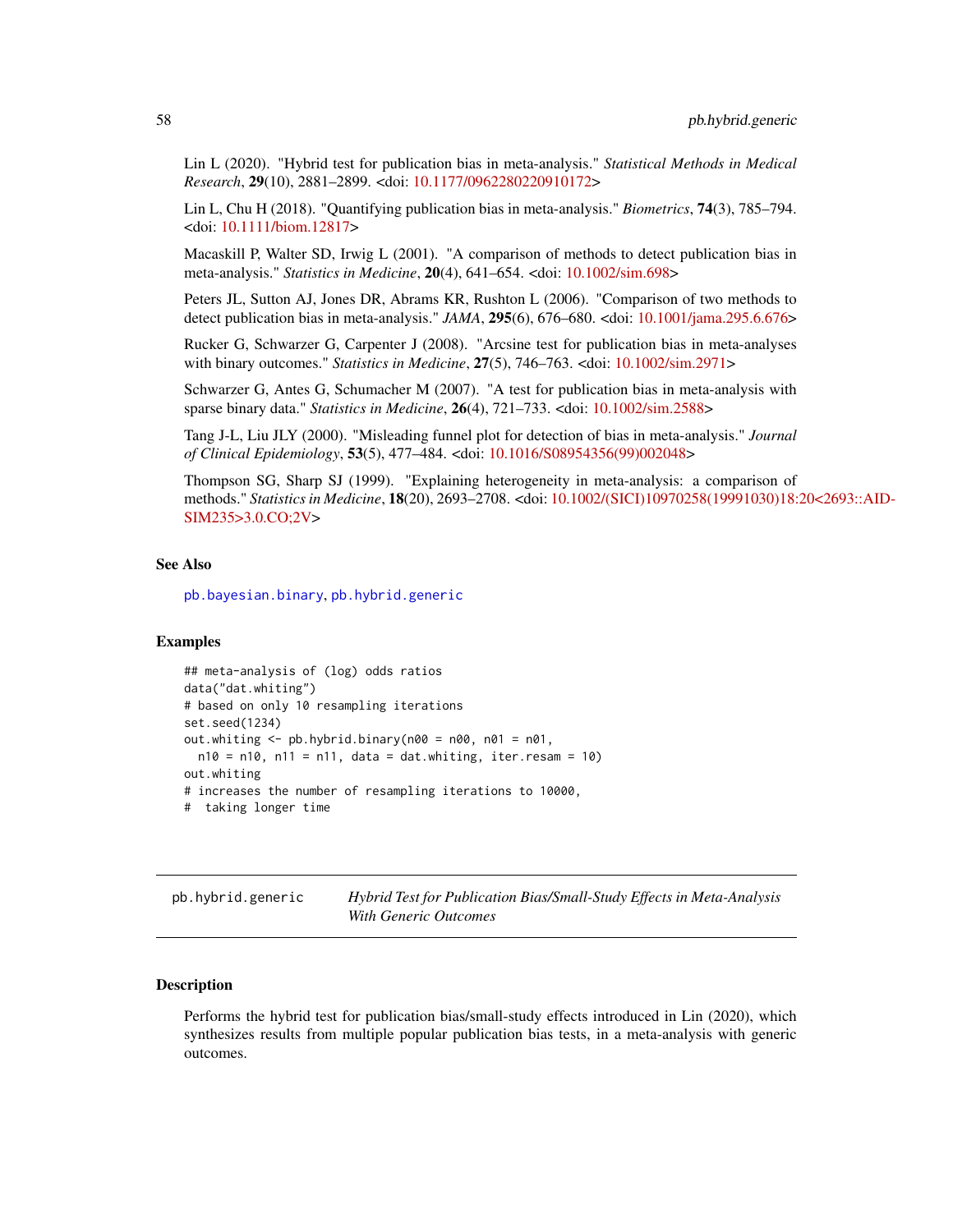#### Usage

```
pb.hybrid.generic(y, s2, n, data, methods,
                  iter.resam = 1000, theo.pval = TRUE)
```
### Arguments

| У          | a numeric vector or the corresponding column name in the argument data, spec-<br>ifying the observed effect sizes in the collected studies.                                                                                                                                                                                                                                                                                                                                                                                                                                                                                                                                                                                                                             |
|------------|-------------------------------------------------------------------------------------------------------------------------------------------------------------------------------------------------------------------------------------------------------------------------------------------------------------------------------------------------------------------------------------------------------------------------------------------------------------------------------------------------------------------------------------------------------------------------------------------------------------------------------------------------------------------------------------------------------------------------------------------------------------------------|
| s2         | a numeric vector or the corresponding column name in the argument data, spec-<br>ifying the within-study variances.                                                                                                                                                                                                                                                                                                                                                                                                                                                                                                                                                                                                                                                     |
| n          | an optional numeric vector or the corresponding column name in the argument<br>data, specifying the study-specific total sample sizes. This argument is required<br>if the sample-size-based test ("inv.sqrt.n") is included in method.                                                                                                                                                                                                                                                                                                                                                                                                                                                                                                                                 |
| data       | an optional data frame containing the meta-analysis dataset. If data is specified,<br>the previous arguments, y, s2, and n, should be specified as their corresponding<br>column names in data.                                                                                                                                                                                                                                                                                                                                                                                                                                                                                                                                                                         |
| methods    | a vector of character strings specifying the publication bias tests to be included in<br>the hybrid test. They can be a subset of "rank" (Begg's rank test; see Begg and<br>Mazumdar, 1994), "reg" (Egger's regression test under the fixed-effect setting;<br>see Egger et al., 1997), "reg.het" (Egger's regression test accounting for addi-<br>tive heterogeneity), "skew" (the skewness-based test under the fixed-effect set-<br>ting; see Lin and Chu, 2018), "skew.het" (the skewness-based test accounting<br>for additive heterogeneity), "inv.sqrt.n" (the regression test based on sample<br>sizes; see Tang and Liu, 2000), and "trimfill" (the trim-and-fill method; see<br>Duval and Tweedie, 2000). The default is to include all aforementioned tests. |
| iter.resam | a positive integer specifying the number of resampling iterations for calculating<br>the p-value of the hybrid test.                                                                                                                                                                                                                                                                                                                                                                                                                                                                                                                                                                                                                                                    |
| theo.pval  | a logical value indicating whether additionally calculating the p-values of the<br>tests specified in methods based on the test statistics' theoretical null distribu-<br>tions. Regardless of this argument, the resampling-based p-values are always<br>produced by this function for the tests specified in methods.                                                                                                                                                                                                                                                                                                                                                                                                                                                 |

# Details

The hybrid test statistic is defined as the minimum p-value among the publication bias tests considered in the set specified by the argument methods. Note that the minimum p-value is no longer a genuine p-value because it cannot control the type I error rate. Its p-value needs to be calculated via the resampling approach. See more details in Lin (2020).

#### Value

This function returns a list containing p-values of the publication bias tests specified in methods as well as the hybrid test. Each element's name in this list has the format of pval.x, where x stands for the character string corresponding to a certain publication bias test, such as rank, reg, skew, etc. The hybrid test's p-value has the name pval.hybrid. If theo.pval  $=$  TRUE, additional elements of p-values of the tests in methods based on theorectical null distributions are included in the produced list; their names have the format of pval.x.theo. Another p-value of the hybrid test is also produced based on them; its corresponding element has the name pval.hybrid.theo.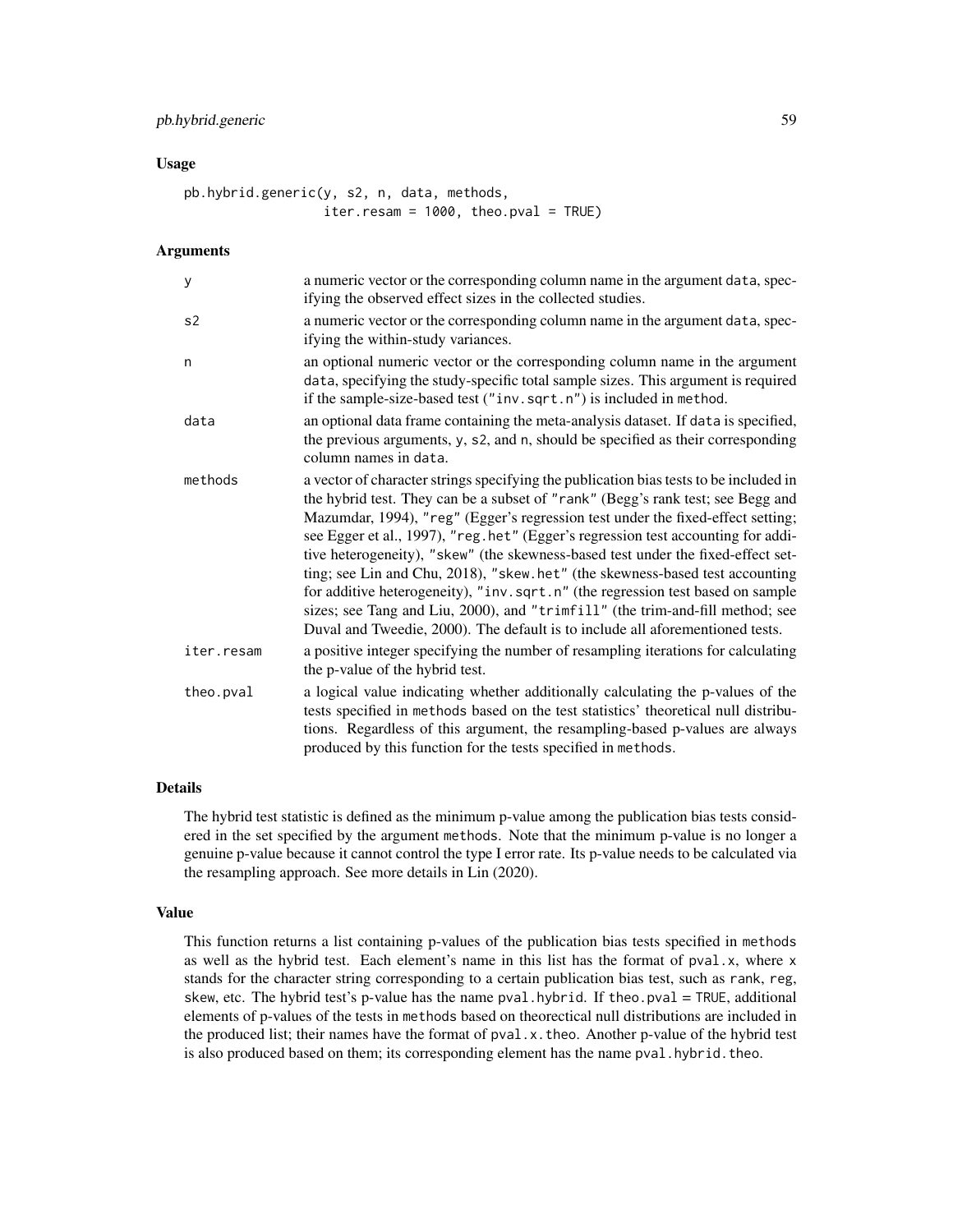#### <span id="page-59-0"></span>References

Begg CB, Mazumdar M (1994). "Operating characteristics of a rank correlation test for publication bias." *Biometrics*, 50(4), 1088–1101. <doi: [10.2307/2533446>](https://doi.org/10.2307/2533446)

Duval S, Tweedie R (2000). "A nonparametric 'trim and fill' method of accounting for publication bias in meta-analysis." *Journal of the American Statistical Association*, 95(449), 89–98. <doi: [10.1080/01621459.2000.10473905>](https://doi.org/10.1080/01621459.2000.10473905)

Egger M, Davey Smith G, Schneider M, Minder C (1997). "Bias in meta-analysis detected by a simple, graphical test." *BMJ*, 315(7109), 629–634. <doi: [10.1136/bmj.315.7109.629>](https://doi.org/10.1136/bmj.315.7109.629)

Lin L (2020). "Hybrid test for publication bias in meta-analysis." *Statistical Methods in Medical Research*, 29(10), 2881–2899. <doi: [10.1177/0962280220910172>](https://doi.org/10.1177/0962280220910172)

Lin L, Chu H (2018). "Quantifying publication bias in meta-analysis." *Biometrics*, 74(3), 785–794. <doi: [10.1111/biom.12817>](https://doi.org/10.1111/biom.12817)

Tang J-L, Liu JLY (2000). "Misleading funnel plot for detection of bias in meta-analysis." *Journal of Clinical Epidemiology*, 53(5), 477–484. <doi: [10.1016/S08954356\(99\)002048>](https://doi.org/10.1016/S0895-4356(99)00204-8)

Thompson SG, Sharp SJ (1999). "Explaining heterogeneity in meta-analysis: a comparison of methods." *Statistics in Medicine*, 18(20), 2693–2708. <doi: [10.1002/\(SICI\)10970258\(19991030\)18:](https://doi.org/10.1002/(SICI)1097-0258(19991030)18:20<2693::AID-SIM235>3.0.CO;2-V)20<2693::AID-[SIM235>3.0.CO;2V>](https://doi.org/10.1002/(SICI)1097-0258(19991030)18:20<2693::AID-SIM235>3.0.CO;2-V)

# See Also

[pb.bayesian.binary](#page-52-1), [pb.hybrid.binary](#page-55-1)

#### Examples

```
## meta-analysis of mean differences
data("dat.plourde")
# based on only 10 resampling iterations
set.seed(1234)
out.plourde \leq pb.hybrid.generic(y = y, s2 = s2, n = n,
  data = dat.plourde, iter.resam = 10)
out.plourde
# only produces resampling-based p-values
set.seed(1234)
pb.hybrid.generic(y = y, s2 = s2, n = n,
  data = dat.plourde, iter.resam = 10, theo.pval = FALSE)
# increases the number of resampling iterations to 10000,
# taking longer time
## meta-analysis of standardized mean differences
data("dat.paige")
# based on only 10 resampling iterations
set.seed(1234)
out.paige \leq pb.hybrid.generic(y = y, s2 = s2, n = n,
  data = dat.paige, iter.resam = 10)
out.paige
# increases the number of resampling iterations to 10000,
# taking longer time
```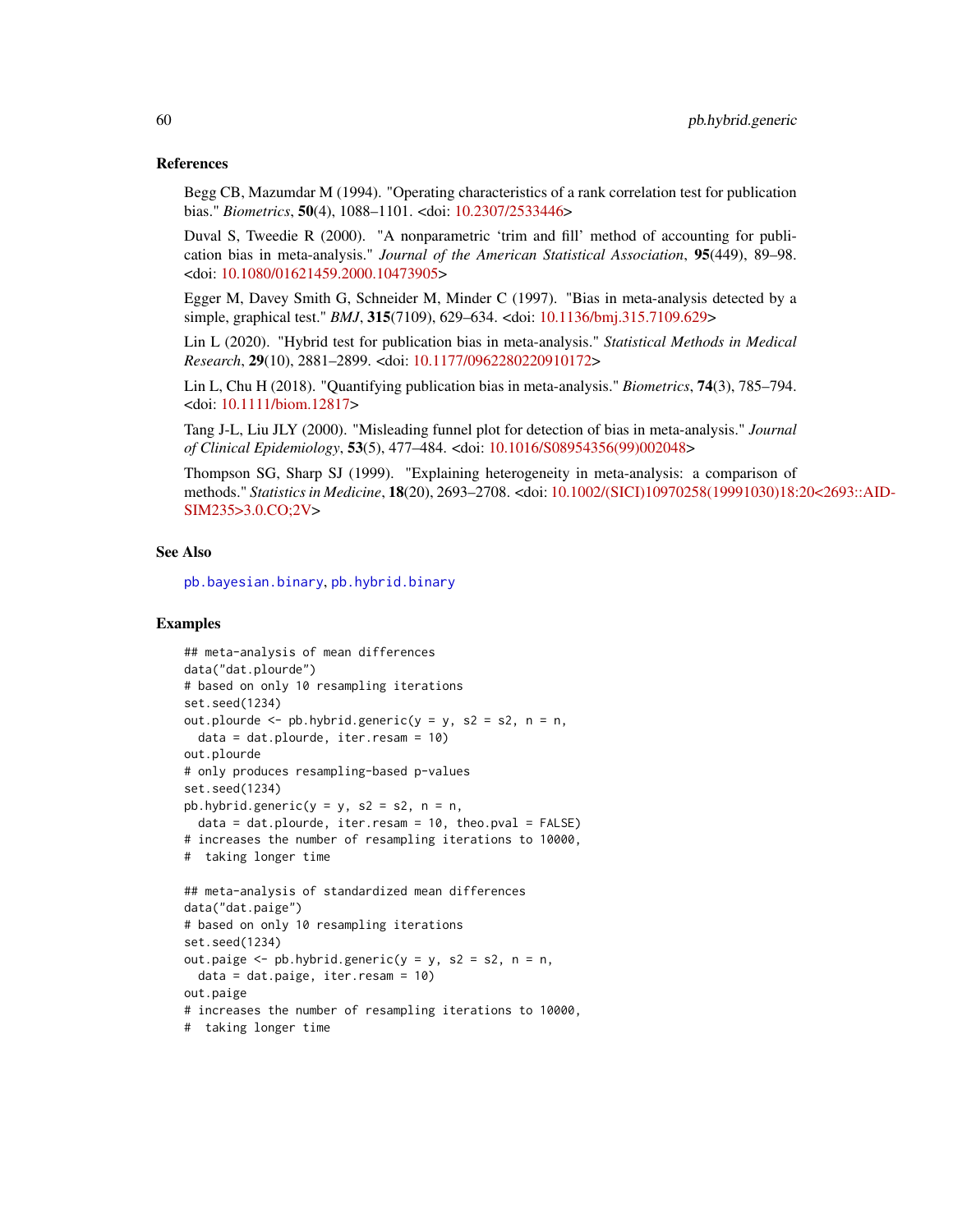# <span id="page-60-1"></span><span id="page-60-0"></span>Description

Visualizes meta-analysis of diagnostic tests by presenting summary results, such as ROC (receiver operating characteristic) curve, overall sensitivity and overall specificity (1 − specificity), and their confidence and prediction regions.

#### Usage

```
## S3 method for class 'meta.dt'
plot(x, add = FALSE, xlab, ylab, alpha,
     studies = TRUE, cex.studies, col.studies, pch.studies,
     roc, col.roc, lty.roc, lwd.roc, weight = FALSE,
     eqline, col.eqline, lty.eqline, lwd.eqline,
     overall = TRUE, cex.overall, col.overall, pch.overall,
     confid = TRUE, col.confid, lty.confid, lwd.confid,
     predict = FALSE, col.predict, lty.predict, lwd.predict, ...)
```
# Arguments

| x           | an object of class "meta.dt" created by the function meta.dt.                                                                                                                                                                                                         |
|-------------|-----------------------------------------------------------------------------------------------------------------------------------------------------------------------------------------------------------------------------------------------------------------------|
| add         | a logical value indicating if the plot is added to an already existing plot.                                                                                                                                                                                          |
| xlab        | a label for the x axis; the default is "1 - Specificity".                                                                                                                                                                                                             |
| ylab        | a label for the y axis; the default is "Sensitivity".                                                                                                                                                                                                                 |
| alpha       | a numeric value specifying the statistical significance level for the confidence<br>and prediction regions. If not specified, the plot uses the significance level stored<br>in $x$ (i.e., $x$alpha1pha$ ).                                                           |
| studies     | a logical value indicating if the individual studies are presented in the plot.                                                                                                                                                                                       |
| cex.studies | the size of points representing individual studies (the default is 1).                                                                                                                                                                                                |
| col.studies | the color of points representing individual studies (the default is "black").                                                                                                                                                                                         |
| pch.studies | the symbol of points representing individual studies (the default is 1, i.e., circle).                                                                                                                                                                                |
| roc         | a logical value indicating if the ROC curve is presented in the plot. The default<br>is TRUE for the summary ROC approach $(x$method = "s.roc")$ and is FALSE<br>for the bivariate (generalized) linear mixed model ( $x$ \$method = "biv.lmm" or<br>" $biv.glmm$ "). |
| col.roc     | the color of the ROC curve (the default is "black").                                                                                                                                                                                                                  |
| lty.roc     | the line type of the ROC curve (the default is 1, i.e., solid line).                                                                                                                                                                                                  |
| lwd.roc     | the line width of the ROC curve (the default is 1).                                                                                                                                                                                                                   |
| weight      | a logical value indicating if the weighted (TRUE) or unweighted (FALSE, the de-<br>fault) regression is used for the summary ROC approach (when x\$method is<br>$"s$ .roc $")$ .                                                                                      |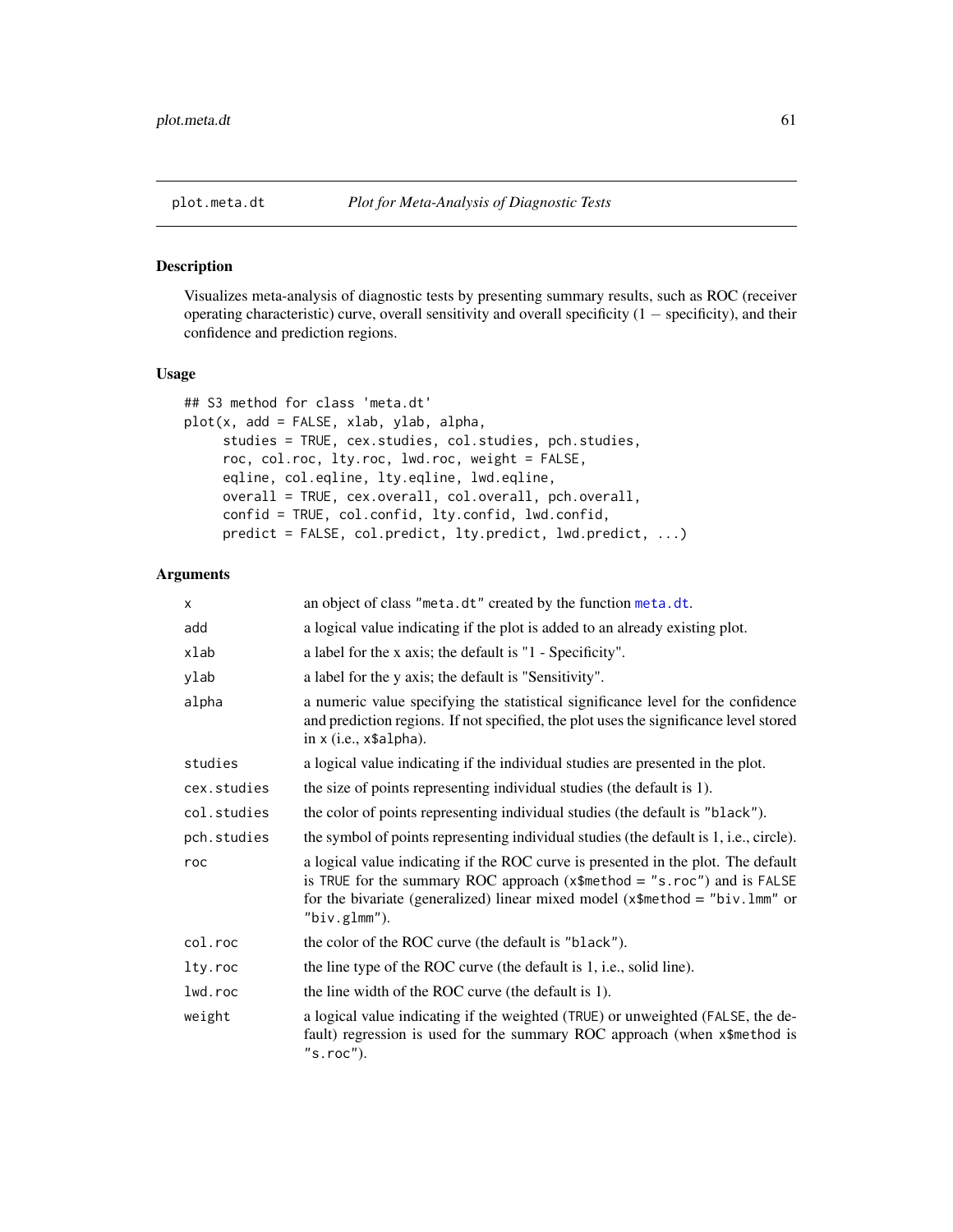<span id="page-61-0"></span>

| eqline      | a logical value indicating if the line of sensitivity equaling to specificity is pre-<br>sented in the plot.                                                                                                                                       |
|-------------|----------------------------------------------------------------------------------------------------------------------------------------------------------------------------------------------------------------------------------------------------|
| col.eqline  | the color of the equality line (the default is "black").                                                                                                                                                                                           |
| lty.eqline  | the type of the equality line (the default is 4, i.e., dot-dash line).                                                                                                                                                                             |
| lwd.eqline  | the width of the equality line (the default is 1).                                                                                                                                                                                                 |
| overall     | a logical value indicating if the overall sensitivity and overall specificity are<br>presented in the plot. This and the following arguments are used for the bivariate<br>(generalized) linear mixed model (x\$method = "biv.lmm" or "biv.glmm"). |
| cex.overall | the size of the point representing the overall sensitivity and overall specificity<br>(the default is 1).                                                                                                                                          |
| col.overall | the color of the point representing the overall sensitivity and overall specificity<br>(the default is "black").                                                                                                                                   |
| pch.overall | the symbol of the point representing the overall sensitivity and overall specificity<br>(the default is 15, i.e., filled square).                                                                                                                  |
| confid      | a logical value indicating if the confidence region of the overall sensitivity and<br>overall specificity is presented in the plot.                                                                                                                |
| col.confid  | the line color of the confidence region (the default is "black").                                                                                                                                                                                  |
| lty.confid  | the line type of the confidence region (the default is 2, i.e., dashed line).                                                                                                                                                                      |
| lwd.confid  | the line width of the confidence region (the default is 1).                                                                                                                                                                                        |
| predict     | a logical value indicating if the prediction region of the overall sensitivity and<br>overall specificity is presented in the plot.                                                                                                                |
| col.predict | the line color of the prediction region (the default is "black").                                                                                                                                                                                  |
| lty.predict | the line type of the prediction region (the default is 3, i.e., dotted line).                                                                                                                                                                      |
| lwd.predict | the line width of the prediction region (the default is 1).                                                                                                                                                                                        |
| $\cdots$    | other arguments that can be passed to the function plot. default.                                                                                                                                                                                  |

# Value

None.

# See Also

[meta.dt](#page-29-1), [print.meta.dt](#page-62-1)

plot.metaoutliers *Standardized Residual Plot for Outliers Diagnostics*

# Description

Draws a plot showing study-specific standardized residuals.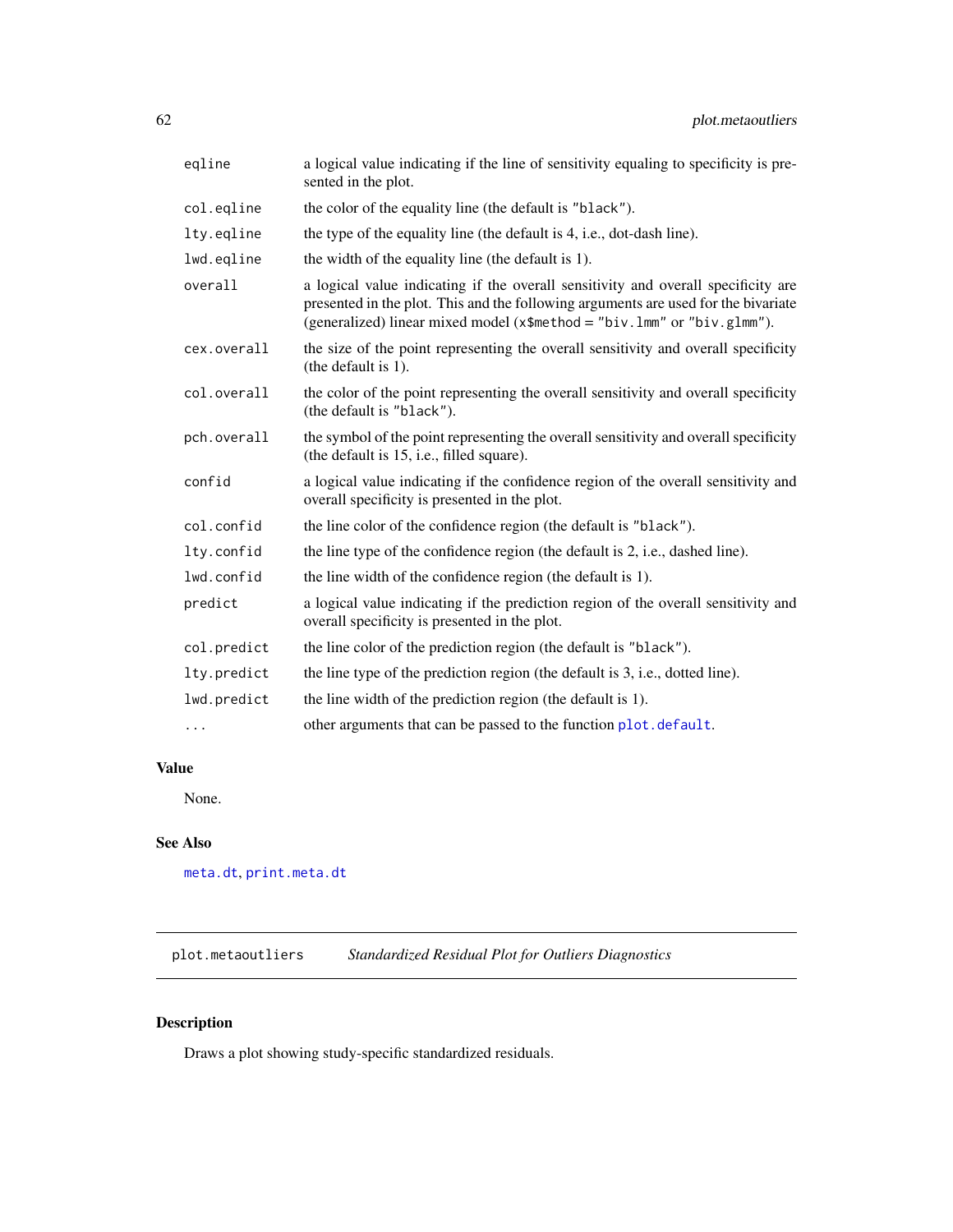# <span id="page-62-0"></span>print.meta.dt 63

# Usage

```
## S3 method for class 'metaoutliers'
plot(x, xtick.cex = 1, ytick.cex = 0.5, ...)
```
# Arguments

| X         | an object created by the function metaoutliers.                   |
|-----------|-------------------------------------------------------------------|
| xtick.cex | a numeric value specifying the size of ticks on the x axis.       |
| vtick.cex | a numeric value specifying the size of ticks on the y axis.       |
| .         | other arguments that can be passed to the function plot. default. |

#### Value

None.

# See Also

[metaoutliers](#page-35-1)

# Examples

```
data("dat.aex")
attach(dat.aex)
out.aex <- metaoutliers(y, s2, model = "FE")
detach(dat.aex)
plot(out.aex)
data("dat.hipfrac")
attach(dat.hipfrac)
out.hipfrac <- metaoutliers(y, s2, model = "RE")
detach(dat.hipfrac)
plot(out.hipfrac)
```
<span id="page-62-1"></span>print.meta.dt *Print Method for "meta.dt" Objects*

# Description

Prints information about a meta-analysis of diagnostic tests.

# Usage

```
## S3 method for class 'meta.dt'
print(x, digits = 3, ...)
```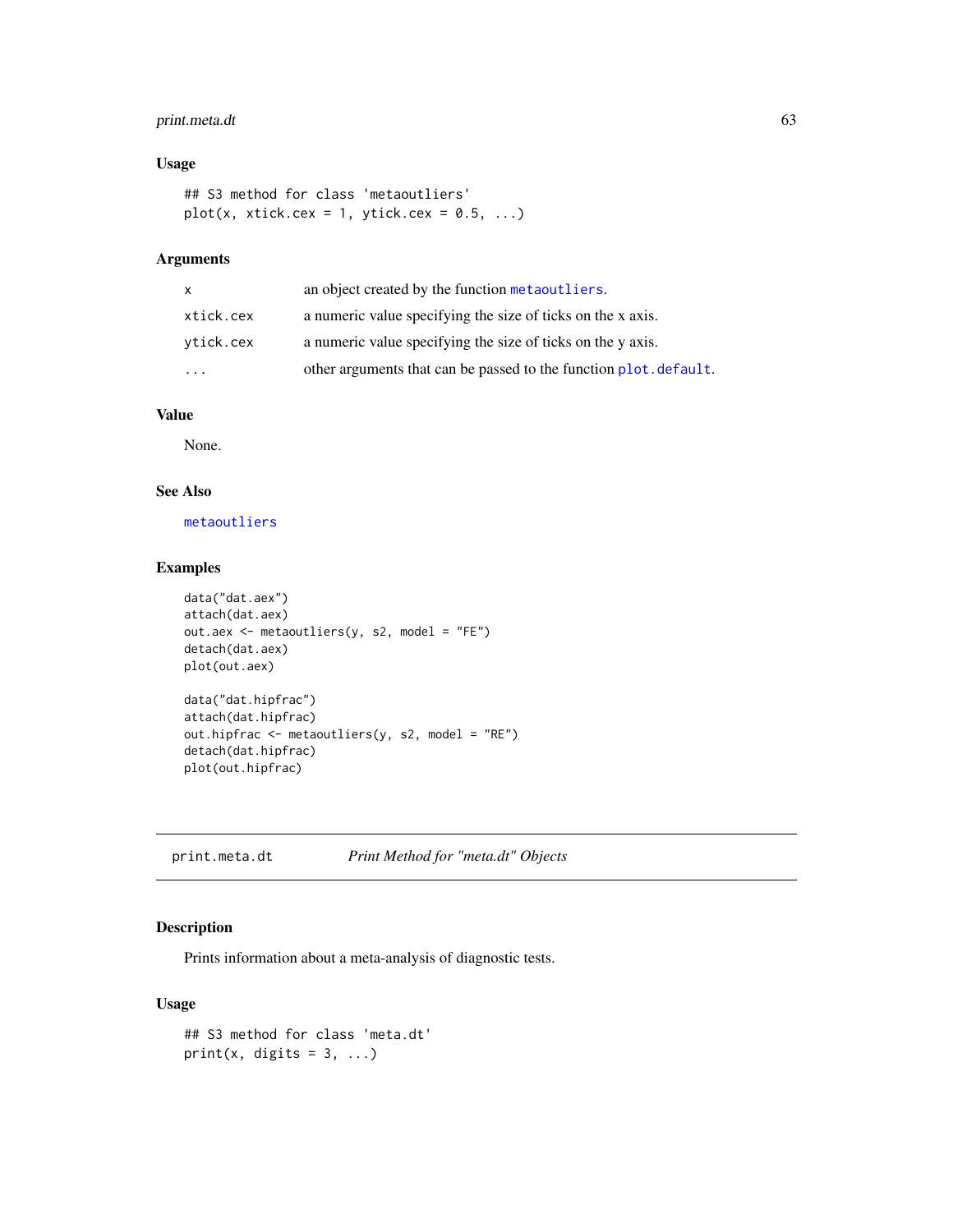<span id="page-63-0"></span>64 ssfunnel

# Arguments

| X.       | an object of class "meta.dt" produced by the function meta.dt.                                        |
|----------|-------------------------------------------------------------------------------------------------------|
| digits   | an integer specifying the number of decimal places to which the printed results<br>should be rounded. |
| $\cdots$ | other arguments.                                                                                      |

# Value

None.

# See Also

[meta.dt](#page-29-1), [plot.meta.dt](#page-60-1)

ssfunnel *Contour-Enhanced Sample-Size-Based Funnel Plot*

# Description

Generates contour-enhanced sample-size-based funnel plot for a meta-analysis of mean differences, standardized mean differences, (log) odds ratios, (log) relative risks, or risk differences.

### Usage

```
ssfunnel(y, s2, n, data, type, alpha = c(0.1, 0.05, 0.01, 0.001),
        log.ss = FALSE, sigma, p0, xlim, ylim, xlab, ylab,
        cols.contour, col.mostsig, cex.pts, lwd.contour, pch,
        x.legend, y.legend, cex.legend, bg.legend, ...)
```
# Arguments

| y              | a numeric vector or the corresponding column name in the argument data, spec-<br>if ying the observed effect sizes in the collected studies.                                                                                     |
|----------------|----------------------------------------------------------------------------------------------------------------------------------------------------------------------------------------------------------------------------------|
| s <sub>2</sub> | a numeric vector or the corresponding column name in the argument data, spec-<br>if ying the within-study variances.                                                                                                             |
| n              | a numeric vector or the corresponding column name in the argument data, spec-<br>if ying the study-specific total sample sizes.                                                                                                  |
| data           | an optional data frame containing the meta-analysis dataset. If data is specified,<br>the previous arguments, y, s2, and n, should be specified as their corresponding<br>column names in data.                                  |
| type           | a character string specifying the type of effect size, which should be one of<br>"md" (mean difference), "smd" (standardized mean difference), "lor" (log odds<br>ratio), "1rr" (log relative risk), and "rd" (risk difference). |
| alpha          | a numeric vector specifying the significance levels to be presented in the sample-<br>size-based funnel plot.                                                                                                                    |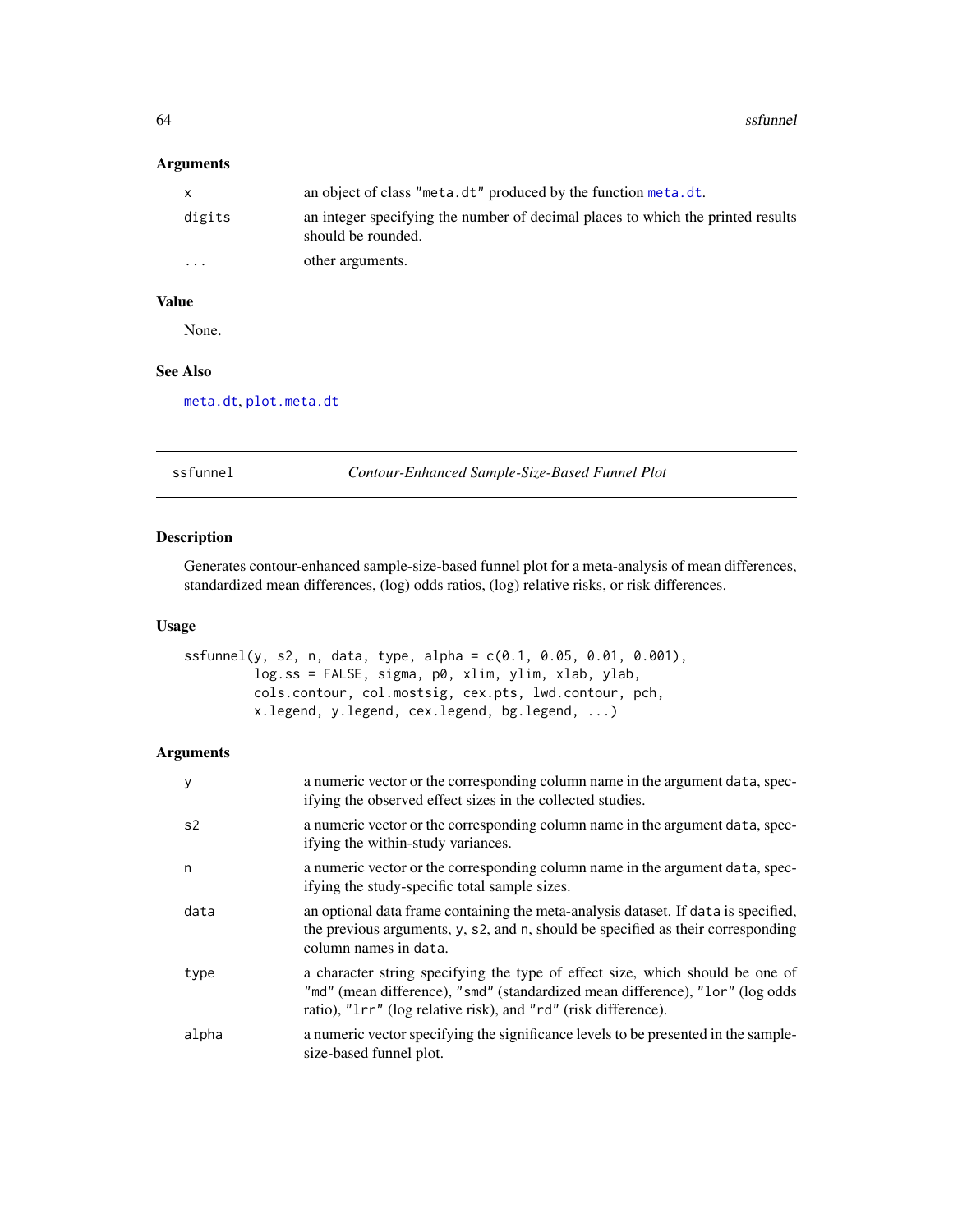#### <span id="page-64-0"></span>ssfunnel 65

| log.ss       | a logical value indicating whether sample sizes are plotted on a logarithmic scale<br>(TRUE) or not (FALSE, the default).                                                                                                                                                  |
|--------------|----------------------------------------------------------------------------------------------------------------------------------------------------------------------------------------------------------------------------------------------------------------------------|
| sigma        | a positive numeric value that is required for the mean difference (type = $m/d$ ),<br>specifying a rough estimate of the common standard deviation of the samples'<br>continuous outcomes in the two groups across studies. It is not used for other<br>effect size types. |
| p0           | an optional numeric value specifying a rough estimate of the common event rate<br>in the control group across studies. It is only used for the (log) odds ratio, (log)<br>relative risk, and risk difference.                                                              |
| xlim         | the x limits $c(x1, x2)$ of the plot.                                                                                                                                                                                                                                      |
| ylim         | the y limits $c(y1, y2)$ of the plot.                                                                                                                                                                                                                                      |
| xlab         | a label for the x axis.                                                                                                                                                                                                                                                    |
| ylab         | a label for the y axis.                                                                                                                                                                                                                                                    |
| cols.contour | a vector of character strings; they indicate colors of the contours to be presented<br>in the sample-size-based funnel plot, and correspond to the significance levels<br>specified in the argument alpha.                                                                 |
| col.mostsig  | a character string specifying the color for the most significant result among the<br>studies in the meta-analysis.                                                                                                                                                         |
| cex.pts      | the size of the points.                                                                                                                                                                                                                                                    |
| lwd.contour  | the width of the contours.                                                                                                                                                                                                                                                 |
| pch          | the symbol of the points.                                                                                                                                                                                                                                                  |
| x.legend     | the x co-ordinate or a keyword, such as "topleft" (the default), to be used to<br>position the legend. It is passed to legend.                                                                                                                                             |
| y.legend     | the y co-ordinate to be used to position the legend (the default is NULL).                                                                                                                                                                                                 |
| cex.legend   | the size of legend text.                                                                                                                                                                                                                                                   |
| bg.legend    | the background color for the legend box.                                                                                                                                                                                                                                   |
| $\cdots$     | other arguments that can be passed to plot. default.                                                                                                                                                                                                                       |

# Details

A contour-enhanced sample-size-based funnel plot is generated; it presents study-specific total sample sizes against the corresponding effect size estimates. It is helpful to avoid the confounding effect caused by the intrinsic association between effect size estimates and standard errors in the conventional standard-error-based funnel plot. See details of the derivations of the contours in Lin (2019).

# Value

None.

# References

Lin L (2019). "Graphical augmentations to sample-size-based funnel plot in meta-analysis." *Research Synthesis Methods*, 10(3), 376–388. <doi: [10.1002/jrsm.1340>](https://doi.org/10.1002/jrsm.1340)

Peters JL, Sutton AJ, Jones DR, Abrams KR, Rushton L (2006). "Comparison of two methods to detect publication bias in meta-analysis." *JAMA*, 295(6), 676–680. <doi: [10.1001/jama.295.6.676>](https://doi.org/10.1001/jama.295.6.676)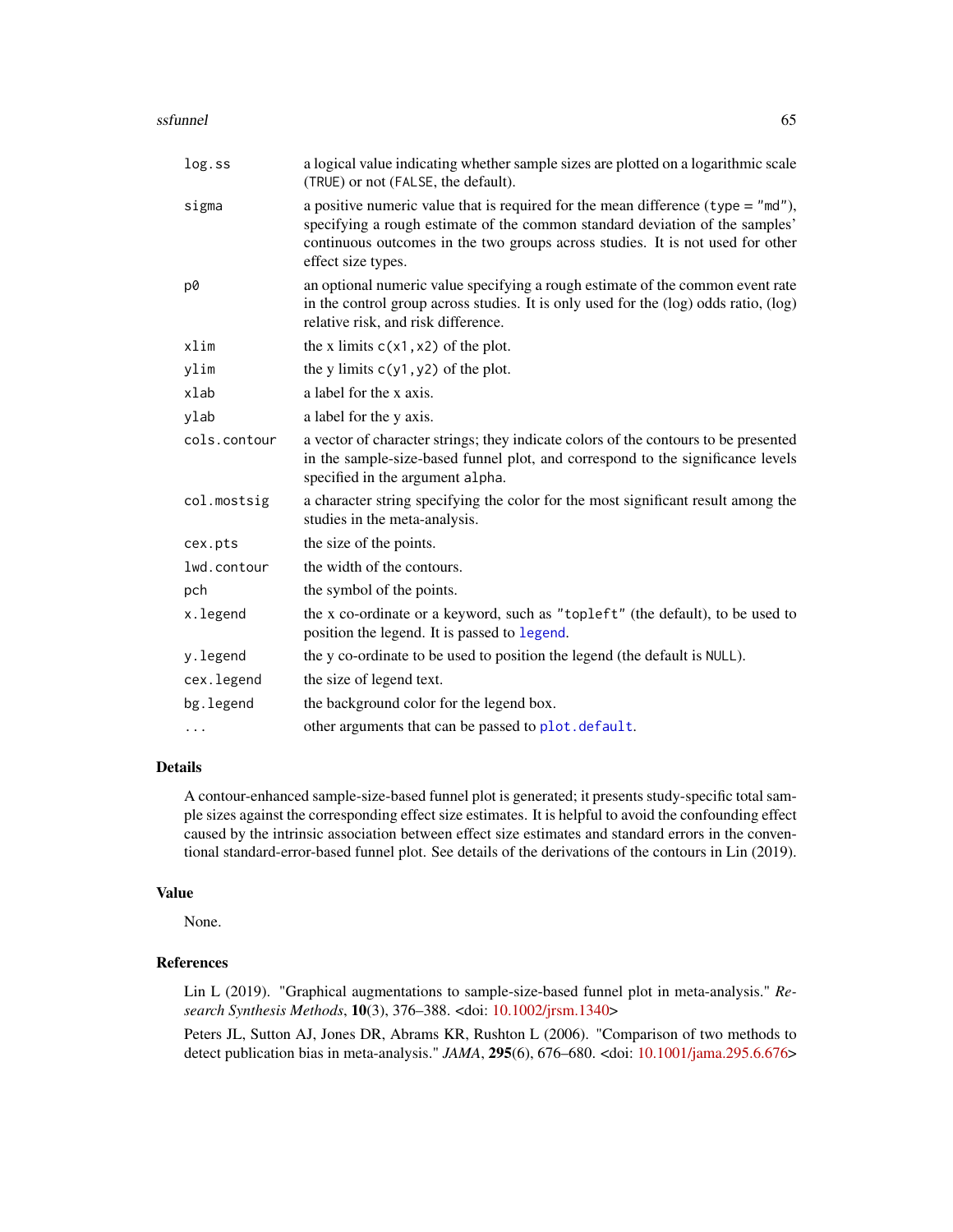#### Examples

```
## mean difference
data("dat.annane")
# descriptive statistics for sigma (continuous outcomes' standard deviation)
quantile(sqrt(dat.annane$s2/(1/dat.annane$n1 + 1/dat.annane$n2)),
 probs = c(0, 0.25, 0.5, 0.75, 1))
# based on sigma = 8
sfunnel(y, s2, n, data = dat.annane, type = "md",
 alpha = c(0.1, 0.05, 0.01, 0.001), sign = 8)# sample sizes presented on a logarithmic scale with plot title
ssfunnel(y, s2, n, data = dat.annane, type = m/d,
 alpha = c(0.1, 0.05, 0.01, 0.001), sigma = 8, log.ss = TRUE,
 main = "Contour-enhanced sample-size-based funnel plot")
# based on sigma = 17, with specified x and y limits
ssfunnel(y, s2, n, data = dat.annane, type = m/d,
 xlim = c(-15, 15), ylim = c(30, 500),
 alpha = c(0.1, 0.05, 0.01, 0.001), sigma = 17, log.ss = TRUE)
# based on sigma = 20
ssfunnel(y, s2, n, data = dat.annotation, type = "md",xlim = c(-15, 15), ylim = c(30, 500),
 alpha = c(0.1, 0.05, 0.01, 0.001), sigma = 20, log.ss = TRUE)
## standardized mean difference
data("dat.barlow")
ssfunnel(y, s2, n, data = dat.barlow, type = "smd",
 alpha = c(0.1, 0.05, 0.01, 0.001), xlim = c(-1.5, 1)## log odds ratio
data("dat.butters")
ssfunnel(y, s2, n, data = dat.butters, type = "lor",alpha = c(0.1, 0.05, 0.01, 0.001), xlim = c(-1.5, 1.5))
# use different colors for contours
sfunnel(y, s2, n, data = dat.butters, type = "lor",
 alpha = c(0.1, 0.05, 0.01, 0.001), x \lim = c(-1.5, 1.5),
 cols.contour = c("blue", "green", "yellow", "red"), col.mostsig = "black")
# based on p0 = 0.3 (common event rate in the control group across studies)
ssfunnel(y, s2, n, data = dat.butters, type = "lor",alpha = c(0.1, 0.05, 0.01, 0.001), xlim = c(-1.5, 1.5), p0 = 0.3)
# based on p0 = 0.5sfunnel(y, s2, n, data = dat.butters, type = "lor",
 alpha = c(0.1, 0.05, 0.01, 0.001), x \lim = c(-1.5, 1.5), p0 = 0.5)## log relative risk
data("dat.williams")
sfunnel(y, s2, n, data = dat.williams, type = "lrr",
 alpha = c(0.1, 0.05, 0.01, 0.001), xlim = c(-1.5, 2.5))
# based on p0 = 0.2ssfunnel(y, s2, n, data = dat.williams, type = "1rr",
 alpha = c(0.1, 0.05, 0.01, 0.001), p0 = 0.2, xlim = c(-1.5, 2.5)# based on p0 = 0.3sfunnel(y, s2, n, data = dat.williams, type = "lrr",
 alpha = c(0.1, 0.05, 0.01, 0.001), p0 = 0.3, x \lim = c(-1.5, 2.5)
```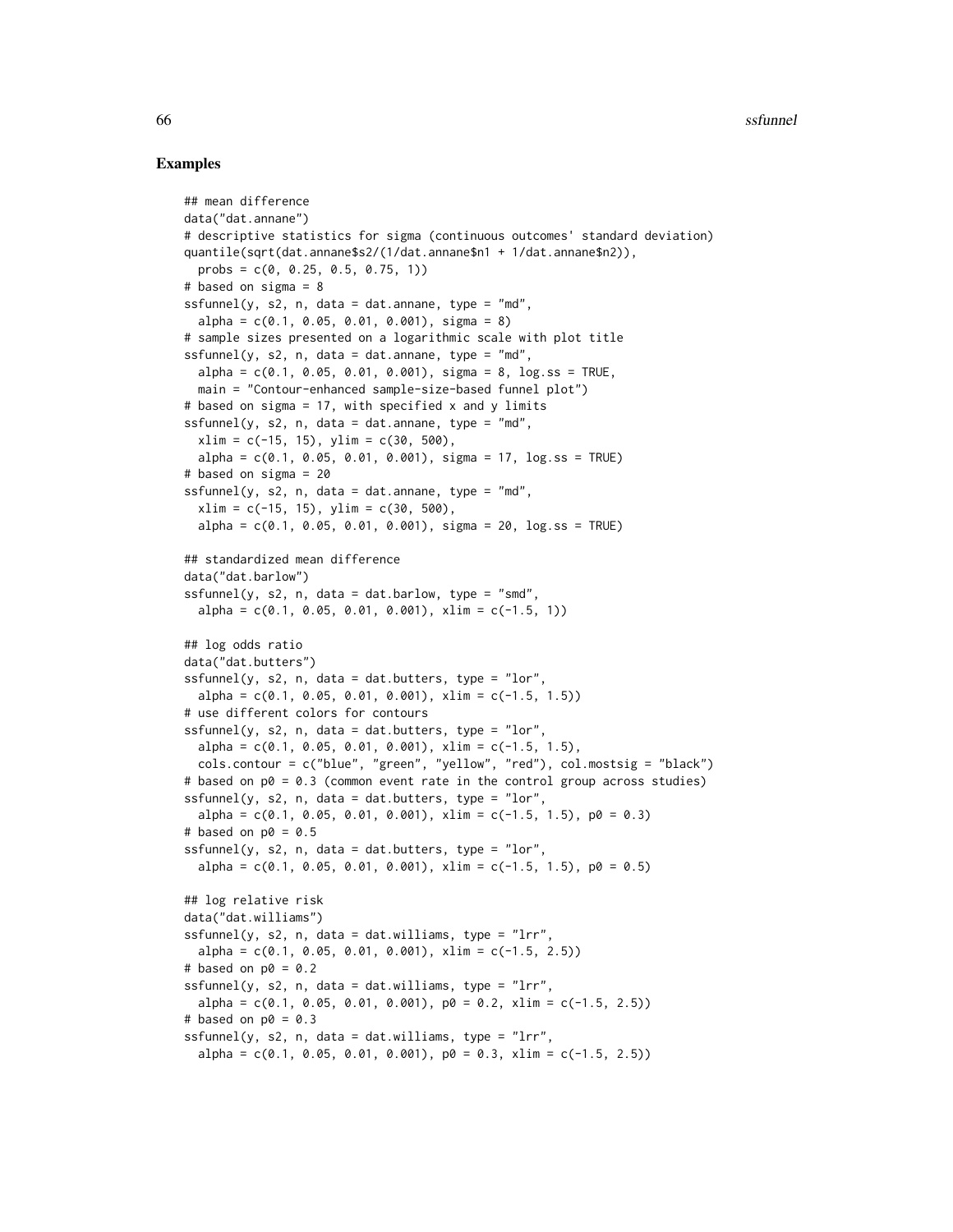#### ssfunnel 67

```
## risk difference
data("dat.kaner")
sfunnel(y, s2, n, data = dat.kaner, type = "rd",
 alpha = c(0.1, 0.05, 0.01, 0.001), xlim = c(-0.5, 0.5)# based on p0 = 0.1
ssfunnel(y, s2, n, data = dat.kaner, type = "rd",alpha = c(0.1, 0.05, 0.01, 0.001), p0 = 0.1, x \lim = c(-0.5, 0.5))
# based on p0 = 0.4sfunnel(y, s2, n, data = dat.kaner, type = "rd",
  alpha = c(0.1, 0.05, 0.01, 0.001), p0 = 0.4, x \lim = c(-0.5, 0.5))
```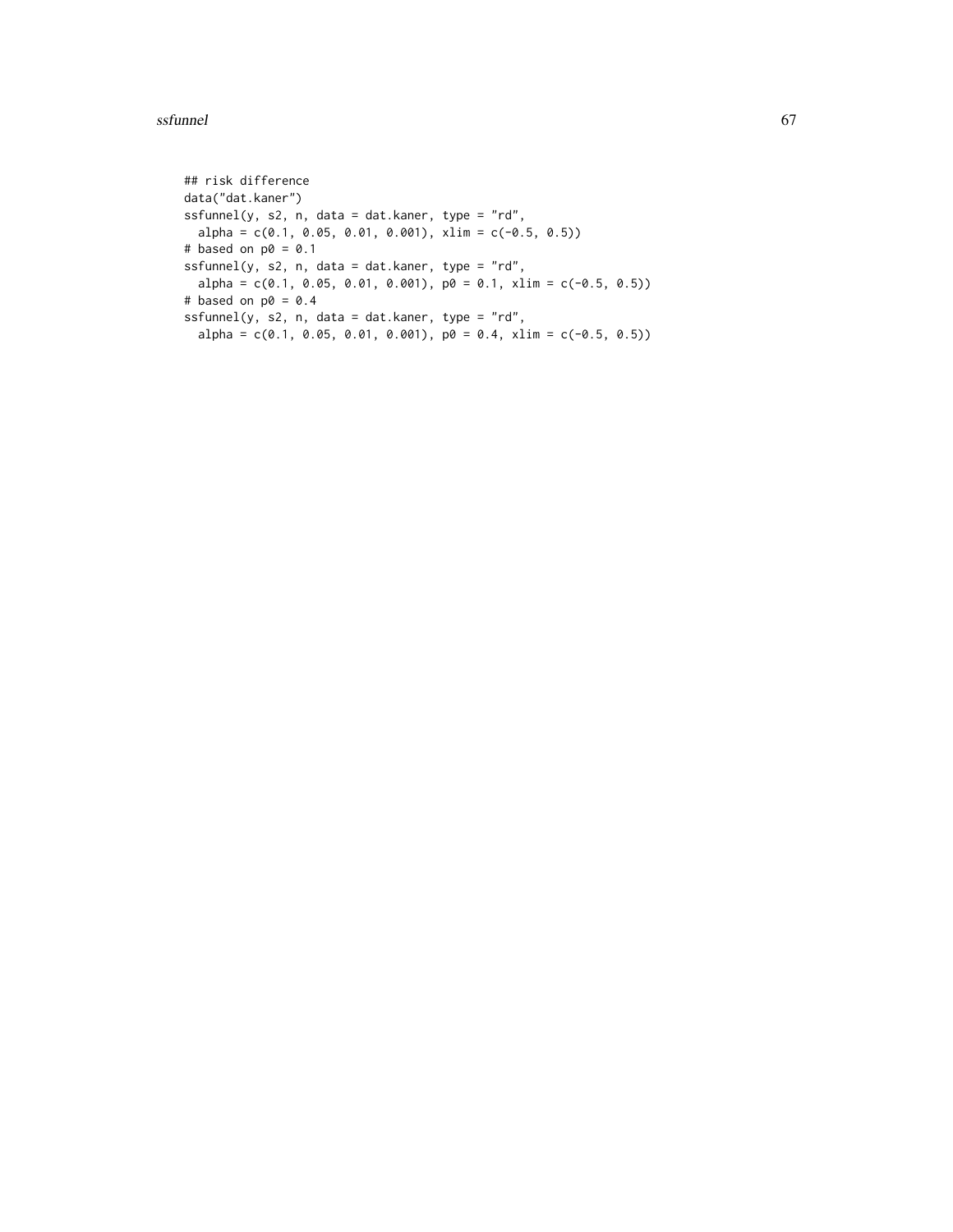# <span id="page-67-0"></span>Index

∗ dataset dat.aex, [3](#page-2-0) dat.annane, [4](#page-3-0) dat.baker, [4](#page-3-0) dat.barlow, [5](#page-4-0) dat.beck17, [6](#page-5-0) dat.bellamy, [6](#page-5-0) dat.butters, [7](#page-6-0) dat.chor, [8](#page-7-0) dat.ducharme, [8](#page-7-0) dat.fib, [9](#page-8-0) dat.ha, [10](#page-9-0) dat.henry, [10](#page-9-0) dat.hipfrac, [11](#page-10-0) dat.kaner, [12](#page-11-0) dat.lcj, [12](#page-11-0) dat.paige, [13](#page-12-0) dat.plourde, [14](#page-13-0) dat.poole, [14](#page-13-0) dat.pte, [15](#page-14-0) dat.sc, [16](#page-15-0) dat.scheidler, [16](#page-15-0) dat.slf, [17](#page-16-0) dat.smith, [18](#page-17-0) dat.whiting, [18](#page-17-0) dat.williams, [19](#page-18-0) dat.xu, [20](#page-19-0) ∗ diagnostic test meta.dt, [30](#page-29-0) plot.meta.dt, [61](#page-60-0) ∗ generalized linear mixed model maprop.glmm, [21](#page-20-0) meta.biv, [27](#page-26-0) meta.dt, [30](#page-29-0) ∗ heterogeneity metahet, [33](#page-32-0) metaoutliers, [36](#page-35-0) plot.metaoutliers, [62](#page-61-0) ∗ multivariate meta-analysis

mvma, [39](#page-38-0) mvma.bayesian, [41](#page-40-0) mvma.hybrid, [43](#page-42-0) mvma.hybrid.bayesian, [45](#page-44-0) nma.icdf, [47](#page-46-0) nma.predrank, [49](#page-48-0) ∗ plot plot.meta.dt, [61](#page-60-0) plot.metaoutliers, [62](#page-61-0) ssfunnel, [64](#page-63-0) ∗ print print.meta.dt, [63](#page-62-0) ∗ proportion maprop.glmm, [21](#page-20-0) maprop.twostep, [24](#page-23-0) ∗ publication bias/small-study effects metapb, [38](#page-37-0) pb.bayesian.binary, [53](#page-52-0) pb.hybrid.binary, [56](#page-55-0) pb.hybrid.generic, [58](#page-57-0) ssfunnel, [64](#page-63-0) dat.aex, [3](#page-2-0) dat.annane, [4](#page-3-0) dat.baker, [4](#page-3-0) dat.barlow, [5](#page-4-0) dat.beck17, [6](#page-5-0) dat.bellamy, [6](#page-5-0) dat.butters, [7](#page-6-0) dat.chor, [8](#page-7-0) dat.ducharme, [8](#page-7-0) dat.fib.[9](#page-8-0) dat.ha, [10](#page-9-0) dat.henry, [10](#page-9-0) dat.hipfrac, [11](#page-10-0) dat.kaner, [12](#page-11-0) dat.lcj, [12](#page-11-0) dat.paige, [13](#page-12-0) dat.plourde, [14](#page-13-0) dat.poole, [14](#page-13-0)